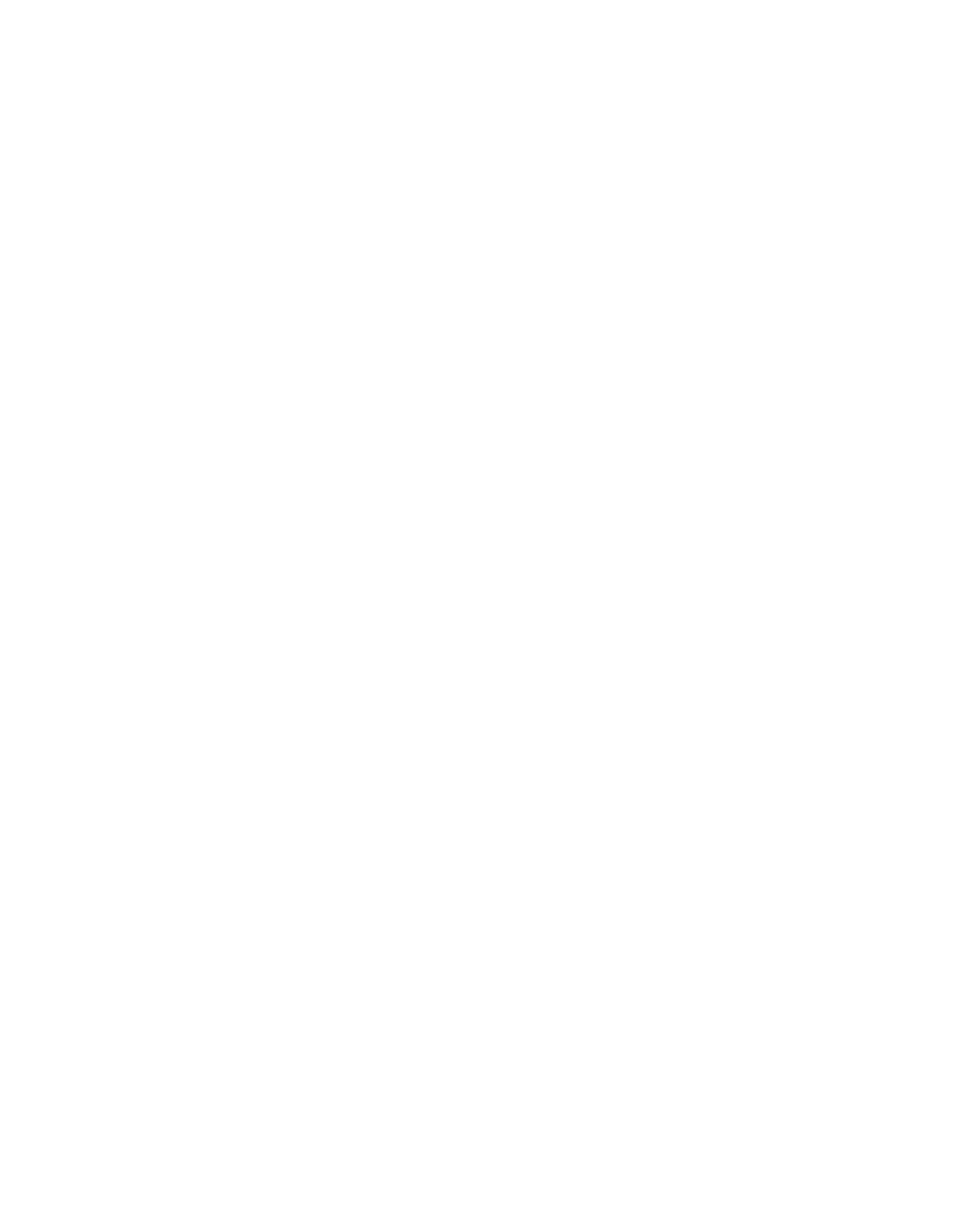## **E1 Agricultural Best Management Practices**

Much of the following information was adapted from the National Resource Conservation Service (NRCS) Electronic Field Office Technical Guide [\(http://www.nrcs.usda.gov\)](http://www.nrcs.usda.gov/).

## **E1.1 Farmland/Cropland**

## Cover/manure crops (NRCS 340)

DEFINITION: Crops including grasses, legumes and forbs for seasonal cover and other conservation purposes.

## PURPOSES

- Reduce erosion from wind and water.
- Increase soil organic matter content.
- Capture and recycle or redistribute nutrients in the soil profile.
- Promote biological nitrogen fixation.
- Increase biodiversity.
- Weed suppression.
- Provide supplemental forage.
- Soil moisture management.
- Reduce particulate emissions into the atmosphere.
- $\bullet$  Minimize and reduce soil compaction.

### Conservation tillage

## *NRCS 329: residue and tillage management – no till / strip till / direct seed*

DEFINITION: Managing the amount, orientation and distribution of crop and other plant residue on the soil surface year round while limiting soil-disturbing activities to only those necessary to place nutrients, condition residue and plant crops.

## PURPOSES

This practice may be applied as part of a conservation system to support one or more of the following:

- Reduce sheet, rill and wind erosion.
- Improve soil organic matter content.
- Reduce soil particulate emissions.
- Reduce  $CO<sub>2</sub>$  losses from the soil.
- Increase or conserve plant-available soil moisture.
- Provide food and escape cover for wildlife.

## *NRCS 344: residue management, seasonal*

DEFINITION: Managing the amount, orientation, and distribution of crop and other plant residues on the soil surface during part of the year, while growing crops in a clean tilled seedbed.

## **PURPOSES**

This practice may be applied as part of a conservation management system to support one or more of the following: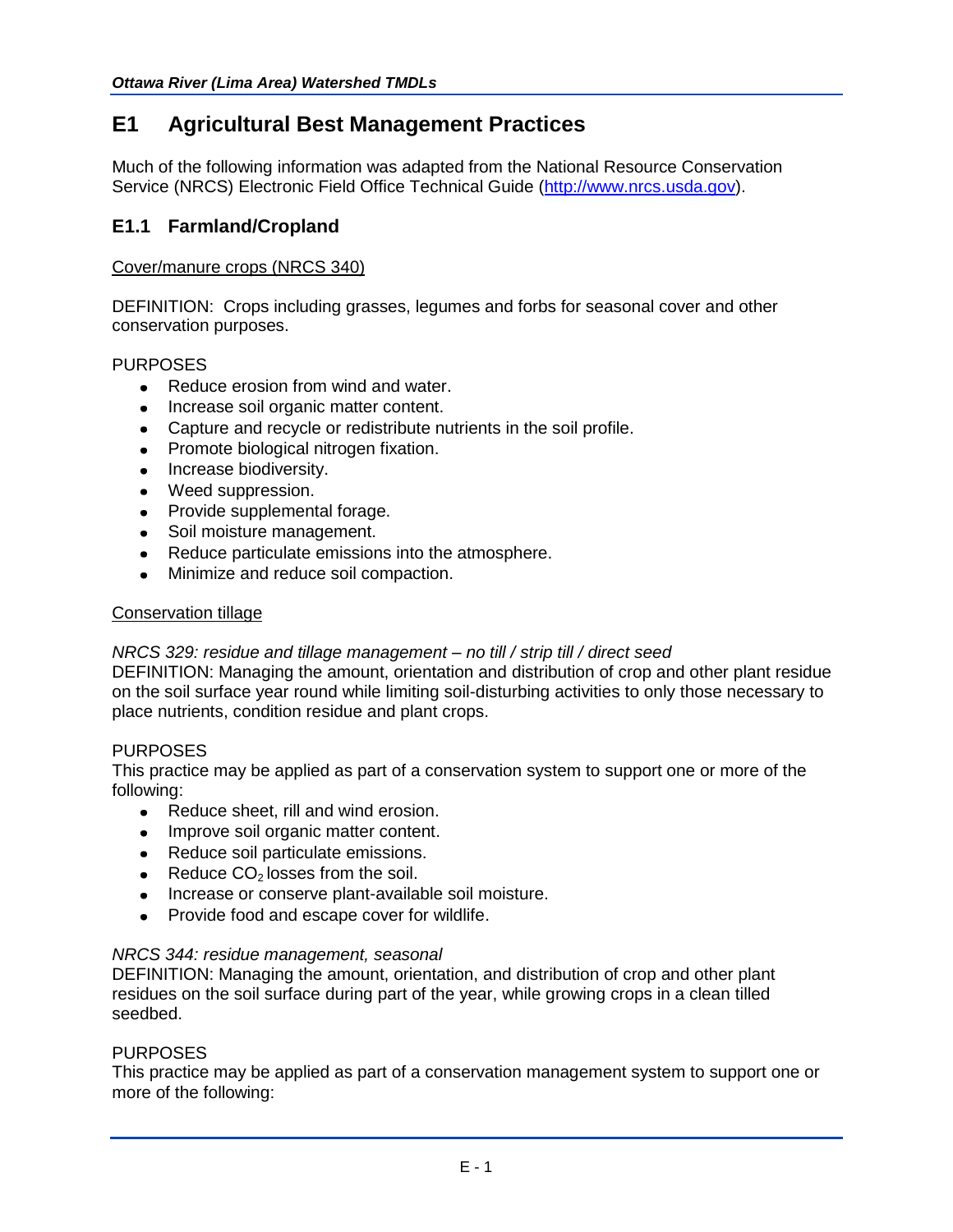- Reduce sheet and rill erosion.
- Reduce soil erosion from wind and air soil particulates.
- Provide food and escape cover for wildlife.

## *NRCS 345: residue and tillage management – mulch till*

DEFINITION: Managing the amount, orientation and distribution of crop and other plant residue on the soil surface year round while limiting the soil-disturbing activities used to grow crops in systems where the entire field surface is tilled prior to planting.

## PURPOSES

This practice may be applied as part of a conservation system to support one or more of the following:

- Reduce sheet, rill and wind erosion.
- Reduce soil particulate emissions.
- Maintain or improve soil condition.
- Increase or conserve plant-available soil moisture.
- Provide food and escape cover for wildlife.

## *NRCS 346: residue and tillage management – ridge till*

DEFINITION: Managing the amount, orientation, and distribution of crop and other plant residues on the soil surface year-round, while growing crops on pre-formed ridges alternated with furrows protected by crop residue.

#### PURPOSES

This practice may be applied as part of a conservation system to support one or more of the following:

- Reduce sheet, rill and wind erosion.
- Maintain or improve soil condition.
- Reduce soil particulate emissions.
- Modify cool, wet soil conditions.
- Provide food and escape cover for wildlife.

## *Controlled Traffic Farming (NRCS 720)*

DEFINITION: Controlled Traffic Farming (CTF) is confining all high-load wheel traffic from farm equipment to specific lanes or tramlines (traffic pattern) in crop fields year after year.

#### PURPOSES

- Improve soil health
- Improve soil productivity
- Improve water infiltration and reduce excessive runoff
- Reduce energy consumption

## Grass/legume rotations (NRCS 328: conservation crop rotation)

DEFINITION: Growing crops in a recurring sequence on the same field.

#### PURPOSES

This practice may be applied as part of a conservation management system to support one or more of the following:

• Reduce sheet and rill erosion.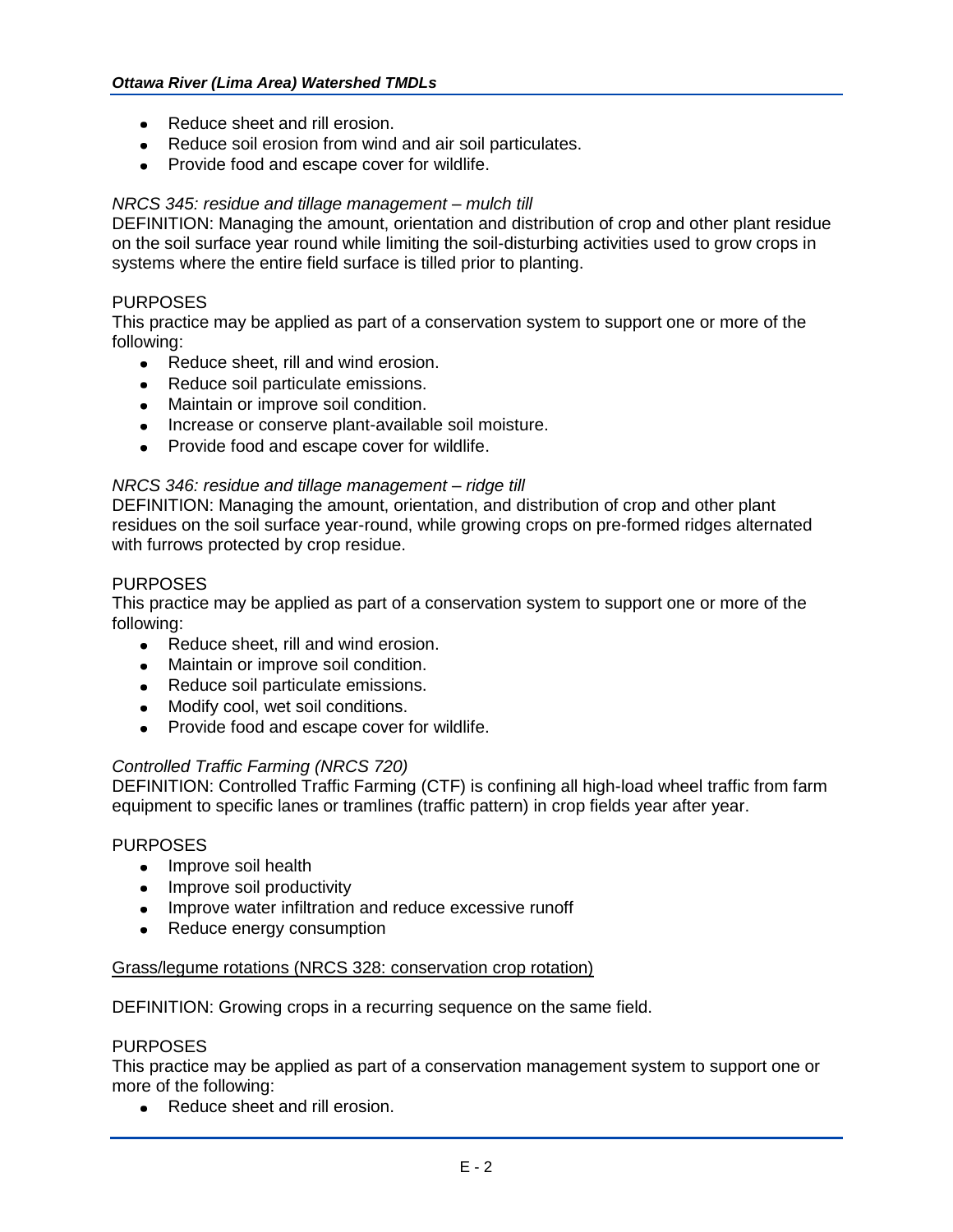- Reduce soil erosion from wind.
- Maintain or improve soil organic matter content and tilth.
- Manage deficient or excess plant nutrients.
- Manage plant pests (weeds, insects, and diseases).
- Provide food for domestic livestock
- Provide food and cover for wildlife.

### Permanent hayland (NRCS 512: pasture and hay planting)

DEFINITION: Establishing and re-establishing long-term stands of adapted species of perennial, biennial, or reseeding forage plants. (Includes pasture and hayland renovation. Does not include grassed waterway or outlet on cropland.)

## PURPOSE

To reduce erosion, produce high quality forage and adjust land use.

#### Grassed waterways (NRCS 412)

DEFINITION: A natural or constructed channel that is shaped or graded to required dimensions and established with suitable vegetation.

#### PURPOSES

This practice may be applied as part of a conservation management system to support one or more of the following purposes:

- To convey runoff from water concentrations without causing erosion or flooding.
- To reduce gully erosion.
- To protect/improve water quality.

## Vegetated buffer areas/strips and location-specific conservation buffers

#### *NRCS 393: filter strips*

DEFINITION: A strip or area of herbaceous vegetation that removes contaminants from overland flow.

## PURPOSES

- To reduce sediment, particulate organics, and sediment adsorbed contaminant loadings in runoff.
- To reduce dissolved contaminant loadings in runoff.
- To restore, create or enhance herbaceous habitat for wildlife and beneficial insects.
- To maintain or enhance watershed functions and values.

To be effective in treating runoff, filter strips must be designed to disperse runoff from concentrated flow path into sheet flow, accounting for contributing runoff area, slope and design storm size. Most FOTG Filter Strips installed in Ohio are not designed to these specifications. Moreover, the grass strip-oriented conservation practices that are installed along creeks, streams and ditches in Ohio, are more appropriately named Conservation Cover (FOTG 327), which has no design consideration to treat runoff from a discrete contributing area.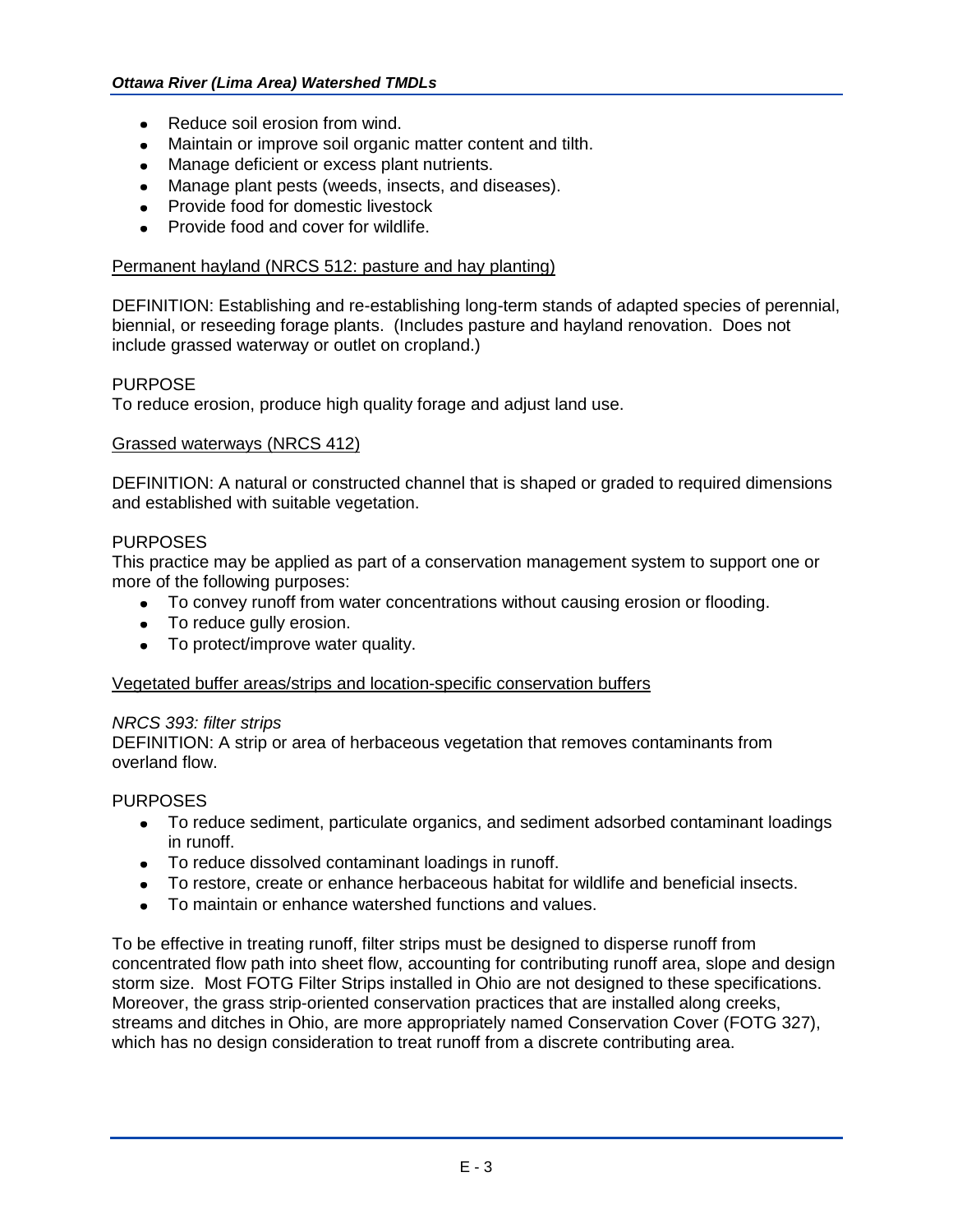## *NRCS 362: diversion*

DEFINITION: A channel constructed across the slope generally with a supporting ridge on the lower side.

## PURPOSES

This practice may be applied as part of a resource management system to support one or more of the following purposes.

- Break up concentrations of water on long slopes, on undulating land surfaces, and on land that is generally considered too flat or irregular for terracing.
- Divert water away from farmsteads, agricultural lands, agricultural waste systems, and other improvements.
- Collect or direct water for water-spreading or water-harvesting systems.
- Increase or decrease the drainage area above ponds.
- Protect terrace systems by diverting water from the top terrace where topography, land use, or land ownership prevents terracing the land above.
- Intercept surface and shallow subsurface flow.
- Reduce runoff damages from upland runoff.
- Reduce erosion and runoff on urban or developing areas and at construction or mining sites.
- Divert water away from active gullies or critically eroding areas.
- Supplement water management on conservation cropping or stripcropping systems.

Note: A Diversion (FOTG 362) (e.g., level spreader) is necessary to distribute runoff from concentrated flow pathways into sheet flow, so that Filter Strips/Areas (FOTG 393) have a chance to perform effectively and provide treatment through filtration of runoff. As fairly few installed USDA conservation program "edge of field" strips of grass are designed per FOTG 393, concentrated flow surface runoff and tile drainage water both bypass edge of field grass strips.

## *Critical Area Planting (NRCS 342)*

DEFINITION: Critical Area Planting establishes permanent vegetation on sites that have, or are expected to have, high erosion rates, and on sites that have physical, chemical or biological conditions that prevent the establishment of vegetation with normal practices.

## PURPOSES

- Stabilize stream and channel banks, and shorelines.
- Stabilize areas with existing or expected high rates of soil erosion by wind or water.
- Rehabilitate and revegetate degraded sites that cannot be stabilized using normal establishment techniques.
- Stabilize riparian areas and coastal areas, such as sand dunes

## *NRCS 391: riparian forest buffer*

DEFINITION: An area of trees and/or shrubs located adjacent to and up-gradient from water bodies.

## PURPOSES

- Create shade to low water temperatures to improve habitat for fish and other aquatic organisms.
- Provide a source of detritus and large woody debris for fish and other aquatic organisms and riparian habitat and corridors for wildlife.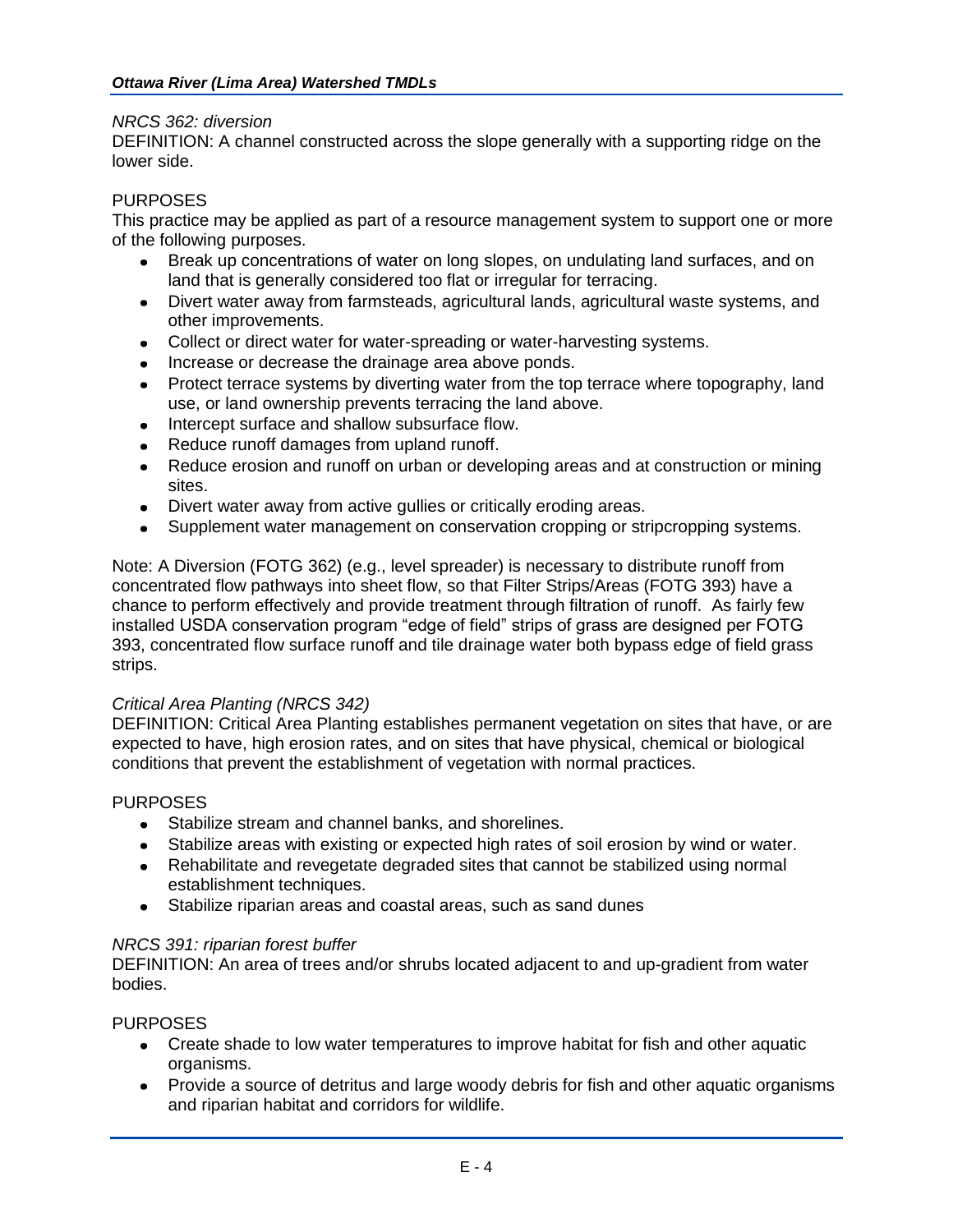Reduce excess amounts of sediment, organic material, nutrients and pesticides in  $\bullet$ surface runoff and reduce excess nutrients and other chemicals in shallow ground water flow.

The forest riparian buffer will be most effective when used as a component of a total resource management system including nutrient management, pest management, erosion, runoff and sediment control practices as well as non-riparian wildlife habitat management.

## **Wetlands**

## *NRCS 656: constructed wetland*

DEFINITION: An artificial ecosystem with hydrophytic vegetation for water treatment.

## PURPOSE

- For treatment of wastewater and contaminated runoff from agricultural processing, livestock, and aquaculture facilities.
- For improving the quality improvement of storm water runoff or other water flows lacking specific water quality discharge criteria.

## *NRCS 657: wetland restoration*

DEFINITION: The construction or restoration of a wetland facility to provide the hydrological and biological benefits of a wetland.

SCOPE: This practice applies to structural and nonstructural facilities as needed, to establish or restore wetlands.

## PURPOSE

To establish or reestablish wetlands for the benefit of wildlife, to reduce flooding, to  $\bullet$ provide off-site water quality benefits and to provide ground water recharge of acceptable water quality.

## *NRCS 658: wetland creation*

DEFINITION: The creation of a wetland on a site that was historically non-wetland.

## PURPOSE

• To create wetland functions and values.

## *NRCS 659: wetland enhancement*

DEFINITION: The rehabilitation or re-establishment of a degraded wetland, and/or the modification of an existing wetland, which augments specific site conditions for specific species or purposes; possibly at the expense of other functions and other species.

## PURPOSES

To provide specific wetland conditions to favor specific wetland functions and targeted species by:

- hydrologic enhancement (depth duration and season of inundation, and/or duration and season of soil saturation).
- vegetative enhancement (including the removal of undesired species, and/or seeding or planting of desired species).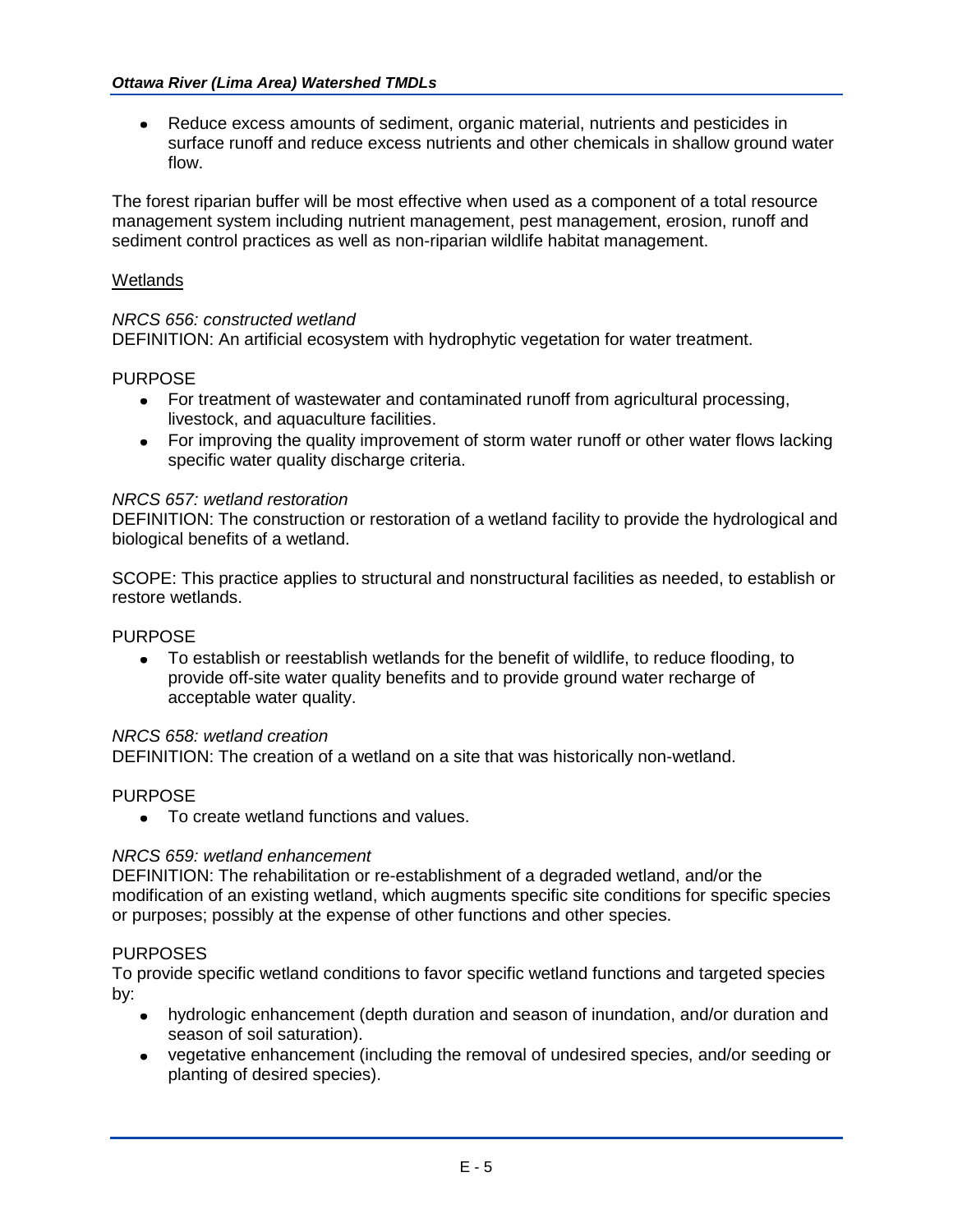## **E1.2 Nutrients / Agricultural Chemicals**

## Soil testing

Generally soil testing is included as part of a certified nutrient management plan.

## *NRCS 590: practice nutrient management*

DEFINITION: Managing the amount, source, placement, form and timing of the application of nutrients and soil amendments.

PURPOSES

- To budget and supply nutrients for plant production.
- To properly utilize manure or organic by-products as a plant nutrient source.
- To minimize agricultural nonpoint source pollution of surface and ground water resources.
- To maintain or improve the physical, chemical and biological condition of soil.

## Nitrogen reduction practices

Generally nitrogen reduction is included as part of a certified nutrient management plan (see NRCS practice 590 above).

## Nutrient management (NRCS 590)

See description of NRCS 590 above under "Soil Testing."

## **E1.3 Drainage**

## Install sinkhole stabilization structures (NRCS 527: sinkhole and sinkhole area treatment)

DEFINITION: The treatment of sinkholes and/or sinkhole areas to reduce contamination of ground water resources and/or improve farm safety.

## PURPOSES

This practice may be applied as part of a conservation management system to support one or more of the following purposes:

- Improve water quality.
- Improve farm safety.

Controlled drainage system (NRCS 587: structure for water control) See description of drainage water management (below).

## Blind Inlets (also known as French Drains)

DEFINTIION: An alternative to the traditional "open inlet" where a trench is excavated, a drainage pipe is placed at the bottom. The trench is then filled with small rock. Blind inlets slow the flow of water (compared to open inlets) and reduce the amount of sediment reaching the drainage system.

## PURPOSES

Because fields with risers are directly connected to streams, blind inlets reduce connectivity of contaminants, which decreases total phosphorus loading to streams during runoff events.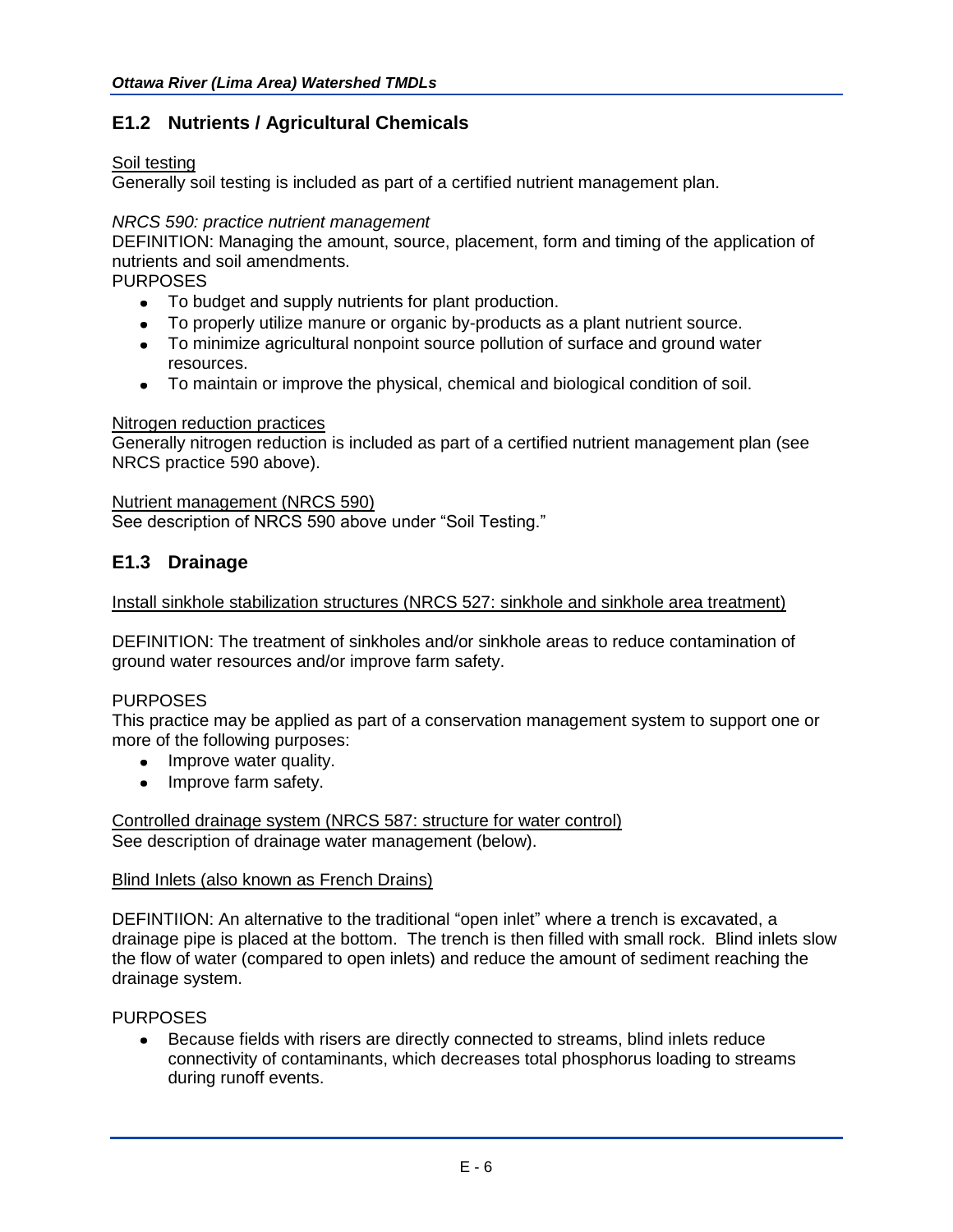- Blind inlets slow the flow of water (compared to open inlets) and reduce the amount of  $\bullet$ sediment and crop residue reaching the drainage system.
- Blind inlets also reduce rate of crop-field discharge and can incrementally reduce impacts related to stream flashiness and flooding.

For more information, see:

[https://engineering.purdue.edu/watersheds/webinars/WaterMonitor4/Smith%20Webinar%201Au](https://engineering.purdue.edu/watersheds/webinars/WaterMonitor4/Smith%20Webinar%201Aug12.pdf) [g12.pdf.](https://engineering.purdue.edu/watersheds/webinars/WaterMonitor4/Smith%20Webinar%201Aug12.pdf)

## Drainage water management (NRCS 554)

DEFINITION: Control of water surface elevations and discharge from surface and subsurface drainage systems.

## PURPOSES

- Improve water quality.
- Improve the soil environment for vegetative growth.
- Reduce the rate of oxidation of organic soils.
- Prevent wind erosion.
- Enable seasonal shallow flooding.
- Prevent discharge of manure or nutrient laden water carried through subsurface drainage into waters of the State.

## Saturated buffer (under development by NRCS)

DEFINITION: Improving the effectiveness of already-installed edge-of-field grassed buffers by installing leaching tile along the length of the buffer to intercept tile drainage water and allow for treatment through the soil prior to migration to surface water at streambank. (See [http://www.extension.umn.edu/DrainageOutlet/components/Forum-2011-D\\_Jaynes.pdf](http://www.extension.umn.edu/DrainageOutlet/components/Forum-2011-D_Jaynes.pdf) for more information.)

## PURPOSES

- Lower peak flows and allow for more sustained low flows
- Potential reduced downstream flooding
- Increased yield
- Improved wildlife habitat
- Improved water table recharge
- Accelerate the adoption of drainage water management
- Encourage maintenance of existing buffers and installation of new ones

## Construct overwide ditch (currently no NRCS practice established)

DEFINITION: Ditches are open channel conveyances used to provide outlets for surface and sub-surface drainage and to expedite downstream flow. An overwide ditch is a modified version of the traditional ditch in which the primary purpose is to develop and/or enhance floodplain functions that are otherwise absent in drainage ditches. This is accomplished when the ditch is constructed or modified to be much wider than necessary to accommodate the typical design flow. This additional width is needed for sediment deposition that leads to the formation of small floodplain-like features termed benches.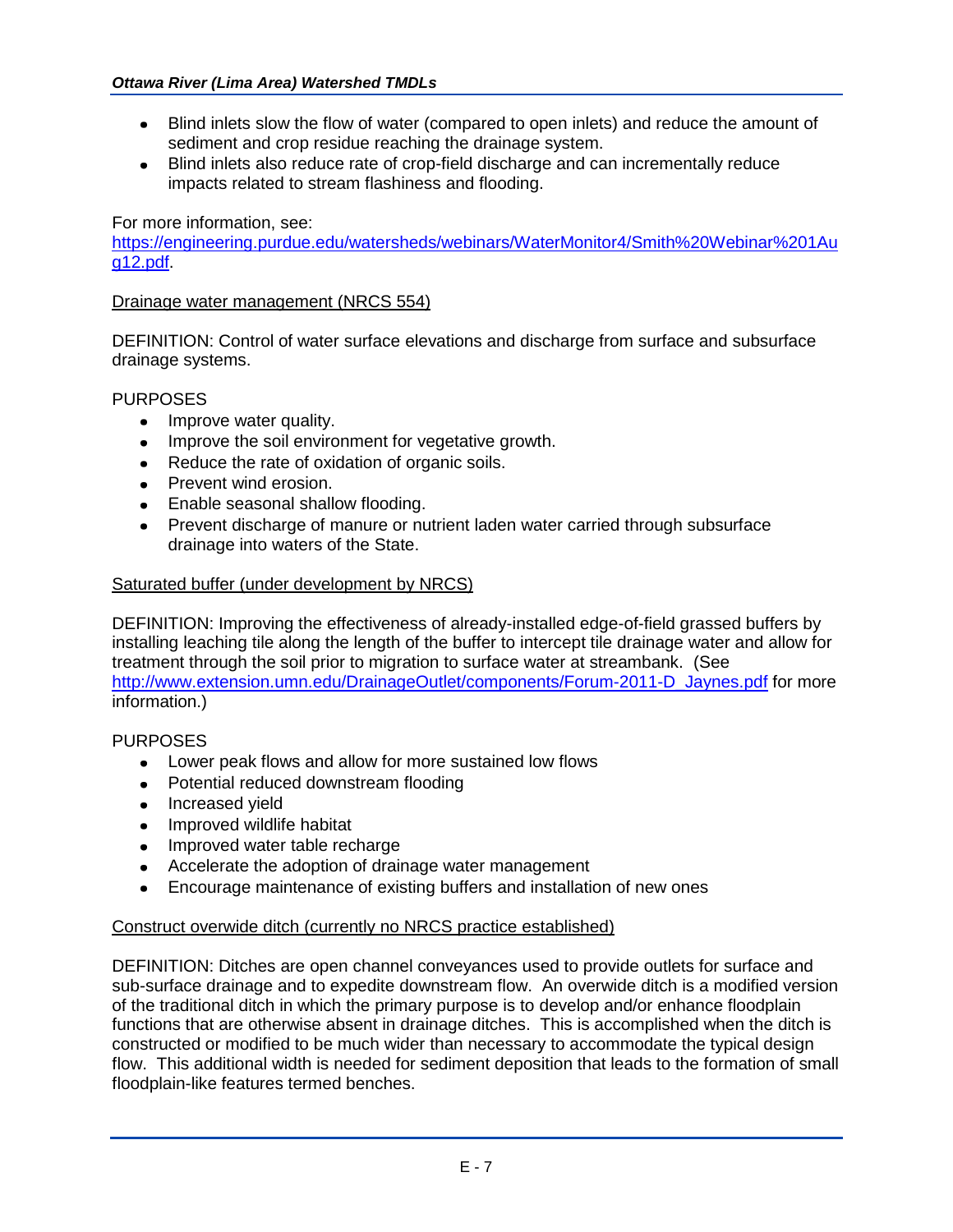## PURPOSES

- Reduce stream power and channel erosion.
- Store sediment.
- Reduce need for more rigorous channel/riparian maintenance.
- Improve water quality.
- Improve flow conditions and habitat quality.

## Construct 2-stage channel (currently no NRCS practice established)

DEFINITION: Ditches are open channel conveyances used to provide outlets for surface and sub-surface drainage and to expedite downstream flow. A two-stage ditch is a modified version of the traditional ditch in which the primary purpose is to provide floodplain functions that are otherwise absent in drainage ditches. This is accomplished by constructing a much wider channel than necessary to accommodate the typical design flow. Additionally, low benches that act like floodplains are also constructed. The primary difference between an overwide ditch and a two-stage ditch is that the overwide uses elements of self-design (*i.e.*, benches build themselves) while the two-stage is initially constructed with the benches. Overwide ditches may be more generally preferred to constructed two-stage ditches because performance in sequestering upland sediment loading and nutrient processing may be superior. Additionally, the use of self-design principles typically reduces the risk of failure or ineffectiveness of the system's performance.

## PURPOSES

- Reduce stream power and channel erosion.
- **Store sediment.**
- Reduce need for more rigorous channel/riparian maintenance.
- Improve water quality.
- Improve flow conditions and habitat quality.

## **E1.4 Livestock**

## Prescribed grazing practices

*NRCS 528A: prescribed grazing (also referred to as conservation grazing)* DEFINITION: Managing the harvest of vegetation with grazing and/or browsing animals.

## PURPOSES

This practice may be applied as a part of conservation management system to achieve one or more of the following:

- Improve or maintain desired species composition and vigor of plant communities.
- Improve or maintain quantity and quality of forage for grazing and browsing animals' health and productivity.
- Improve or maintain surface and/or subsurface water quality and quantity.
- Improve or maintain riparian and watershed function.
- Reduce accelerated soil erosion, and maintain or improve soil condition.
- Improve or maintain the quantity and quality of food and/or cover available for wildlife.
- Manage fine fuel loads to achieve desired conditions.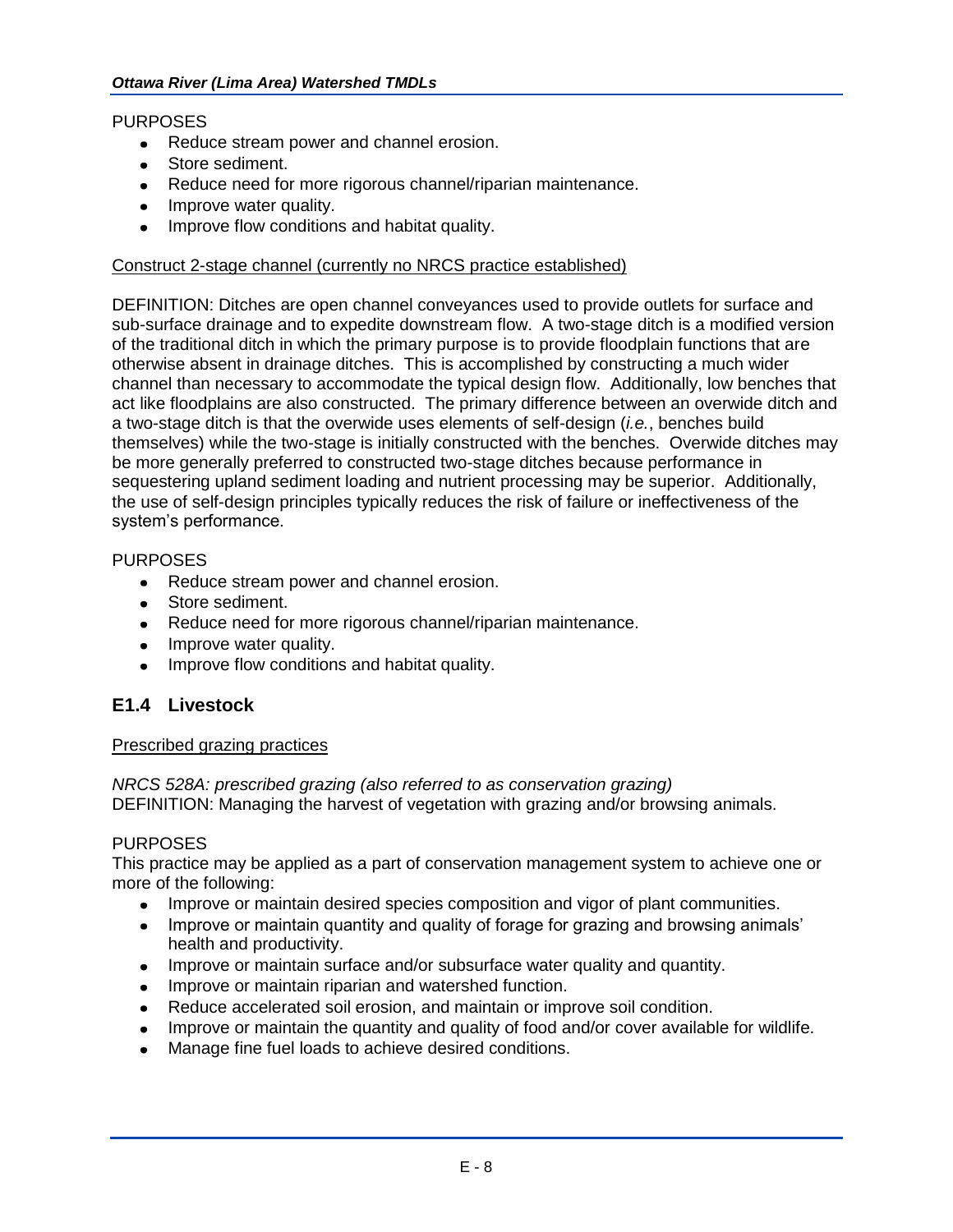## Livestock exclusion fencing (NRCS 382)

DEFINITION: A constructed barrier to animals or people.

## PURPOSES

This practice facilitates the accomplishment of conservation objectives by providing a means to control movement of animals and people, including vehicles. It includes:

- exclude livestock from areas that should be protected from grazing.
- control livestock where permanent fencing is installed as a component of a rotational grazing system.
- confine livestock on an area.
- control domestic livestock while permitting wildlife movement.
- regulate access to areas by people, to prevent trespassing, or for purposes of safety.  $\bullet$  .

## Livestock crossings (NRCS 578: stream crossing)

DEFINITION: A stabilized area or structure constructed across a stream to provide a travel way for people, livestock, equipment, or vehicles.

## PURPOSES

- Improve water quality by reducing sediment, nutrient, organic, and inorganic loading of the stream.
- Reduce streambank and streambed erosion.
- Provide crossing for access to another land unit.

## Alternative water supplies (NRCS 614: watering facility)

DEFINITION: A device (tank, trough, or other watertight container) for providing animal access to water.

## PURPOSES

To provide watering facilities for livestock and/or wildlife at selected locations in order to:

- Protect and enhance vegetative cover through proper distribution of grazing.
- Provide erosion control through better grassland management.
- Protect streams, ponds and water supplies from contamination by providing alternative access to water.
- Provide improved watering places to increase the range or improve the habitat of wildlife.

## Livestock access lanes (NRCS 560: access road)

DEFINITION: A roadway constructed as part of a conservation plan.

## PURPOSE

To provide a fixed route of travel for moving livestock, produce, equipment, and supplies; and to provide access for proper operation, maintenance, and management of livestock or conservation enterprises while controlling runoff to prevent erosion or improve water quality.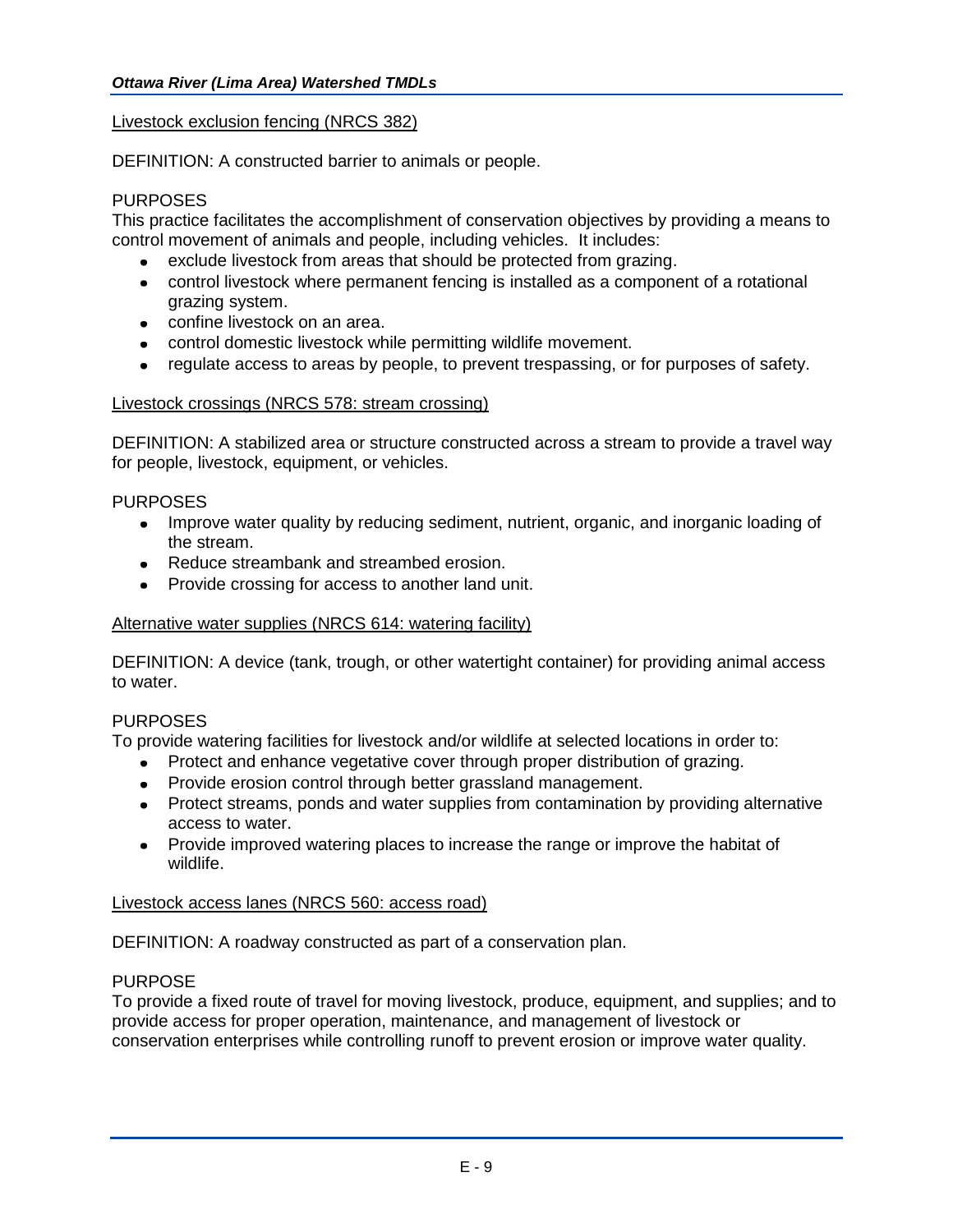## **E1.5 Manure**

Implement commercial fertilizer, manure management and organic by-product application practices (NRCS 590: Nutrient Management) Note: NRCS 633 (Waste Utilization) has been absorbed by NRCS 690.

DEFINITION: Managing the amount (rate) source, placement (method of application), and timing of plant nutrients and soil amendments.

## PURPOSES

- To budget supply and conserve nutrients for plant production
- To minimize agricultural nonpoint source pollution of surface and groundwater resources
- To properly utilize commercial fertilizer, manure and/or organic by-products as a plant nutrient resource or soil amendment
- To protect air quality by reducing odors, nitrogen emissions (ammonia, oxides of nitrogen), and the formation of atmospheric particulates
- To maintain or improve the physical, chemical, and biological condition of the soil

## Animal waste storage structures (NRCS 313: waste storage facility)

DEFINITION: An impoundment made by constructing an embankment and/or excavating a pit, or by fabricating a manmade structure.

## PURPOSE

To store or settle agricultural by-products in order to maximize their use as soil amendments in an environmentally safe manner.

## Manure transfer practices (NRCS 634)

DEFINITION: A manure conveyance system using structures, conduits, or equipment.

## PURPOSE

To transfer animal manure (bedding material, spilled feed, process and wash water, and other residues associated with animal production may be included) through a hopper or reception pit, a pump (if applicable), a conduit, or hauling equipment to:

- A manure storage/treatment facility.
- A loading area.
- Agricultural land for final utilization.

## Grass manure spreading strips (NRCS 635: wastewater treatment strip)

DEFINITION: Conservation Cover is a component of an agricultural waste management system, consisting of an area of permanent vegetation used for agricultural wastewater treatment.

## PURPOSE

To improve water quality by reducing loading of nutrients, organics, pathogens, and other contaminants associated with animal manure and other contaminated runoff and process generated water from livestock, poultry, and other agricultural operations.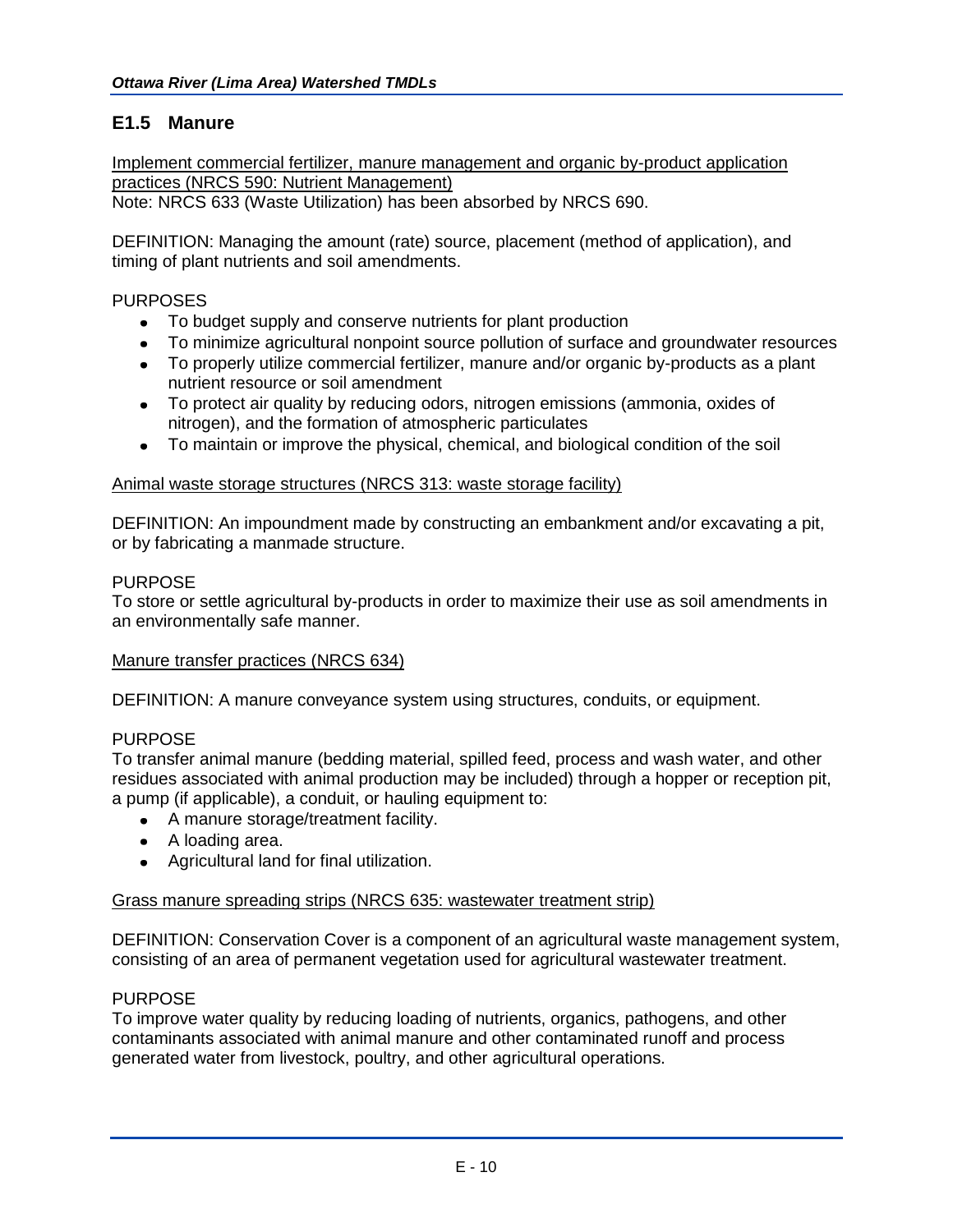## **E1.6 Miscellaneous Infrastructure and Management**

#### Install chemical mixing pads (NRCS 702: agrichemical handling facility)

DEFINITION: The Agrichemical Handling Facility (AHF) is a permanent structure providing an environmentally safe area for storage, handling and mixing of on-farm liquid agrichemicals, such as fertilizers and pesticides.

#### PURPOSE

To protect the environment by containing, collecting and storing on-farm agrichemicals during mixing, loading, unloading and rinsing operations.

#### Install heavy use feeding pads (NRCS 561: heavy use area protection)

DEFINITION: Protecting heavily used areas by establishing vegetative cover, by surfacing with suitable materials, or by installing needed structures. This standard also includes protecting areas used for livestock feeding and watering, loafing, exercising, or confinement by surfacing with suitable materials, and installing control structures, if necessary.

#### PURPOSE

This practice may be used as a part of a conservation management system to support one or more of the following resource concerns.

- Improve soil quality.
- Reduce soil erosion.
- Improve water quantity and quality.
- Stabilize pastures, feeding areas, loafing areas, exercise corrals, livestock traffic lanes or facility areas frequently or intensely used by livestock.
- Improve air quality.
- Improve aesthetics.

#### Install erosion & sediment control structures (NRCS 350: sediment basin)

DEFINITION: A basin constructed to collect and store debris or sediment.

## PURPOSES

- To preserve the capacity of reservoirs, ditches, canals, diversions, waterways and streams.
- To prevent undesirable deposition on bottom lands and developed areas.
- To trap sediment originating from construction sites.
- To reduce or abate pollution by providing basins for deposition and storage of silt, sand, gravel, stone, agricultural wastes and other detritus.

#### Install roof water management practices (NRCS 558)

DEFINITION: Structures that collect, control, and transport precipitation from roofs.

#### PURPOSES

This practice may be applied as a part of a resource management system to support one or more of the following purposes:

• Improve water quality.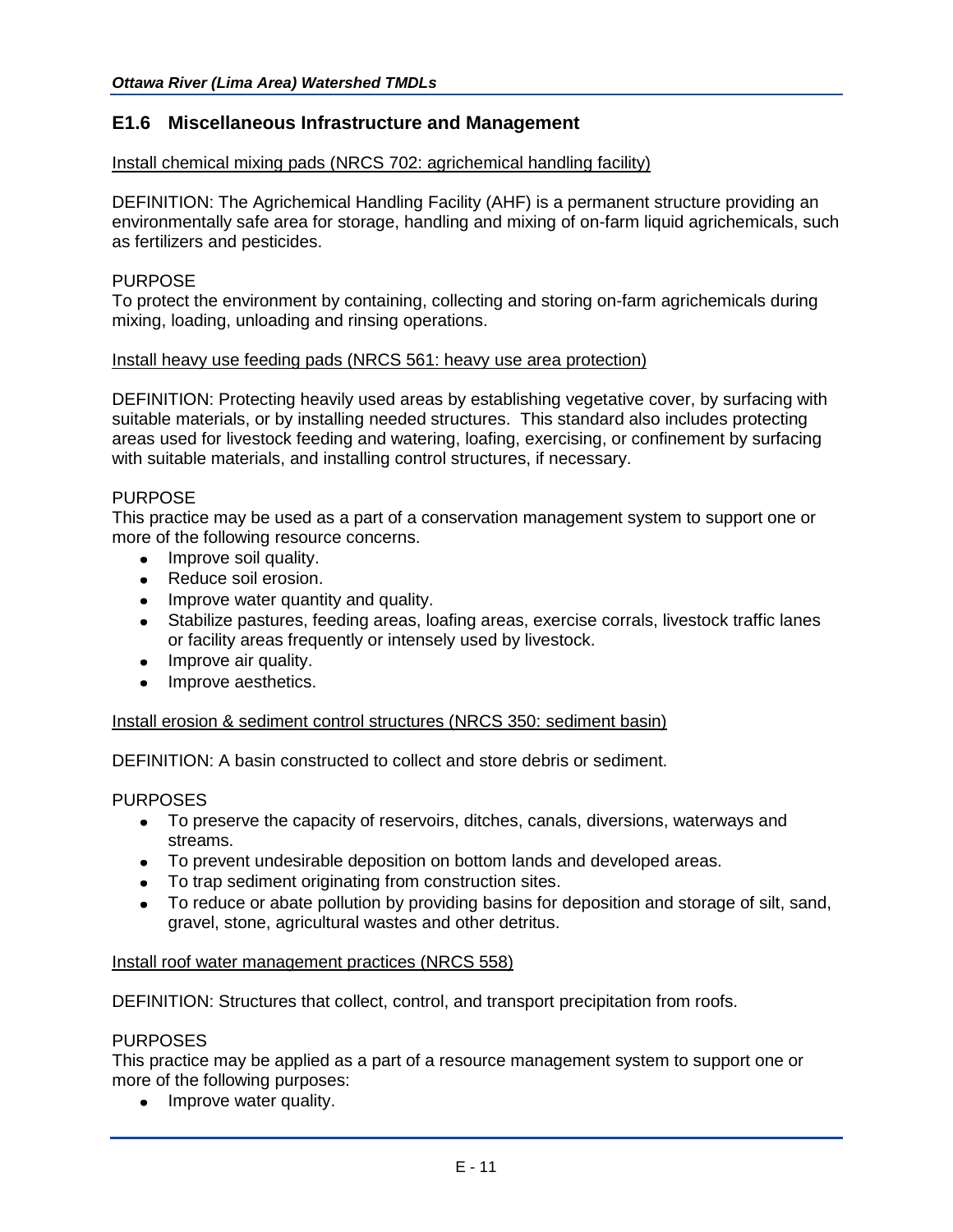- Reduce soil erosion.  $\bullet$
- Increase infiltration.
- Protect structures.
- Increase water quantity.

## Install milkhouse waste treatment practices (NRCS 591: amendments for treatment of agricultural waste)

DEFINITION: Treatment of manure, process wastewater, storm water runoff from lots or other high intensity areas, and other wastes, with chemical or biological additives.

## PURPOSES

To alter the physical and/or chemical characteristics of the waste stream to facilitate the implementation of a waste management system to:

- Improve or protect air quality.
- Improve or protect water quality.
- Improve or protect animal health.
- Alter the consistency of the waste stream to facilitate implementation of a waste management system.

## Develop whole farm management plans (NRCS-NEDC-000019: Conservation Planning)

DEFINITION: Apply the current NRCS conservation planning policy, the procedures and guidelines in the National Planning Procedures Handbook, the supporting technology and tools to carry out the planning process, and the locally-led concept for managing farmland.

PURPOSE: Assist clients in developing complete, comprehensive, conservation plans considering all of the resources (soil, water, air, plants, and animals) and the human concerns (economic and social) so as to make decisions that result in conservation plans that protect, conserve, and enhance the resources.

## **E1.7 BMP Effectiveness**

#### **Potential effectiveness of various best management practices applicable**

|                                       | <b>Description and Removal</b><br><b>Mechanism</b>                                                                                                                                                                               | <b>Estimated Removal Rate</b>                                                |                                      |                                                                    |                                    |
|---------------------------------------|----------------------------------------------------------------------------------------------------------------------------------------------------------------------------------------------------------------------------------|------------------------------------------------------------------------------|--------------------------------------|--------------------------------------------------------------------|------------------------------------|
| <b>BMP</b>                            |                                                                                                                                                                                                                                  | Sediment/<br>TSS                                                             | ΤN                                   | TР                                                                 | <b>Coliform</b><br><b>Bacteria</b> |
| <b>Nutrient</b><br>management<br>plan | Site specific guidance on<br>appropriate fertilization rates,<br>methods of application, and<br>timing. Appropriate application<br>rates for optimized crop yield<br>reduce loading from excessive<br>nutrient application.      | Minimal                                                                      | Minimal based<br>on SWAT<br>modeling | Approximately<br>20 percent<br>based on<br><b>SWAT</b><br>modeling | Minimal                            |
| Conservation<br>tillage               | Reduced tillage practice with a<br>minimum of 30 percent cover<br>of crop residuals. Reduces<br>erosion rates and phosphorus<br>losses. Increases soil quality<br>by providing organic material<br>and nutrient supplementation. | 75 to 88<br>percent<br>reduction in<br>soil loss rates<br>1; 2, respectively | Minimal based<br>on SWAT<br>modeling | 30 to 40<br>percent based<br>on SWAT<br>modeling                   | Minimal                            |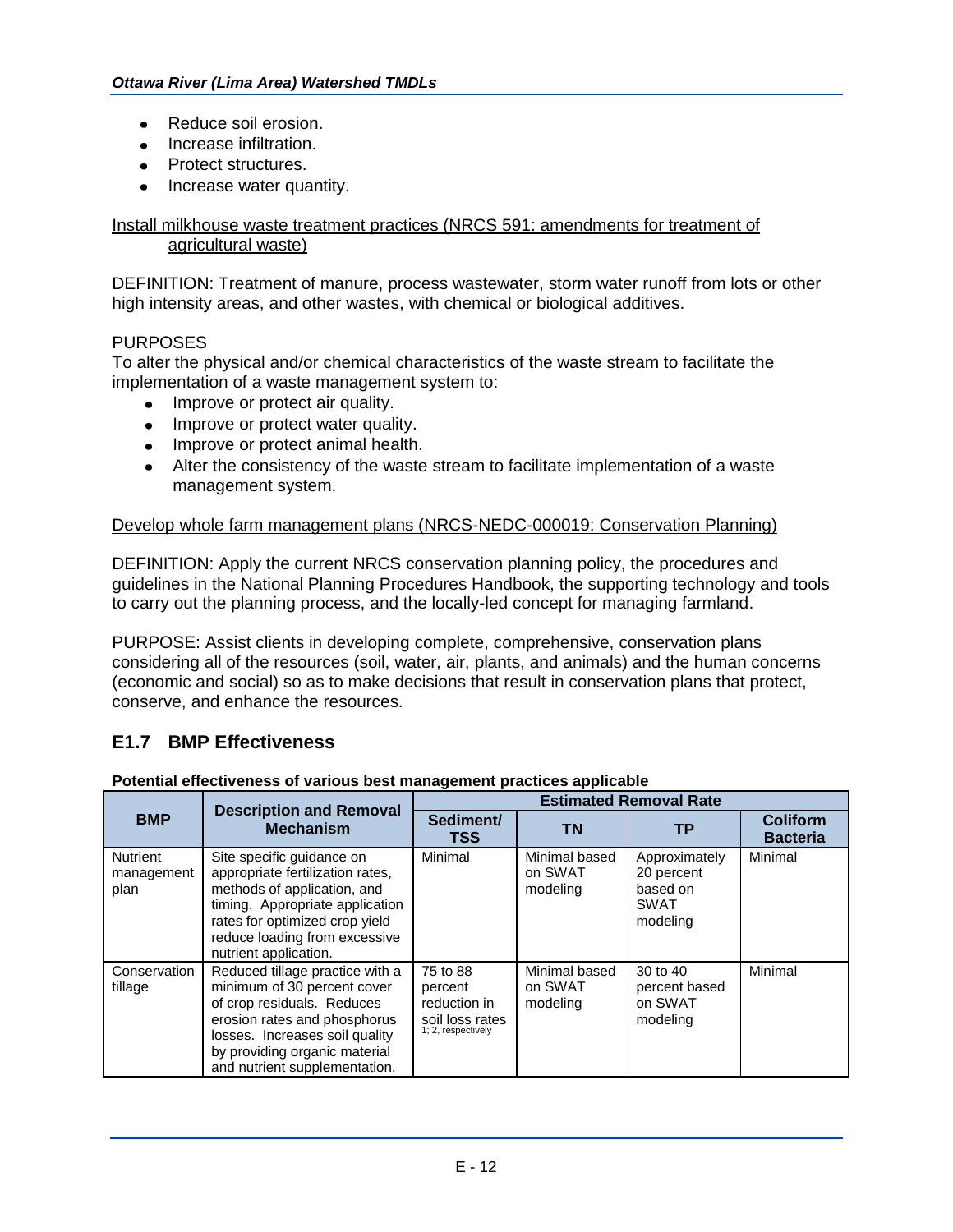|                                                               | <b>Description and Removal</b><br><b>Mechanism</b>                                                                                                                                                                                                                                                                                                                                                                                                                                               | <b>Estimated Removal Rate</b>                                                                                                                  |                                                                                                               |                                                                                    |                                                                                                                                |
|---------------------------------------------------------------|--------------------------------------------------------------------------------------------------------------------------------------------------------------------------------------------------------------------------------------------------------------------------------------------------------------------------------------------------------------------------------------------------------------------------------------------------------------------------------------------------|------------------------------------------------------------------------------------------------------------------------------------------------|---------------------------------------------------------------------------------------------------------------|------------------------------------------------------------------------------------|--------------------------------------------------------------------------------------------------------------------------------|
| <b>BMP</b>                                                    |                                                                                                                                                                                                                                                                                                                                                                                                                                                                                                  | Sediment/<br><b>TSS</b>                                                                                                                        | <b>TN</b>                                                                                                     | <b>TP</b>                                                                          | <b>Coliform</b><br><b>Bacteria</b>                                                                                             |
| Manure<br>composting                                          | Composting is the biological<br>decomposition and<br>stabilization of organic<br>material. The process<br>produces heat that, in turn,<br>produces a final product that is<br>stable, free of pathogens and<br>viable plant seeds, and can be<br>beneficially applied to the land.                                                                                                                                                                                                               | Application of<br>composted<br>manure<br>improves soil<br>infiltration<br>and reduces<br>sediment loss<br>by 68 percent                        | 30 to 75<br>percent due to<br>volatization<br>that occurs<br>during storage                                   | Minimal                                                                            | Reductions of<br>up to 99% in<br>fecal coliform<br>concentrations<br>have resulted<br>from<br>composted<br>manure <sup>4</sup> |
| Providing<br>alternative<br>sources of<br>water for<br>cattle | Providing water sources for<br>cattle away from streams.<br>Reduces streambank<br>trampling and deposition of<br>fecal matter in the stream.                                                                                                                                                                                                                                                                                                                                                     | 90 percent<br>reduction in<br>direct<br>deposition of<br>fecal matter <sup>1</sup>                                                             | 90 percent<br>reduction in<br>direct<br>deposition of<br>fecal matter <sup>1</sup>                            | 90 percent<br>reduction in<br>direct<br>deposition of<br>fecal matter <sup>1</sup> | 90 percent<br>reduction in<br>direct<br>deposition of<br>fecal matter <sup>1</sup>                                             |
| Cattle<br>exclusion<br>from streams                           | Placement of fencing between<br>the cattle grazing area and<br>stream channel. Reduces<br>streambank trampling and<br>deposition of fecal matter in<br>the stream.                                                                                                                                                                                                                                                                                                                               | Theoretically,<br>100 percent<br>reduction in<br>direct<br>deposition of<br>fecal matter                                                       | 15 percent<br>reduction in<br>nitrogen<br>loading $1$                                                         | 15 percent<br>reduction in<br>phosphorus<br>loading $1$                            | Theoretically,<br>100 percent<br>reduction in<br>direct<br>deposition of<br>fecal matter                                       |
| Grazing land<br>protection                                    | Use of cover crop or rotational<br>grazing patterns to maximize<br>ground cover and reduce soil<br>compaction.                                                                                                                                                                                                                                                                                                                                                                                   | 88 percent<br>reduction in<br>sediment<br>loading<br>assuming<br>increased<br>ground cover<br>from 60<br>percent to 95<br>percent <sup>5</sup> | 60 percent<br>reduction in<br>nitrogen<br>loading $1$                                                         | 49 to 60<br>percent<br>reduction in<br>phosphorus<br>loading $1$                   | 29 to 46<br>percent<br>reduction in<br>fecal coliform<br>loading $1$                                                           |
| Precision<br>feeding                                          | Feeding strategies designed to<br>reduce nitrogen (N) and<br>phosphorus (P) losses include<br>more precise diet formulation,<br>enhancing the digestibility of<br>feed ingredients, genetic<br>enhancement of cereal grains<br>and other ingredients resulting<br>in increased feed digestibility,<br>and improved quality control.                                                                                                                                                              | Minimal                                                                                                                                        | 20 to 30<br>percent<br>reduction in<br>nitrogen<br>loading <sup>6</sup>                                       | 20 to 30<br>percent<br>reduction in<br>phosphorus<br>loading <sup>6</sup>          | Not Available                                                                                                                  |
| Controlled<br>drainage                                        | This practice involves placing<br>simple water control structures<br>at various locations in the tiling<br>system to raise the water<br>elevation. Decreases in nitrate<br>losses have been attributed<br>primarily to reductions in the<br>volume of water drained and,<br>to a somewhat lesser extent,<br>by increased denitrification in<br>the soil. If managed properly,<br>controlled drainage has the<br>potential to improve crop yields<br>by making more water<br>available to plants. | Minimal                                                                                                                                        | 40 to 50<br>percent<br>reduction in<br>nitrogen<br>loading<br>compared to<br>conventionally<br>drained fields | Minimal                                                                            | Minimal                                                                                                                        |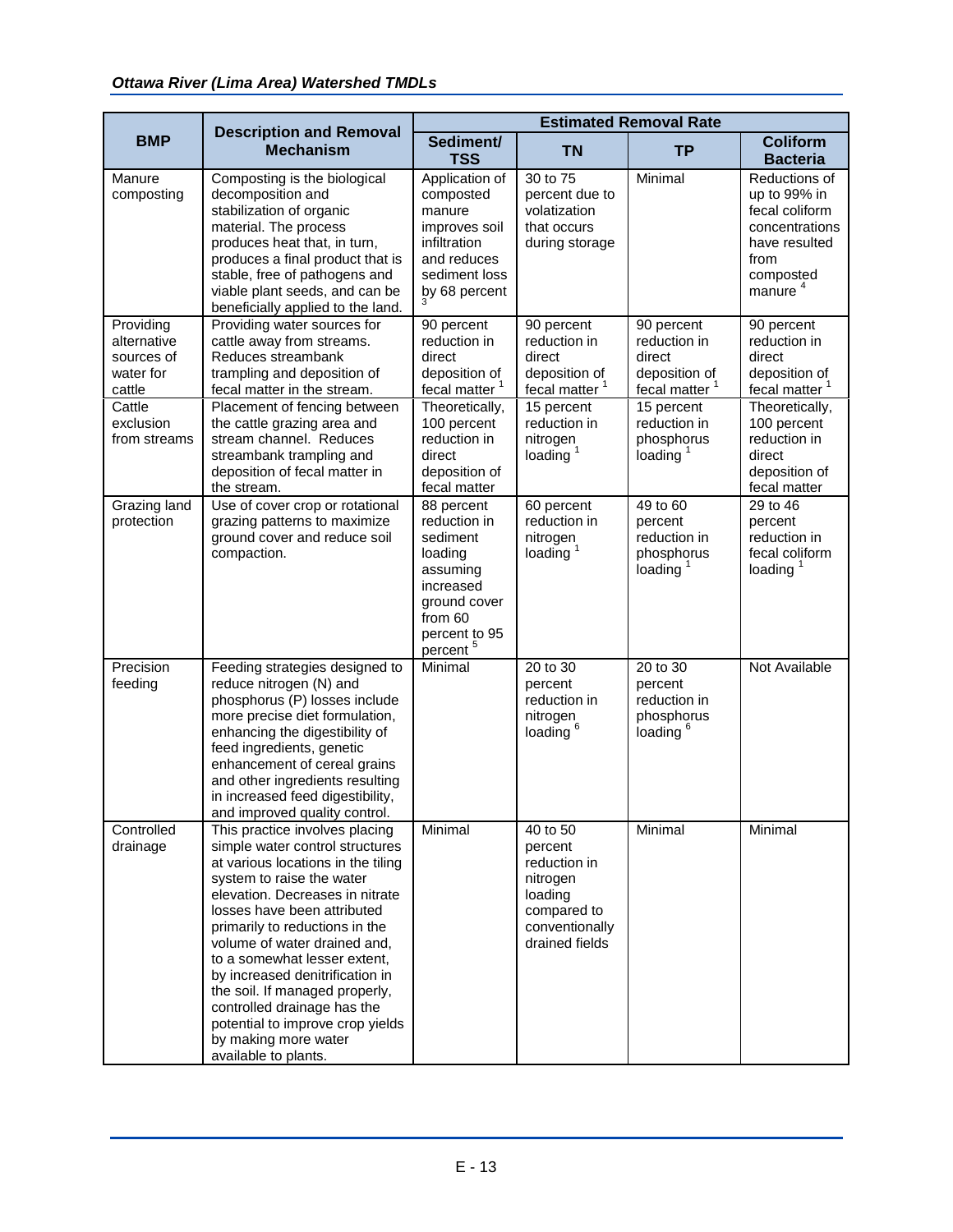|                                                               | <b>Description and Removal</b><br><b>Mechanism</b>                                                                                                                                                                                                                                                                      | <b>Estimated Removal Rate</b>                                                                                   |                                                                                                              |                                                                                                                        |                                                                                                                 |
|---------------------------------------------------------------|-------------------------------------------------------------------------------------------------------------------------------------------------------------------------------------------------------------------------------------------------------------------------------------------------------------------------|-----------------------------------------------------------------------------------------------------------------|--------------------------------------------------------------------------------------------------------------|------------------------------------------------------------------------------------------------------------------------|-----------------------------------------------------------------------------------------------------------------|
| <b>BMP</b>                                                    |                                                                                                                                                                                                                                                                                                                         | Sediment/<br><b>TSS</b>                                                                                         | <b>TN</b>                                                                                                    | <b>TP</b>                                                                                                              | <b>Coliform</b><br><b>Bacteria</b>                                                                              |
| Cover crop                                                    | Use of ground cover plants on<br>fallow fields. Reduces erosion,<br>provides organic materials and<br>nutrients to soil matrix,<br>reduces nutrient losses,<br>suppresses weeds, and<br>controls insects.                                                                                                               | 88 percent<br>reduction in $\frac{3}{2}$<br>soil erosion                                                        | 30 percent<br>reduction in<br>nitrogen<br>loading rates <sup>5</sup>                                         | 70 to 85<br>percent<br>removal of total<br>phosphorus <sup>3</sup>                                                     | Variable                                                                                                        |
| <b>Filter strips</b>                                          | Placement of vegetated strips<br>in the path of field drainage to<br>treat sediment and nutrients.<br>NOTE: Listed removal rates<br>should only be applied to<br>cases where filter strips are<br>designed per the NRCS 393<br>standard.                                                                                | 60 to 65<br>percent<br>reduction in<br>sediment <sup>1</sup>                                                    | 70 percent<br>reduction in<br>total nitrogen <sup>1</sup>                                                    | $~5$ percent<br>removal of total<br>phosphorus <sup>7;8</sup>                                                          | 55 percent<br>reduction in<br>fecal coliform                                                                    |
| Grass<br>swales                                               | A runoff conveyance that<br>provides storage for<br>approximately 24 hours.<br>Removes pollutants by<br>sedimentation and plant<br>uptake. Reduces peak flow<br>velocities and subsequent<br>erosion.                                                                                                                   | 93 percent<br>reduction of<br>TSS <sup>7</sup>                                                                  | 92 percent<br>removal of<br>total nitrogen <sup>7</sup>                                                      | 83 percent<br>removal of total<br>phosphorus <sup>7</sup>                                                              | Minimal                                                                                                         |
| Conservation<br>Easements                                     | Conversion of highly erodible<br>land or land near nutrient<br>sensitive waterbodies to grass<br>or forest cover. Reduces<br>loading rates to natural<br>conditions.                                                                                                                                                    | 98 percent<br>reduction in<br>sediment<br>loading rates                                                         | 92 percent<br>reduction in<br>nitrogen<br>loading rates <sup>5</sup>                                         | 90 percent<br>reduction in<br>phosphorus<br>loading rates <sup>5</sup>                                                 | Variable<br>impacts<br>depending on<br>presence of<br>cattle and<br>wildlife in the<br>area                     |
| Restoration<br>of Riparian<br><b>Buffers</b>                  | Conversion of land adjacent to<br>stream channels to vegetated<br>buffer zones. Removes<br>pollutants by sedimentation<br>and plant uptake. Provides<br>stream bank stability, stream<br>shading, and aesthetic<br>enhancement.                                                                                         | 97 percent<br>removal of<br>sediment<br>from treated<br>area,<br>assuming a<br>90 ft buffer<br>width s          | 80 percent<br>removal of<br>total nitrogen<br>from treated<br>area,<br>assuming a 90<br>ft buffer width 9    | 78 percent<br>removal of total<br>phosphorus<br>from treated<br>area, assuming<br>a 90 ft buffer<br>width <sup>9</sup> | Variable<br>impacts<br>depending on<br>presence of<br>cattle and<br>wildlife in the<br>area                     |
| Proper use<br>of onsite<br>wastewater<br>disposal<br>systems. | Includes periodic maintenance<br>(e.g., pumping every 3 to 5<br>years) and inspection of all<br>onsite wastewater disposal<br>systems in the watershed.<br>Requires immediate repairs (or<br>replacement) of malfunctioning<br>systems as well as<br>disconnection of direct<br>discharges to tile drainage<br>systems. | Variable<br>depending on<br>the degree<br>and type of<br>failure as well<br>as type of<br>onsite system<br>used | Variable<br>depending on<br>the degree and<br>type of failure<br>as well as type<br>of onsite<br>system used | Variable<br>depending on<br>the degree and<br>type of failure<br>as well as type<br>of onsite<br>system used           | Variable<br>depending on<br>the degree<br>and type of<br>failure as well<br>as type of<br>onsite system<br>used |

1.U.S. EPA. 2003. National Management Measures to Control Nonpoint Source Pollution from Agriculture. EPA 841-B-03-004, July 2003.

2.USDA. 2004. Illinois Conservation Reserve Enhancement Program, Final, Programmatic Environmental Assessment June 3, 2004. Prepared by the U.S. Department of Agriculture, Farm Service Agency in partnership with the USDA Natural Resources Conservation Service, Illinois Department of Natural Resources, Illinois Department of Agriculture, Illinois Environmental Protection Agency, County Soil and Water Conservation Districts and Association of Illinois Soil and Water Conservation Districts.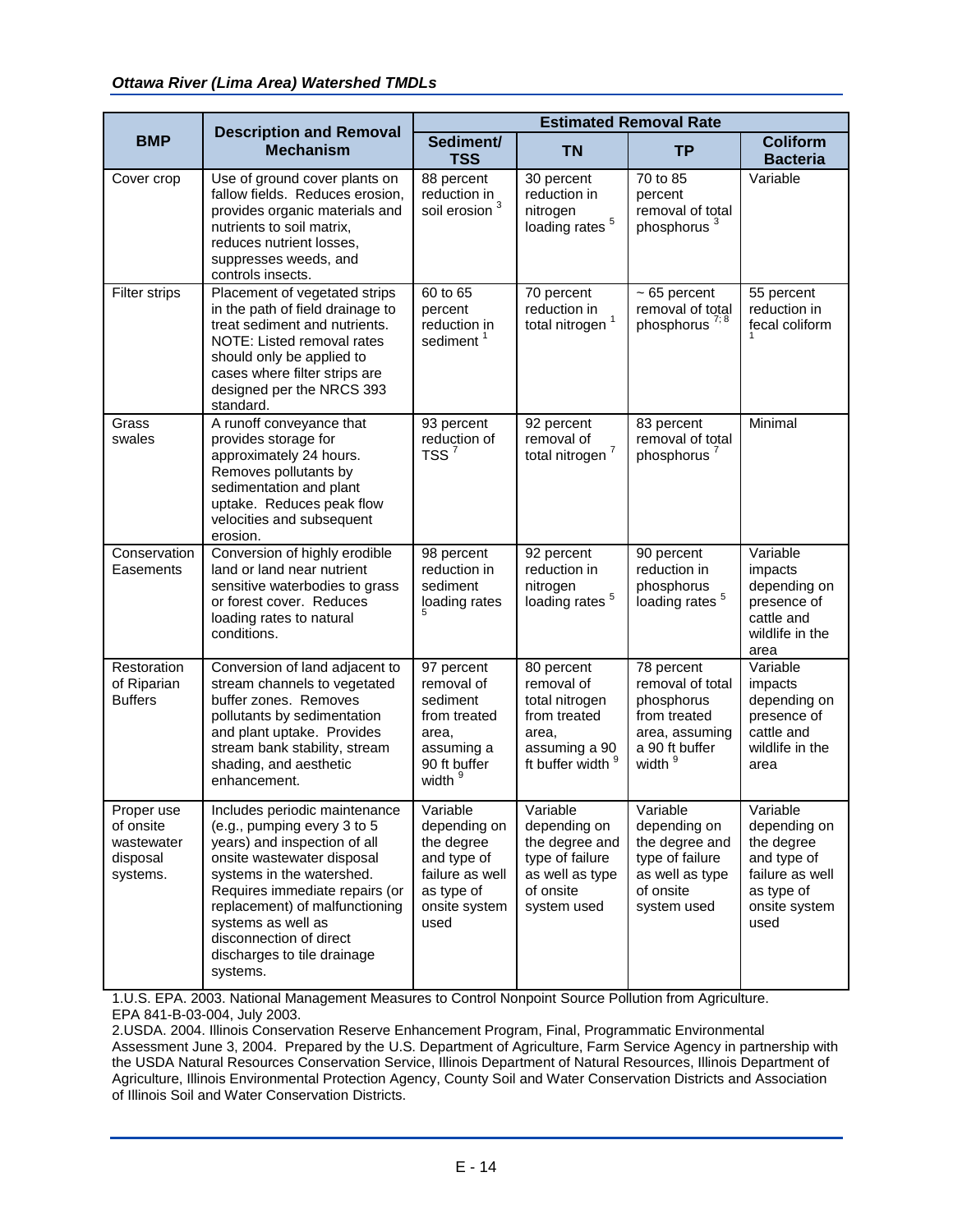3.HRWCI. 2005. Agricultural Phosphorus Management and Water Quality in the Midwest. Heartland Regional Water Coordination Initiative. Iowa State University, Kansas State University, the University of Missouri, the University of Nebraska–Lincoln and the USDA Cooperative State Research, Education and Extension Service.

4.Larney, F. J., L.J. Yanke, J.J. Miller, and T.A. McAllister. 2003. Fate of Coliform Bacteria in Composted Beef Cattle Feedlot Manure. Journal of Environmental Quality. 32:1508-1515 (2003).

5.Haith, D.A., R. Mandel, and R.S. Wu. 1992. GWLF, Generalized Watershed Loading Functions, Version 2.0, User's Manual. Dept. of Agricultural & Biological Engineering, Cornell University, Ithaca, NY.

6.USEPA. 2002. Development Document for the Final Revisions to the National Pollutant Discharge Elimination System Regulation and the Effluent Guidelines for Concentrated Animal Feeding Operations. EPA-821-R-03-001. December 2002.

7.Winer, R. 2000. National Pollutant Removal Performance Database for Stormwater Treatment Practices, 2nd Edition. Center for Watershed Protection. Ellicott City, MD.

8.Kalita, Prasanta. 2000. Vegetative Filter Strips to Reduce Pathogens and Nutrients in Runoff from Livestock Feedlots. Department of Crop Sciences College of Agriculture, Consumer and Environmental Sciences, University of Illinois Extension.

9.NCSU. 2002. Riparian Buffers and Controlled Drainage to Reduce Agricultural Nonpoint Source Pollution. Departments of Soil Science and Biological and Agricultural Engineering, North Carolina Agricultural Research Service, North Carolina State University Raleigh, North Carolina. Technical Bulletin 318, September 2002.

## **E2 Acid Mine Drainage Abatement**

Active treatment technologies (such as limestone dosing and limestone dumping) address pH problems; however, they traditionally do not address metal precipitants. In addition, active treatments usually require routine operation and maintenance at minimum to restock the neutralizing agent. Passive treatment techniques, on the other hand, are designed to be more self-sufficient and are typically designed for a 20-30 year project life. Examples include anaerobic wetlands and open limestone channels. Unlike active treatments, passive treatments require minimal operation and maintenance and are designed to eliminate precipitating metals in addition to raising pH. General descriptions of remediation technologies are described below.

- Limestone Dosing (Active): A process where limestone is introduced into a stream in regular increments. The limestone particles may be in a large hopper or from a plant-type operation. The doser can be electric or water-driven. Maintenance, weather, regular access, vandalism, and the lack of variability in dosing are concerns. While dosing can be effective treatment for low pH, dosing does not address metal precipitants.
- Limestone Dumping (Active): Similar to limestone dosing where limestone fines are added directly into a stream. Unlike dosing where the limestone is released incrementally, limestone dumping is when an entire truck's worth of limestone is literally dumped into the stream. Additional limestone is dumped after the previous dump has dissolved.
- Anoxic Limestone Drain (ALD) (Passive): An ALD is an adequately-sized buried channel containing limestone that is designed to limit oxygen contact with the mine discharge. An ALD requires relatively low metal concentration and low dissolved oxygen. Typically, an ALD is used in conjunction with aeration and a wetland system of settling ponds to allow for metal precipitation reactions. If the acidity or dissolved oxygen is very high, pretreatment may be provided by a compost wetland to reduce one or both of these parameters.
- Compost or Anaerobic Wetland (Passive): The wetlands are usually 1 to 6 acres in size. Some limestone can be added to the organics. A compost wetland generates alkalinity through a combination of bacterial activity and limestone dissolution. In some cases, an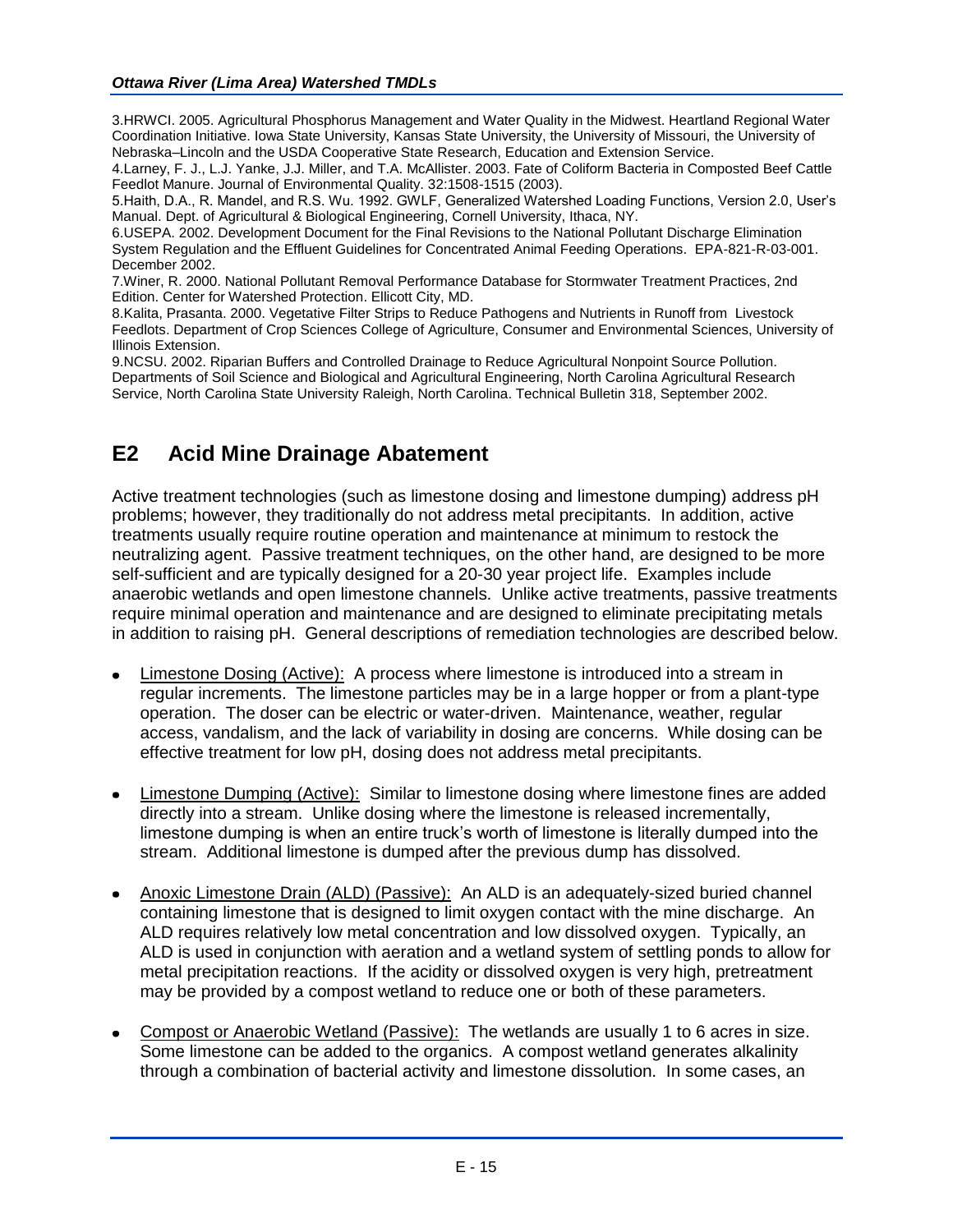aerobic settling pond may be needed for metal precipitation reactions before the compost wetland.

- Aerobic Wetland (Passive): The wetlands are usually 1 to 6 acres in size. It typically requires pretreatment such as an ALD to raise the pH above 4. Aerobic wetlands are typically designed to promote precipitation of iron hydroxide and thus often require periodic dredging.
- Open Limestone Channels (OLC) (Passive): An adequately sized open channel containing large limestone that carries and treats the mine discharge. Sizing takes into account expected armoring (from metal precipitation). The OLC must be on a fairly steep slope (greater than 10 percent) to ensure sufficient amount of oxygen necessary to precipitate metals and to transport the metal precipitates down the channel. An OLC is suited for AMD with high dissolved oxygen and metal concentrations and low pH.
- Successive Alkalinity Producing Systems (APS or SAPS) (Passive) combine the use of an  $\bullet$ ALD and an anaerobic wetland. Oxygen concentrations are often a design limitation for ALDs. They are generally ineffective where dissolved oxygen (DO) concentrations are greater than 1 or 2 mg/l. In situations where the DO concentrations are above 1 or 2 mg/l, the water can be introduced into a pond. In APS and SAPS, a drainage system is installed in the bottom of the pond. The drainage pipes are overlain by limestone that is then overlain by organic material. Four to eight feet of water are ponded on top of the organic layer. The principle is to introduce the semiaerated water into the pond and cause the water to move down through the organic matter to filter out ferric iron or reduce it by microbial iron reduction to ferrous iron. The reduced water then continues downward into the limestone, picking up additional alkalinity by limestone dissolution. The water then discharges through the drainage system in the bottom of the pond, having a pH of 6.0 and a much higher level of alkalinity in the water. The treated water is then aerated and the metals precipitate in a sedimentation pond, aerobic wetland, or anaerobic wetland.
- Limestone Ponds (LSPs) (Passive): LSPs are a new passive treatment idea in which a pond is constructed at the upwelling of an AMD seep or underground water discharge point. Limestone is placed in the bottom of the pond and the water flows upward through the limestone.
- Limestone Leach Bed (LLB) (Passive): The purpose of these leach beds is to provide alkalinity to fresh water streams upstream of any AMD sources.
- Slag Leach Beds (SLB) (Passive): Steel-making slags are often locally available in large  $\bullet$ quantities at low cost. When fresh, they have neutralization potentials ranging from 45 to 90 percent. Studies indicate that columns of steel slag maintain constant hydraulic conductivity over time and produce highly alkaline leachate  $(>1,000 \text{ mg/l} \text{ as } CaCO<sub>3</sub>)$ . Steel slag can be used as an alkaline amendment as well as a medium for alkaline recharge trenches. Slags are produced by a number of processes so care is needed to ensure that candidate slags are not prone to leaching metal ions such as Cr, Mn, Ni, or Pb.
- Diversion (Passive): Diverting surface water upstream of AMD sites to decrease the amount of water entering the mined area is highly recommended in acid-producing areas. Channeling surface waters or mine waters to control volume, direction, and contact time can be used to minimize the effects of AMD on receiving streams. The diversion of water from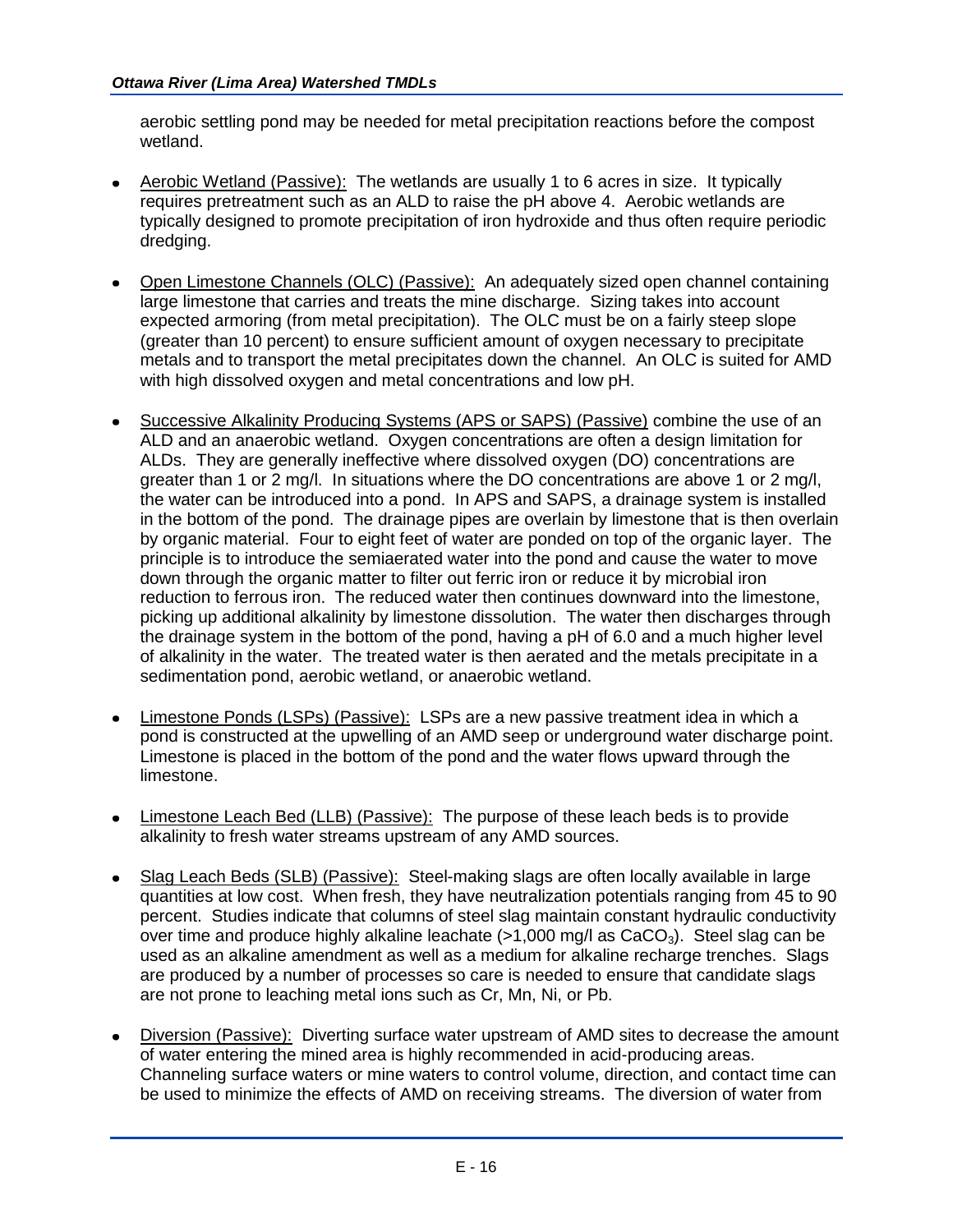mining areas and from acid-producing materials is an abatement technique used in both surface and underground mines. Surface diversion of runoff involves the construction of drainage ditches to move surface water quickly off the site before infiltration occurs, or to limit its movement into the backfill. The diversion is accomplished either by ditching on the uphill side of surface mines or by providing impervious channels for existing surface streams to convey water across the disturbed area.

Alternatively, pyritic material can be placed where it will be rapidly and permanently inundated, thereby preventing or minimizing oxidation of acid-forming materials. Inundation is recommended only where a water table may be reestablished to cover acid-producing materials (such as below drainage deep mines) and has not been recommended for surface mined lands or above drainage deep mines in the mountainous Appalachian United States region. Complete inundation has been used successfully in other areas where acidproducing materials are submerged in lakes or other permanent impoundments. Other methods of water management involve alkaline loading of water upgradient of mined areas to buffer the effects of subsequent acid water, and alkaline loading of the backfill with structured alkaline recharge systems.

- Inundation (Saturation) (Passive): The physical restriction of waters by constructing impoundments within an isolated area of a surface mine has been used to minimize or eliminate AMD. Inundation of acid-producing materials may be a less expensive reclamation technique in some areas than traditional reclamation by backfilling and planting, although the latter are typically required by law. Improvements in the quality of impounded waters flowing from acid areas have not always been the result. While pH has not always shown marked improvement, there has been some reduction in total acid and iron. Even in the less satisfactory cases, the drainage has had a less deleterious effect on downstream water quality than that from unreclaimed areas. The creation of an impoundment in the final cut of a surface mine not only lowers the cost of reclamation, but also has several other advantages. It forms recreation areas, aids in recharging the water table in the local area, and can eliminate or greatly reduce the amount of pollution from AMD and silt. By carefully designing the impoundment size and depth so the body of water formed will cover all acidproducing and carbonaceous materials, and also completely flood any intercepted deep mine workings or auger mining holes, the pyrite oxidation process will be stopped and thus the formation of acid will cease. Field studies have confirmed this action, and have also shown that the resulting impoundment quickly flushes the oxidized acid salts from the contacted area and produces a body of water of near neutral to alkaline quality.
- Underground Mine Sealing (Passive): Deep mine sealing is defined as closure of mine entries, drifts, slopes, shafts, boreholes, barriers, outcrops, subsidence holes, fractures, and other openings into underground mine complexes. Deep mine seals are constructed to achieve one or more functional design goals including (1) eliminate potential access to the abandoned mine works following closure; (2) minimize AMD production by limiting infiltration of air and water into the deep mine; (3) minimize AMD production by maximizing inundation of the mine works; (4) minimize AMD exfiltration through periphery barriers to surface water systems; and (5) develop staged internal mine pools to regulate maximum hydraulic head and pressure.
- Low Head Dams (Passive): The purpose of these low head dams is to aerate the stream and ensure that most, if not all, of the iron in the stream is in the ferric oxidation state. The limestone, or any other non-acid producing rock, used to build these dams should have a diameter no less than 20% of the total stream width.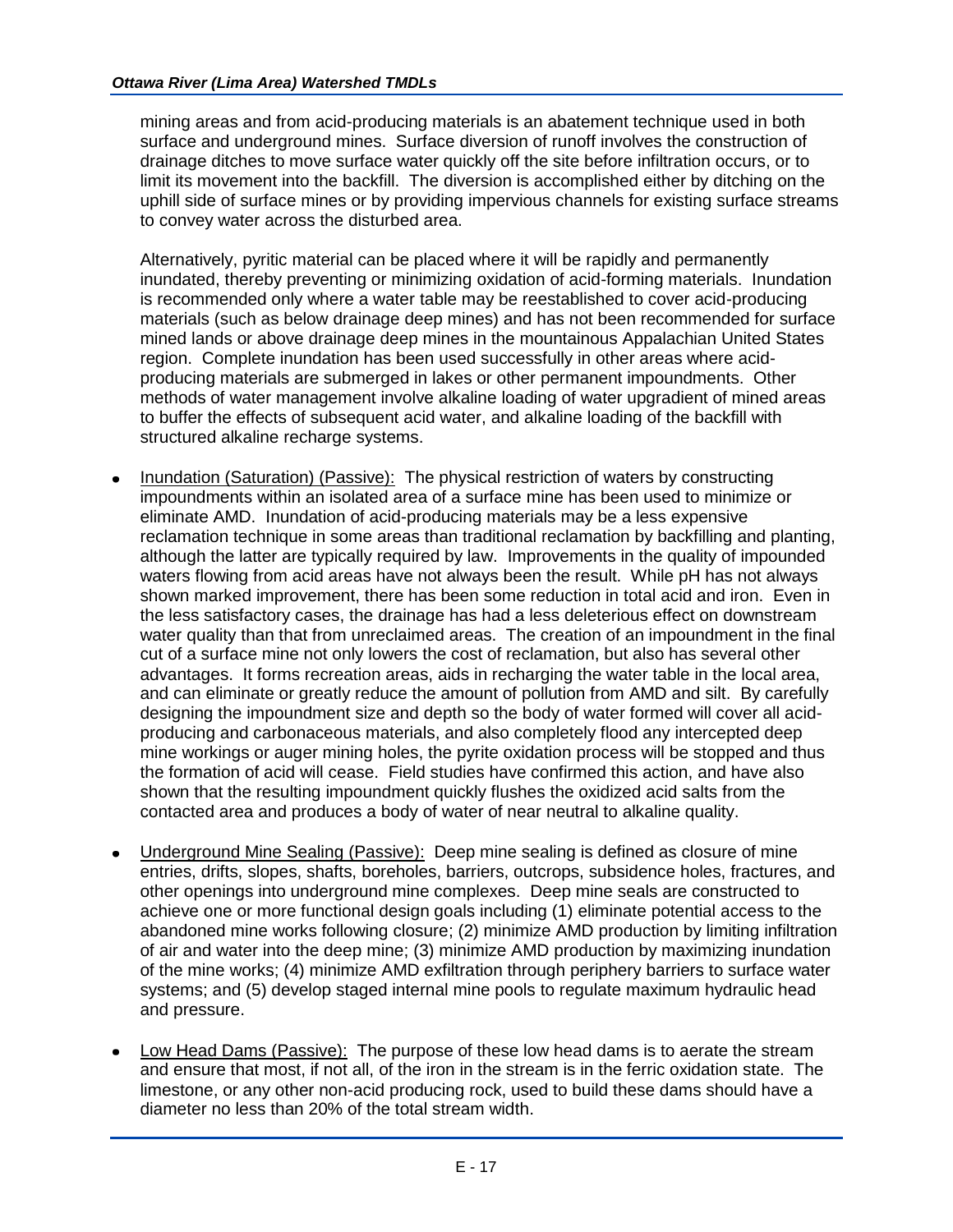Stream Subsidence Closures (Passive): The goal of stream subsidence closure is to restore positive drainage to the stream and reduce AMD generation by preventing contact between stream water and pyritic minerals. Restoring positive drainage to the affected streams will improve the long-term performance of the other AMD treatment systems and should reduce human and animal hazards.

# **E3 Voluntary Storm Water Best Management Practices**

The Ohio Department of Natural Resources (ODNR) developed a manual to describe in detail storm water practices that result in improved water quality: the *Rainwater and Land Development Manual* (2006 Edition). In many cases, practices listed below or examples of practices under some categories can be explored in more detail in the ODNR Rainwater Manual [\(http://www.dnr.state.oh.us/tabid/9186/default.aspx#Manual\)](http://www.dnr.state.oh.us/tabid/9186/default.aspx#Manual).

## **E3.1 Planning**

## **Local comprehensive land use plan**

Comprehensive land use planning is specialized planning that deals with how land is used in the planning area. A comprehensive land use plan addresses housing, utilities, transportation, economic growth and agricultural, natural, and cultural resources. It sets goals for development and preservation, helping to promote balanced growth. There are multiple reasons to utilize comprehensive land use planning locally:

- It provides legal justification for zoning laws.
- It helps a community define itself.
- In the face of growth, it can help a community maintain the character or quality of life desired by residents.
- In the face of population decline, it can help a community inventory its assets and serve as a springboard for economic development strategy.
- It gives a community the power to chart its own future.
- It can help leverage federal grant dollars.
- It provides a critical link between land use and water quality.

## **Local ordinances/resolutions**

A local ordinance is a law enacted by the legislative body of a village or a municipality, and usually found in a municipal code. These laws are enforced locally in addition to state law and federal law. In counties and townships, the equivalent is a resolution. A resolution is a written motion adopted by a deliberative body. The substance of the resolution can be anything that can normally be proposed as a motion. Both ordinances and resolutions can be used locally to plan for future development in ways that will help protect water resources. Possible ordinances/resolutions include: an illicit discharge ordinance and/or home sewage treatment system rules that prevent non-storm water connections to storm sewer systems and surface waters unless covered by an NPDES permit; a construction site ordinance that ensures the use of sediment and erosion controls during construction; a riparian/wetland setback resolution that requires structures and certain land uses be kept back a certain distance from waterbodies in order maintain their function; or post construction storm water ordinances that require runoff treatment for water quality and encourage low impact development techniques or compact development. For further information on these practices and model ordinances, please see Cleveland State University's Countryside Program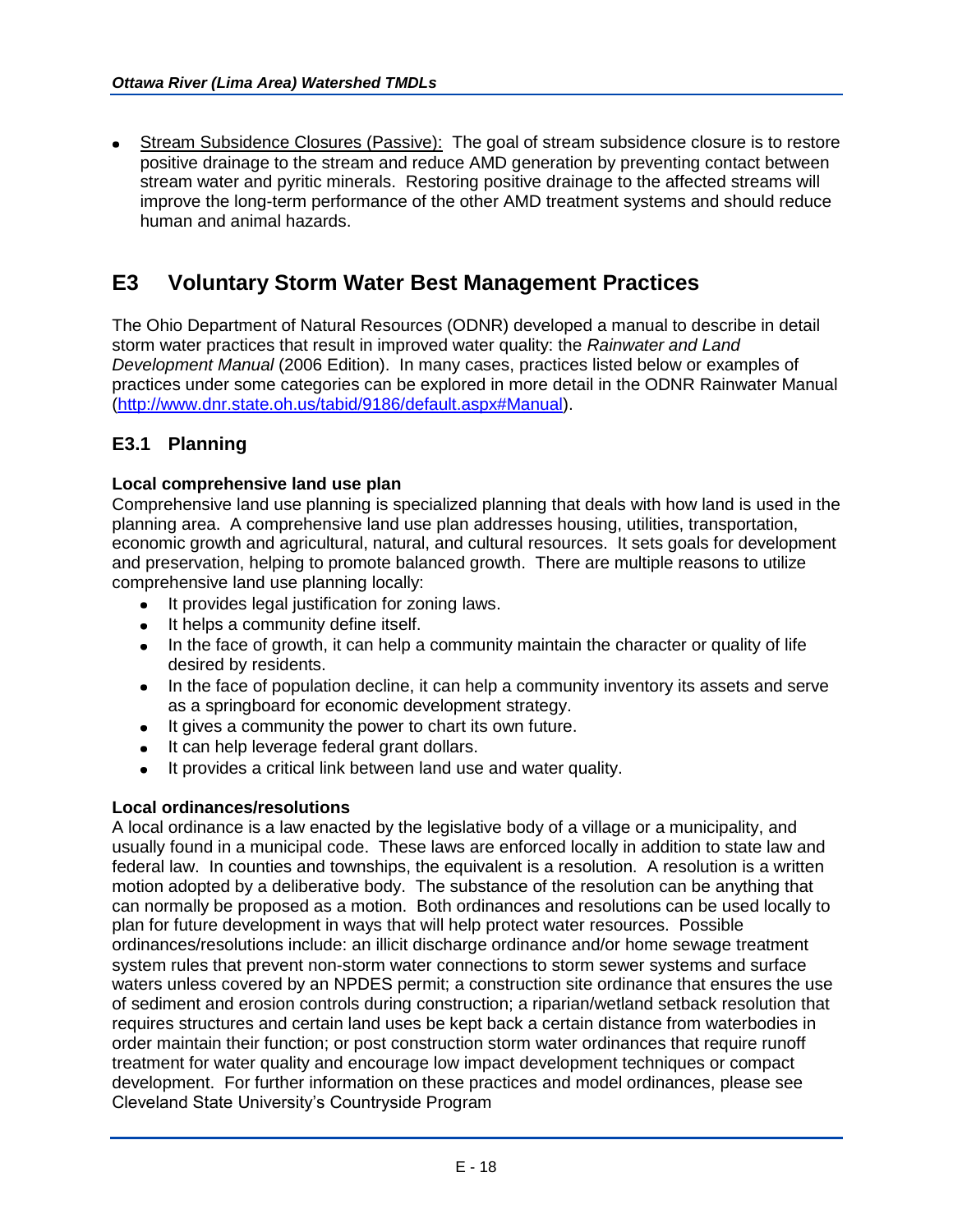[\(http://urban.csuohio.edu/planningcenter/countryside/\)](http://urban.csuohio.edu/planningcenter/countryside/) and the Ohio Lake Erie Commission's Balanced Growth Program [\(http://www.lakeerie.ohio.gov/BalancedGrowth.aspx\)](http://www.lakeerie.ohio.gov/BalancedGrowth.aspx).

## **E3.2 Construction Practices**

## **Erosion controls**

Erosion controls are practices that prevent the transport of soil by wind or water. Typically they function by providing cover or by slowing the velocity of wind and/or water. Examples may be maintaining riparian areas, phasing earthwork to limit the amount of exposed soil at any given time, applying a temporary cover of mulch, seeding with mulch, installing stone check dams, or installing velocity dissipation devices at storm water outfalls. Information on these and other erosion control practices can be found in ODNR's Rainwater and Land Development Manual.

## **Sediment controls**

Sediment controls are structural (physically engineered and created) controls that remove sediment once it has become suspended in runoff. Typically the removal mechanism is settling, but it may include chemical treatment and/or filtration. Information on specific practices, such as sediment settling ponds, silt fence, filter socks, and inlet protection, and their design can be found in ODNR's Rainwater and Land Development Manual.

## **Non-sediment controls**

Non-sediment controls prevent or reduce the presence of pollutants other than sediment (e.g., metals, oils, organic/inorganic chemicals) in storm water discharges. They may be structural or non-structural best management practices (BMPs). For construction sites, examples are: secondary containment around fuel tanks and other liquid storage areas, rinse pits to collect and contain concrete rinse water, covered dumpsters, and a strong spill response plan.

## **E3.3 Post-Construction Storm Water Management Practices**

Post-construction controls are permanent controls that are constructed while a facility is being built. They are installed to perpetually manage pollutants in the runoff that occurs after construction activities cease and the facility assumes its intended land use. They also address impacts to the receiving waters' morphology and hydrology. The goal is to protect the physical, biological, and chemical characteristics of those water resources receiving storm water discharges. This is achieved through the use of treatment and flow/volume management controls.

## **Treatment controls**

Storm water treatment controls are practices that are designed to remove pollutants from runoff. Often this is accomplished through physical and biological processes. Chemical treatment is also possible but may require an NPDES permit for the discharge. Common controls are: bioretention cells/rain gardens, water quality swales, sand filters, infiltration trenches and hydrodynamic separators. Information on the use of these and other BMPs can be found in ODNR's Rainwater and Land Development Manual.

## **Flow/volume management controls**

Flow/volume management controls are BMPs that manage runoff frequency, volume, and energy to protect water resources. Runoff flow/volume may be used as a surrogate parameter for some pollutants of interest. In this approach, pollutant reduction is achieved by decreasing the amount of runoff generated and by providing extended detention to reduce downstream erosive energy. Runoff reduction is achieved by reducing the amount of imperviousness,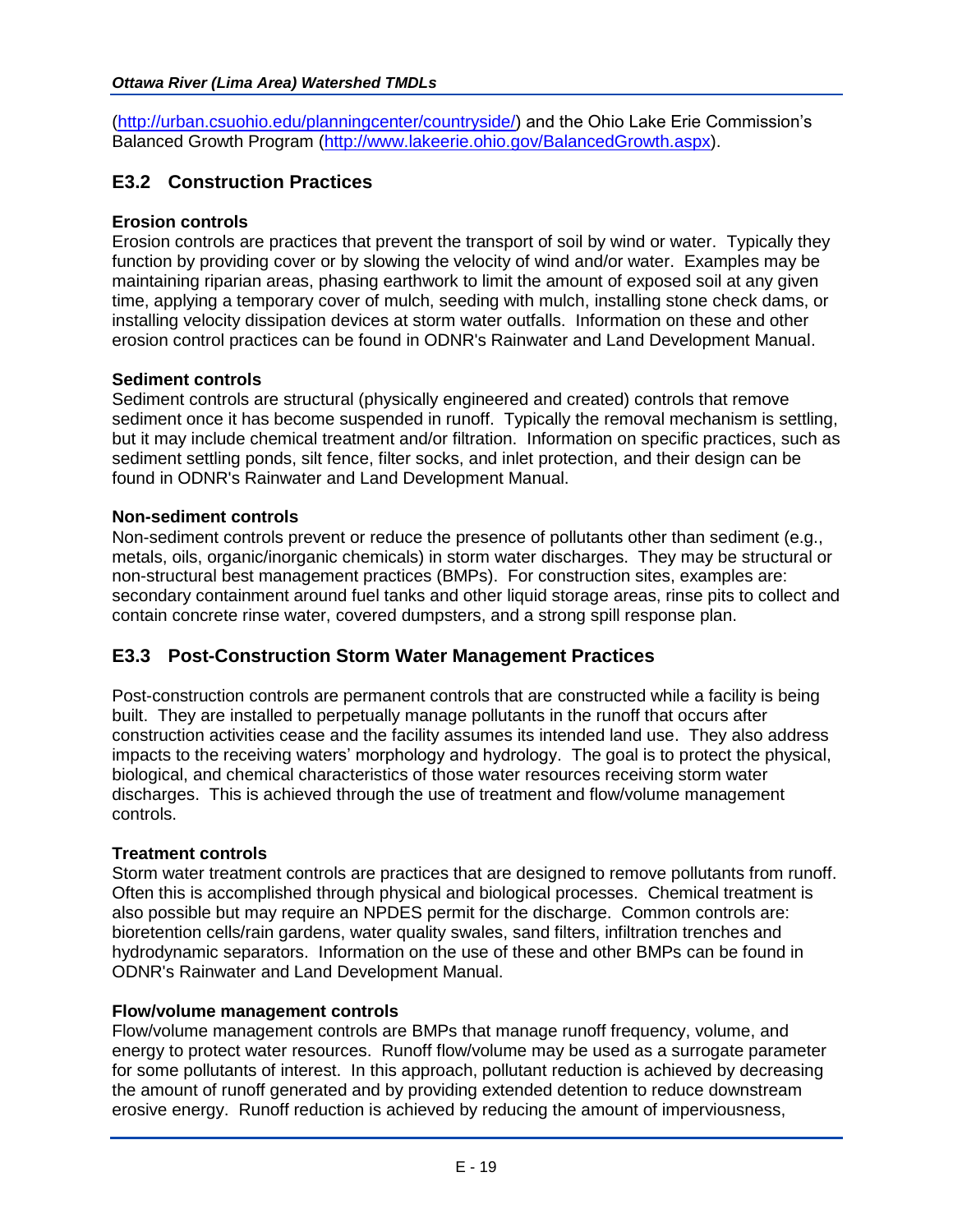encouraging infiltration and evapotranspiration. Extended detention is provided for the water quality volume generated during each storm. Examples of runoff reduction controls include disconnecting impervious surfaces, maintaining the natural hydrology, using rain barrels, encouraging infiltration by directing flow to vegetated areas or infiltration trenches, and providing riparian setbacks. Controls that provide extended detention when designed properly include bioretention cells, water quality swales, and retention ponds with extended detention. Information on the use of these and other BMPs can be found in ODNR's Rainwater and Land Development Manual.

## **E3.4 Post-Development / Storm Water Retrofit**

Post-development/storm water retrofit controls are permanent improvements made at existing sites where storm water management for water quality purposes is absent or poor. They are installed to manage pollutants in the runoff that occurs while a facility continues its intended land use. Often, there are opportunities to improve water quality at existing facilities. They can be as simple as re-establishing vegetation or a riparian area, adding extended detention to an existing storm water basin, or something a little more elaborate such as making curb cuts and placing a bioretention area in a parking lot island or a cul-de-sac.

## **Erosion controls**

Erosion controls are practices that prevent the transport of soil by wind or water. Typically they function by providing cover or by slowing the velocity of wind and/or water. In the postdevelopment context, examples may be: establishing vegetation on bare areas, installing porous pavement on a dirt parking lot, covering erodible materials, laying stone drive in equipment traffic areas, diverting flow around erodible areas, and using stone aprons or level spreaders at outfalls.

## **Non-sediment controls**

Non-sediment controls prevent or reduce the presence of pollutants other than sediment (e.g., metals, oils, organic/inorganic chemicals) in storm water discharges. They may be structural or non-structural BMPs. Examples include: secondary containment around liquid material storage, covered material/waste storage, dumpster management, a strong spill response plan, a pesticide/fertilizer application plan, good housekeeping and routine maintenance activities.

## **Treatment controls**

Storm water treatment controls are practices that are designed to remove pollutants from runoff. Often this is achieved through physical and biological processes. Chemical treatment is also possible but may require an NPDES permit for the discharge. Common controls are: bioretention cells/rain gardens, water quality swales, retention ponds with extended detention, sand filters, infiltration trenches, and hydrodynamic separators. Many of these practices function to remove sediment as well. Information on the use of these and other BMPs can be found in ODNR's Rainwater and Land Development Manual.

## **Flow/volume management controls**

Flow/volume management controls are BMPs that manage runoff frequency, volume, and energy to protect water resources. Runoff flow/volume may be used as a surrogate parameter for some pollutants of interest. In the flow/volume management approach, pollutant reduction is achieved by decreasing the amount of runoff generated and by providing extended detention to reduce downstream erosive energy. Runoff reduction is accomplished by restoring pervious surfaces, encouraging infiltration and evapotranspiration. Extended detention is provided for the water quality volume generated by each storm. Examples of runoff reduction controls include: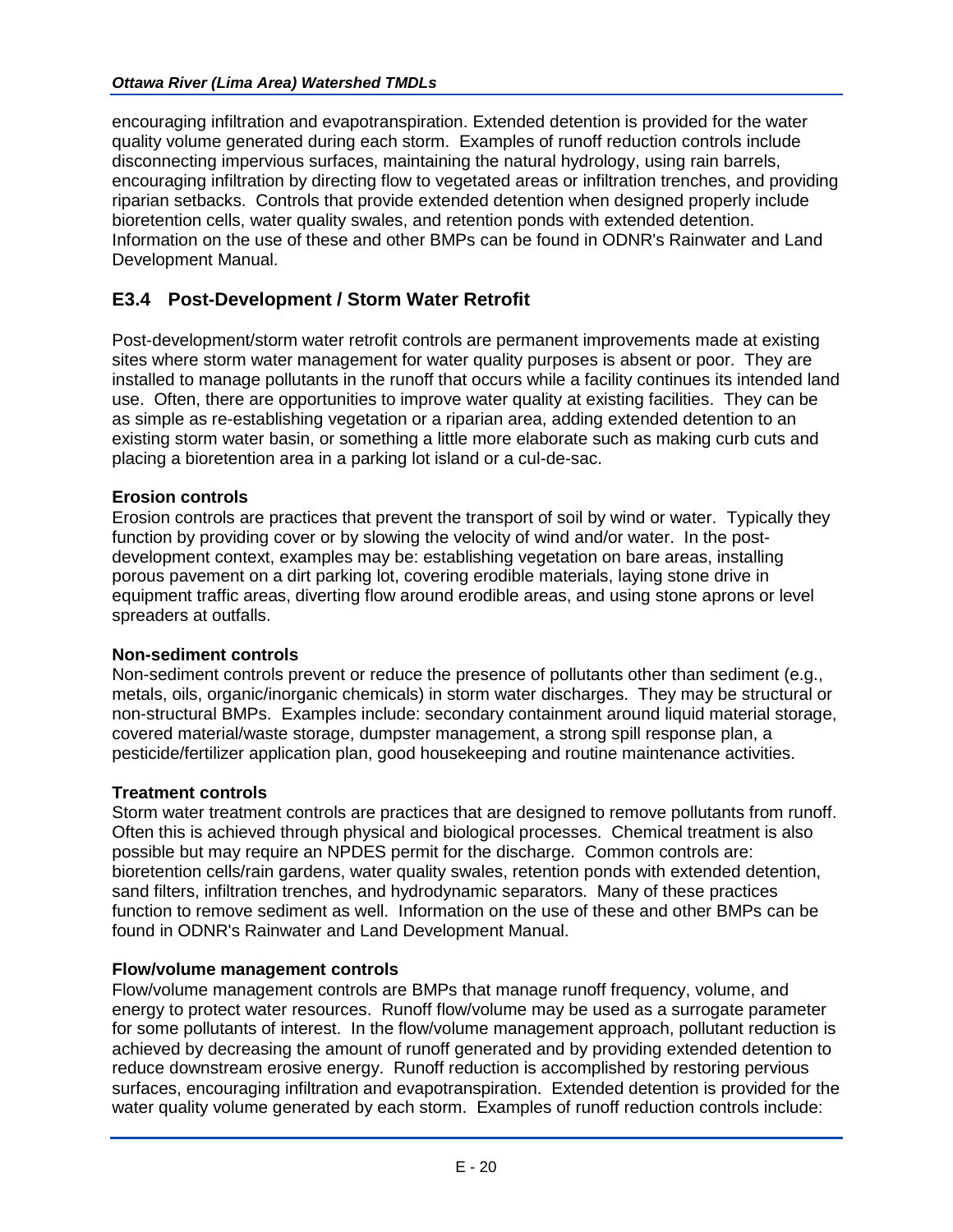## *Ottawa River (Lima Area) Watershed TMDLs*

disconnecting impervious surfaces, using rain barrels, encouraging infiltration by directing flow to vegetated areas or infiltration trenches, and providing riparian setbacks. Controls that provide extended detention when designed properly include bioretention cells, water quality swales and retention ponds with extended detention. Information on the use of these and other BMPs can be found in ODNR's Rainwater and Land Development Manual.

# **E4 Regulatory Storm Water Best Management Practices**

## **E4.1 Planning**

## **Local ordinances/resolutions**

A local ordinance is a law enacted by the legislative body of a village or a municipality, and usually found in a municipal code. These laws are enforced locally in addition to state law and federal law. In counties and townships, the equivalent is a resolution. A resolution is a written motion adopted by a deliberative body. The substance of the resolution can be anything that can normally be proposed as a motion. Both ordinances and resolutions can be used locally to plan for future development in ways that will help protect water resources. Possible ordinances/resolutions include: an illicit discharge ordinance and/or home sewage treatment system rules that prevent non-storm water connections to storm sewer systems and surface waters unless covered by an NPDES permit; a construction site ordinance that ensures the use of sediment and erosion controls during construction; a riparian/wetland setback resolution that requires structures and certain land uses be kept back a certain distance from waterbodies in order maintain their function; or post construction storm water ordinances that require treatment for water quality or encourage low impact development techniques or compact development. For further information on these practices and model ordinances, please see Cleveland State University's Countryside Program [\(http://urban.csuohio.edu/planningcenter/countryside/\)](http://urban.csuohio.edu/planningcenter/countryside/) and the Ohio Lake Erie Commission's Balanced Growth Program [\(http://www.lakeerie.ohio.gov/BalancedGrowth.aspx\)](http://www.lakeerie.ohio.gov/BalancedGrowth.aspx).

## **Water quality management/208 plans**

Ohio EPA oversees the State Water Quality Management (WQM) Plan. The State WQM Plan is like an encyclopedia of information used to plot and direct actions that abate pollution and preserve clean water. A wide variety of issues is addressed and framed within the context of applicable law and regulations.

## **E4.2 Construction Practices**

## **Permits and permit limits**

National Pollutant Discharge Elimination System (NPDES) permit coverage is required for storm water discharges from construction activities that will (collectively) disturb one acre or more in the total common plan of development or sale. Sites may be covered by either an individual or general NPDES permit. Most sites are covered by the statewide NPDES Construction General Permit. The permit outlines a minimum set of best management practices that are appropriate to protect water quality during most construction activities. In situations where the conditions of the site or of the receiving waters require different controls to protect or restore water quality, an individual or watershed-specific NPDES permit may be issued.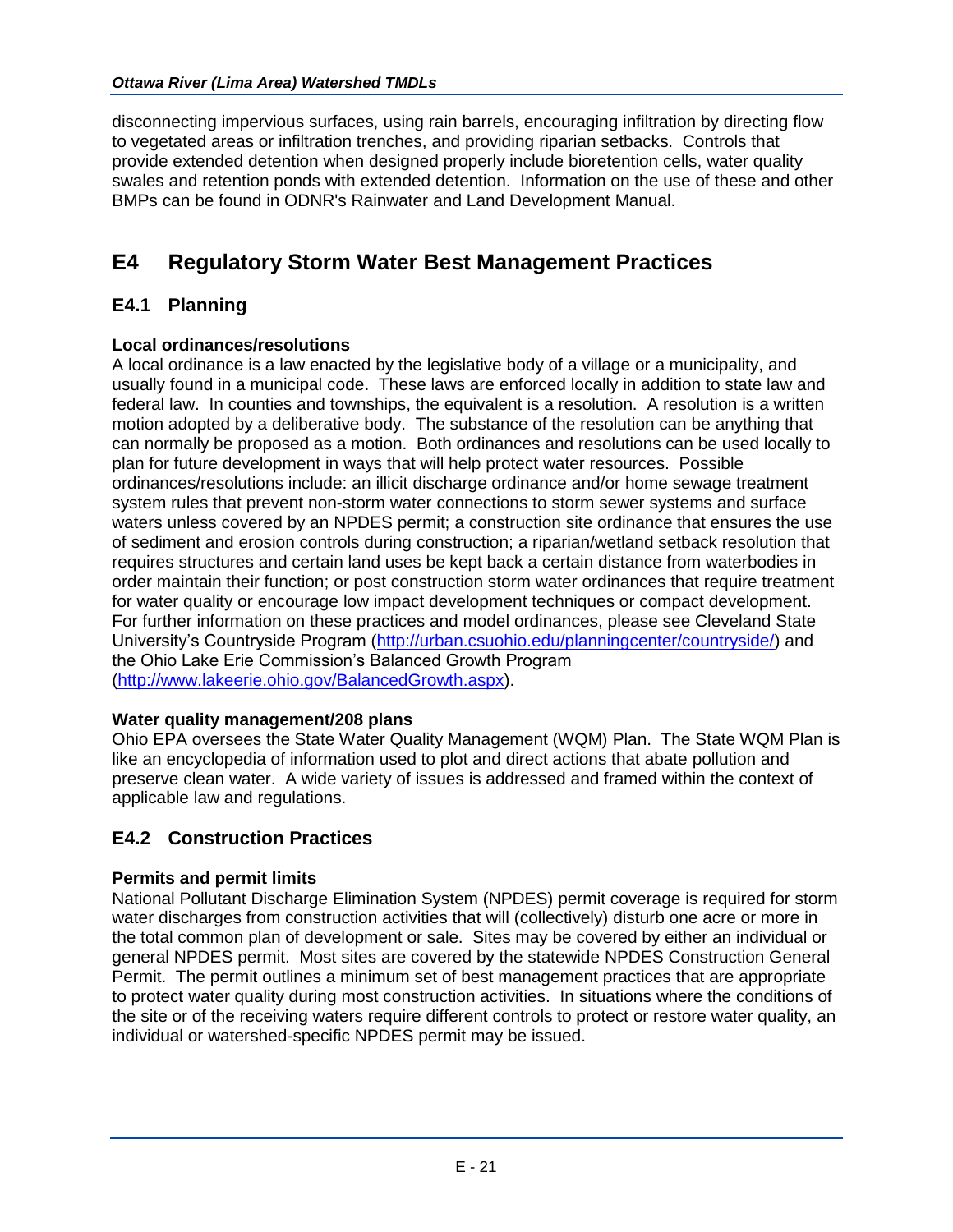## **Erosion controls**

Erosion controls are practices that prevent the transport of soil by wind or water. Typically they function by providing cover or by slowing the velocity of wind and/or water. Examples may be maintaining riparian areas, phasing earthwork to limit the amount of exposed soil at any given time, applying a temporary cover of mulch, seeding with mulch, installing stone check dams, or installing velocity dissipation devices at storm water outfalls. Information on these and other erosion control practices can be found in ODNR's Rainwater and Land Development Manual.

## **Sediment controls**

Sediment controls are structural (physically engineered and created) controls that remove sediment once it has become suspended in runoff. Typically the removal mechanism is settling, but it may include chemical treatment and/or filtration. Information on specific practices, such as sediment settling ponds, silt fence, filter socks, and inlet protection, and their design can be found in ODNR's Rainwater and Land Development Manual.

## **Non-sediment controls**

Non-sediment controls prevent or reduce the presence of pollutants other than sediment (e.g., metals, oils, organic/inorganic chemicals) in storm water discharges. They may be structural or non-structural BMPs. For construction sites, examples are secondary containment around fuel tanks and other liquid storage areas, rinse pits to collect and contain concrete rinse water, covered dumpsters, and a strong spill response plan.

## **E4.3 Post-Construction Storm Water Management Practices**

Post-construction controls are permanent controls that are constructed while a facility is being built. They are installed to perpetually manage pollutants in the runoff that occurs after construction activities cease and the facility assumes its intended land use. They also address impacts to the receiving waters' morphology and hydrology. The goal is to protect the physical, biological, and chemical characteristics of those water resources receiving storm water discharges. This is achieved through the use of treatment and flow/volume management controls.

## **Permits and permit limits**

NPDES permit coverage is required for storm water discharges from construction activities that will (collectively) disturb one acre or more in the total common plan of development or sale. Sites may be covered by either an individual or general NPDES permit. Most sites are covered the statewide NPDES Construction General Permit. The permit outlines a minimum set of postconstruction storm water management practices appropriate to protect water quality and their design criteria. In situations where the conditions of the site or of the receiving waters require different controls to protect or restore water quality, an individual or watershed specific NPDES permit may be issued.

## **Treatment controls**

Storm water treatment controls are practices that are designed to remove pollutants from runoff. Often this is accomplished through physical and biological processes. Chemical treatment is also possible but may require a separate NPDES permit and permit to install for the treatment system and discharge. Common controls are retention ponds with extended detention, bioretention cells/rain gardens, water quality swales, sand filters, oil/water separators infiltration trenches and hydrodynamic separators. Information on the use of some of these and other BMPs can be found in ODNR's Rainwater and Land Development Manual.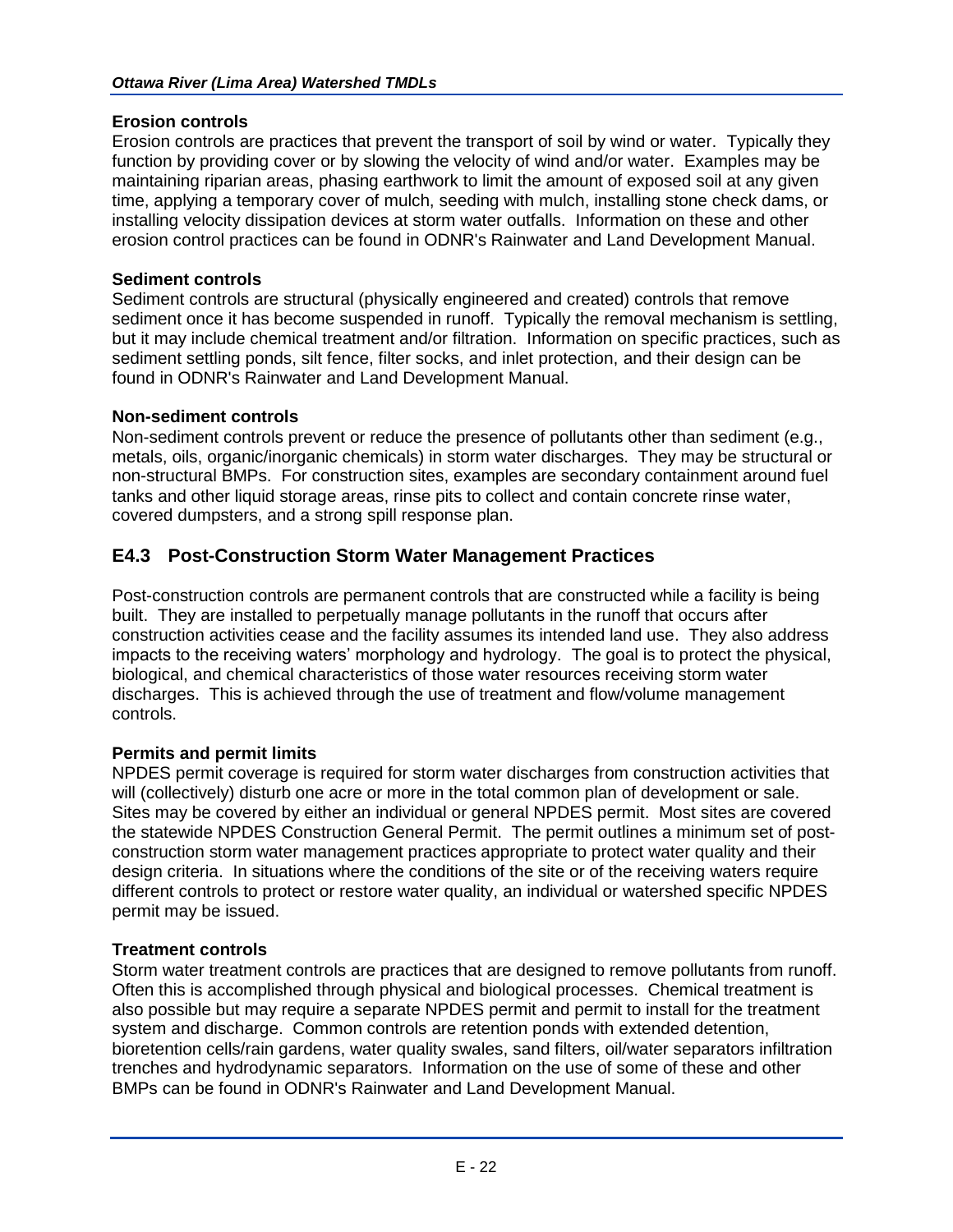## **Flow/volume management controls**

Flow/volume management controls are BMPs that manage runoff frequency, volume, and energy to protect water resources. Runoff flow/volume may be used as a surrogate parameter for some pollutants of interest. In this approach, pollutant reduction is achieved by decreasing the amount of runoff generated and by providing extended detention to reduce downstream erosive energy. Runoff reduction is achieved by reducing the amount of imperviousness, encouraging infiltration and evapotranspiration. Extended detention is provided for the water quality volume generated during each storm. Examples of runoff reduction controls include disconnecting impervious surfaces, maintaining the natural hydrology, using rain barrels, encouraging infiltration by directing flow to vegetated areas or infiltration trenches, and providing riparian setbacks. Controls that provide extended detention when designed properly include bioretention cells, water quality swales, and retention ponds with extended detention. Information on the use of these and other BMPs can be found in ODNR's Rainwater and Land Development Manual.

## **E4.4 Post-Development / Storm Water Retrofit**

Post-development/storm water retrofit controls are permanent improvements made at existing sites where storm water management for water quality purposes is absent or poor. They are installed to manage pollutants in the runoff that occurs while a facility continues its intended land use. Often, there are opportunities to improve water quality at existing facilities. They can be as simple as re-establishing vegetation or a riparian area, adding extended detention to an existing storm water basin, or something a little more elaborate, such as making curb cuts and placing a bioretention area in a parking lot island or a cul-de-sac.

## **Permits and permit limits**

Post-development runoff may be addressed through an NPDES permit for storm water discharges associated with industrial activities or with Municipal Separate Storm Sewer Systems (MS4s). The director may also designate for NPDES permit coverage dischargers that impair or have the potential to significantly impact water quality. In situations where the conditions of the site or of the receiving waters require different or additional controls to protect or restore water quality, a facility may be required to obtain individual NPDES permit coverage, monitor discharges, meet permit limits, meet benchmarks (action levels), or implement additional BMPs.

## **Erosion controls**

Erosion controls are practices that prevent the transport of soil by wind or water. Typically they function by providing cover or by slowing the velocity of wind and/or water. In the postdevelopment context, examples may be establishing vegetation on bare areas, installing porous pavement on a dirt parking lot, covering erodible materials, laying stone in equipment traffic areas, diverting flow around erodible areas, using stone aprons or level spreaders at outfalls.

## **Non-sediment controls**

Non-sediment controls prevent or reduce the presence of pollutants other than sediment (e.g., metals, oils, organic/inorganic chemicals) in storm water discharges. They may be structural or non-structural BMPs. Examples include secondary containment around liquid material storage, covered material/waste storage, dumpster management, a strong spill response plan, a pesticide/fertilizer application plan, and good housekeeping and routine maintenance activities.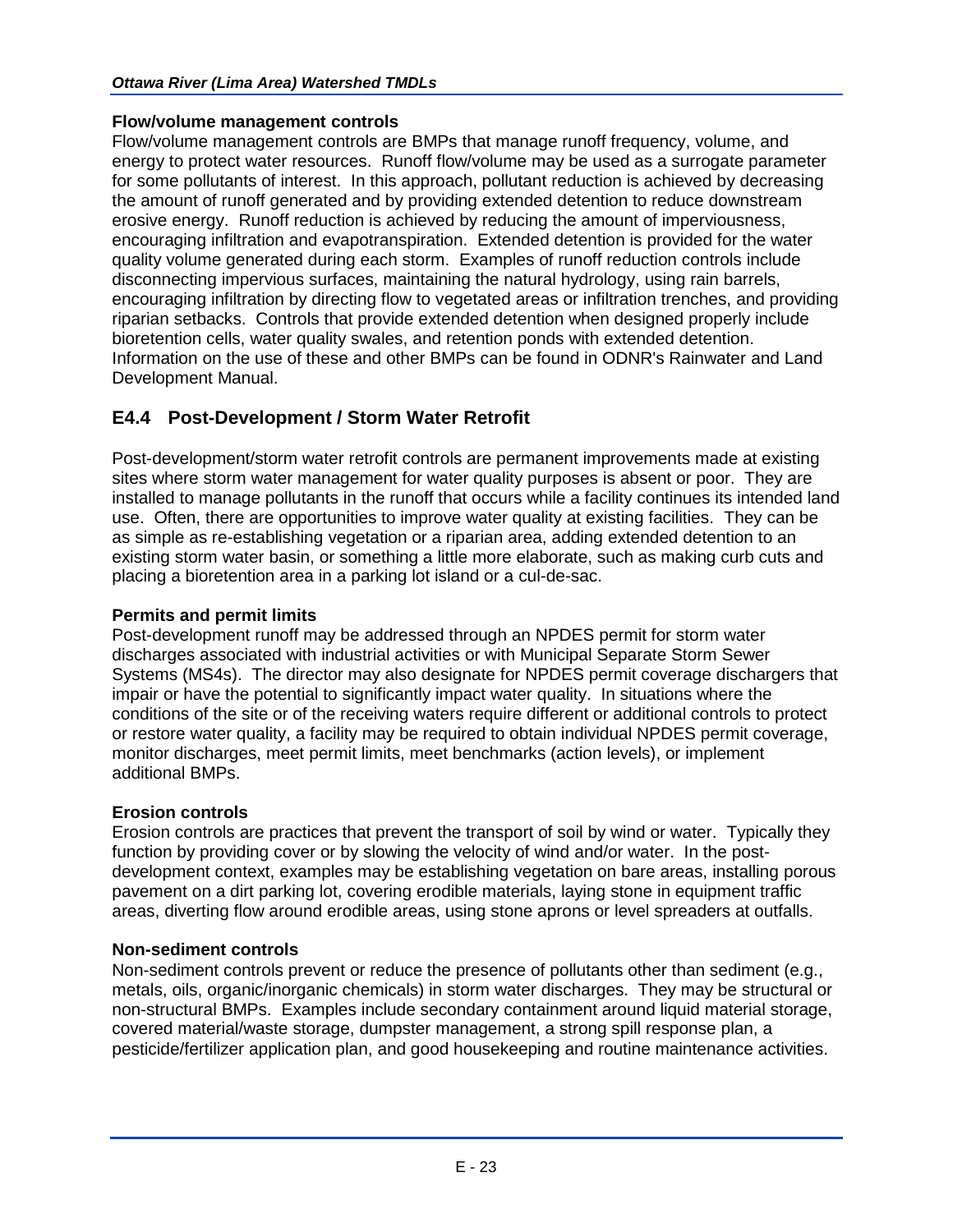## **Treatment controls**

Storm water treatment controls are practices that are designed to remove pollutants from runoff. Often this is achieved through physical and biological processes. Chemical treatment is also possible but may require a separate NPDES permit and a permit to install for the discharge. Common controls are bioretention cells/rain gardens, water quality swales, retention ponds with extended detention, sand filters, infiltration trenches, and hydrodynamic separators. Many of these practices function to remove sediment as well. Information on the use of these and other BMPs can be found in ODNR's Rainwater and Land Development Manual.

## **Flow/volume management controls**

Flow/volume management controls are BMPs that manage runoff frequency, volume, and energy to protect water resources. Runoff flow/volume may be used as a surrogate parameter for some pollutants of interest. In the flow/volume management approach, pollutant reduction is achieved by decreasing the amount of runoff generated and by providing extended detention to reduce downstream erosive energy. Runoff reduction is accomplished by restoring pervious surfaces, encouraging infiltration and evapotranspiration. Extended detention is provided for the water quality volume generated by each storm. Examples of runoff reduction controls include disconnecting impervious surfaces, restoring natural hydrology, using rain barrels, encouraging infiltration by directing flow to vegetated areas or infiltration trenches, and providing riparian setbacks. Controls that provide extended detention when designed properly include bioretention cells, water quality swales, and retention ponds with extended detention. Information on the use of these and other BMPs can be found in ODNR's Rainwater and Land Development Manual.

## **Reduce volume and pollutant loading to CSOs**

Combined sewers were built to collect sanitary and industrial wastewater, as well as storm water runoff, and transport this combined wastewater to treatment facilities. During dry weather and small wet weather events (*i.e.*, rainfall and snowmelt), combined sewers are designed to transport all flows to a treatment plant. During larger wet weather events the volume of storm water entering the combined sewer system may exceed the capacity of the combined sewers or the treatment plant. When this happens, combined sewers are designed to allow a portion of the untreated combined wastewater to overflow into the nearest ditch, stream, river or lake. This prevents the rupturing of pipes, backing up of sewage into basements, and/or flooding of streets. The locations where these discharges of untreated combined wastewater occur, as well as the discharge events themselves, are known as combined sewer overflows (CSOs).

CSOs contain not only storm water but also untreated human and industrial waste, toxic materials, and debris. This is a major water pollution concern for cities with combined sewer systems. CSOs are among the major sources responsible for beach closings, shellfishing restrictions, aesthetic impairments and other water body impairments. Additionally, contact with discharges from CSOs can have adverse effects on human health.

Storm water BMPs (such as flow/volume reduction, extended detention and treatment controls) can be used in cities with combined sewers to reduce the frequency of CSO discharges and overflow pollutant levels.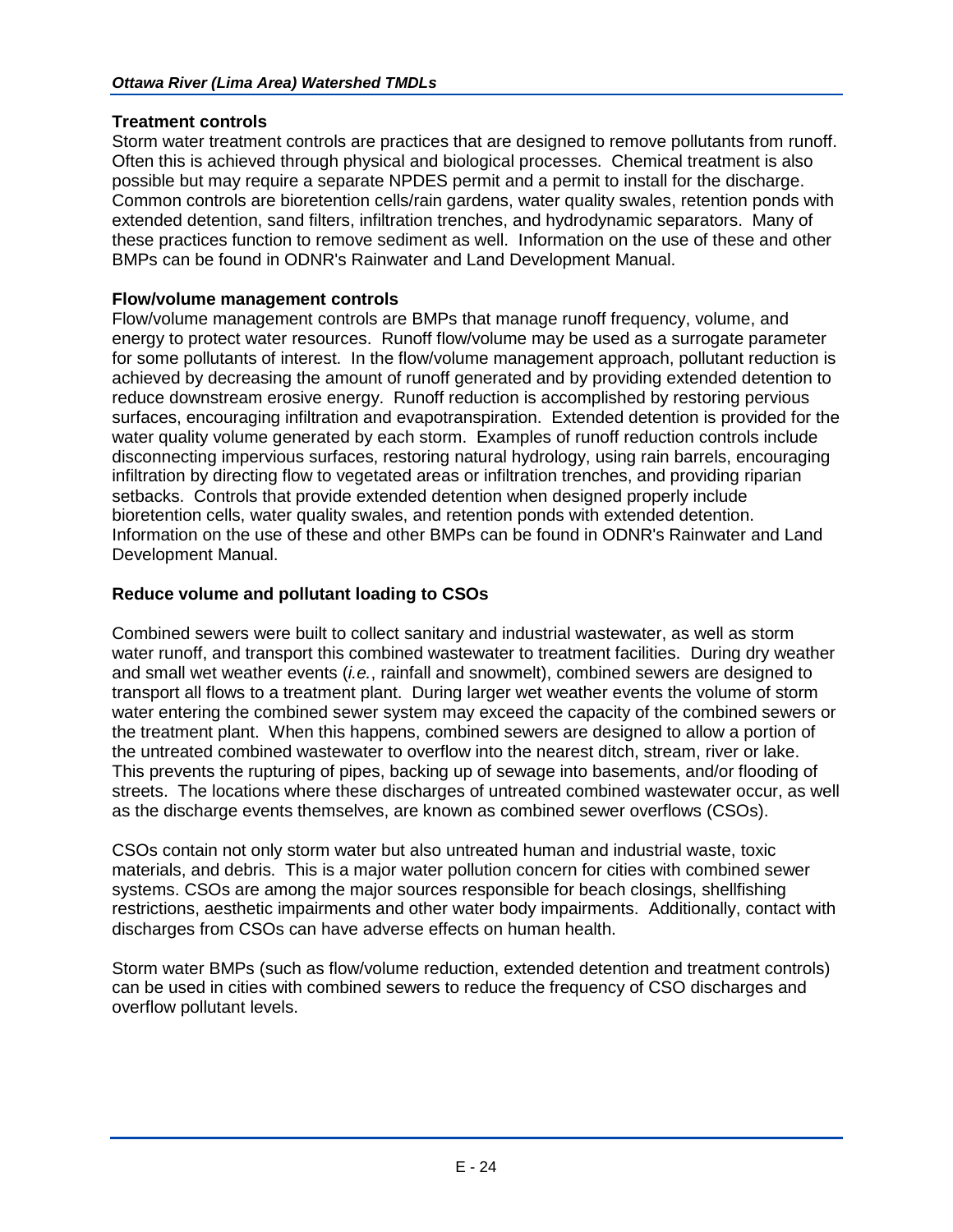## **E5 Reasonable Assurances**

The recommendations made in this TMDL report will be carried out if the appropriate entities work to implement them. In particular, activities that do not fall under regulatory authority require that there be a committed effort by state and local agencies, governments, and private groups to carry out and/or facilitate such actions. The availability of adequate resources is also imperative for successful implementation.

The following discusses organizations and programs that have an important role or can provide assistance for meeting the goals and recommendations of this TMDL. This section establishes why it is reasonable to be assured of successful implementation.

## **E5.1 Ohio EPA**

The several programs that Ohio EPA Division of Surface Water (DSW) administers are designed to control pollution from point sources and certain storm water discharges as well as provide assistance for abating nonpoint sources of pollution. Other divisions within the Ohio EPA provide assistance such as funding, technical assistance, and education for water resource related issues. Information regarding the specific programs within the Ohio EPA DSW can be found on the web at [http://www.epa.ohio.gov/dsw/SurfaceWater.aspx,](http://www.epa.ohio.gov/dsw/SurfaceWater.aspx) and information about the Division of Environmental and Financial Assistance (DEFA) at [http://www.epa.ohio.gov/defa/Home.aspx.](http://www.epa.ohio.gov/defa/Home.aspx) What follows are programs within the agency that are especially important for the implementation of this TMDL.

## **NPDES Program**

National Pollution Discharge Elimination System (NPDES) permits authorize the discharge of substances at levels that meet the more stringent of technology or water-quality-based effluent limits and establish requirements related to combined sewer overflows, pretreatment, and sludge disposal. All entities that wish to discharge to the waters of the state must obtain a NPDES permit and both general and individual permits are available for coverage. Through the NPDES program [\(http://www.epa.ohio.gov/dsw/permits/index.aspx\)](http://www.epa.ohio.gov/dsw/permits/index.aspx), the Ohio EPA will use its authority to ensure that recommended effluent limits are applied to the appropriate permit holders within the watershed. Ohio EPA staff in the NPDES Program can provide technical assistance for permitted entities when needed. Permits issued under the NPDES program must be consistent with the point source recommendations in a TMDL that has been approved by the U.S. EPA.

## **Combined Sewer Overflow Program**

Ohio EPA implements CSO controls through provisions included in NPDES permits and by using orders and consent agreements when appropriate. The NPDES permits for CSO communities require the implementation of nine minimum control measures [\(http://cfpub1.epa.gov/npdes/cso/ninecontrols.cfm?program\\_id=5\)](http://cfpub1.epa.gov/npdes/cso/ninecontrols.cfm?program_id=5). Requirements to develop and implement Long Term Control Plans are also included where appropriate. Through the CSO program, the Ohio EPA will use its authority to ensure that recommended control activities are conducted by the permit holders within the watershed.

## **Storm Water Program**

Ohio EPA implements the federal regulations for storm water dischargers [\(http://cfpub1.epa.gov/npdes/home.cfm?program\\_id=6\)](http://cfpub1.epa.gov/npdes/home.cfm?program_id=6). The following fact sheet describes which discharges are regulated: [http://www.epa.ohio.gov/portals/35/storm/phase2factsheet.pdf.](http://www.epa.ohio.gov/portals/35/storm/phase2factsheet.pdf)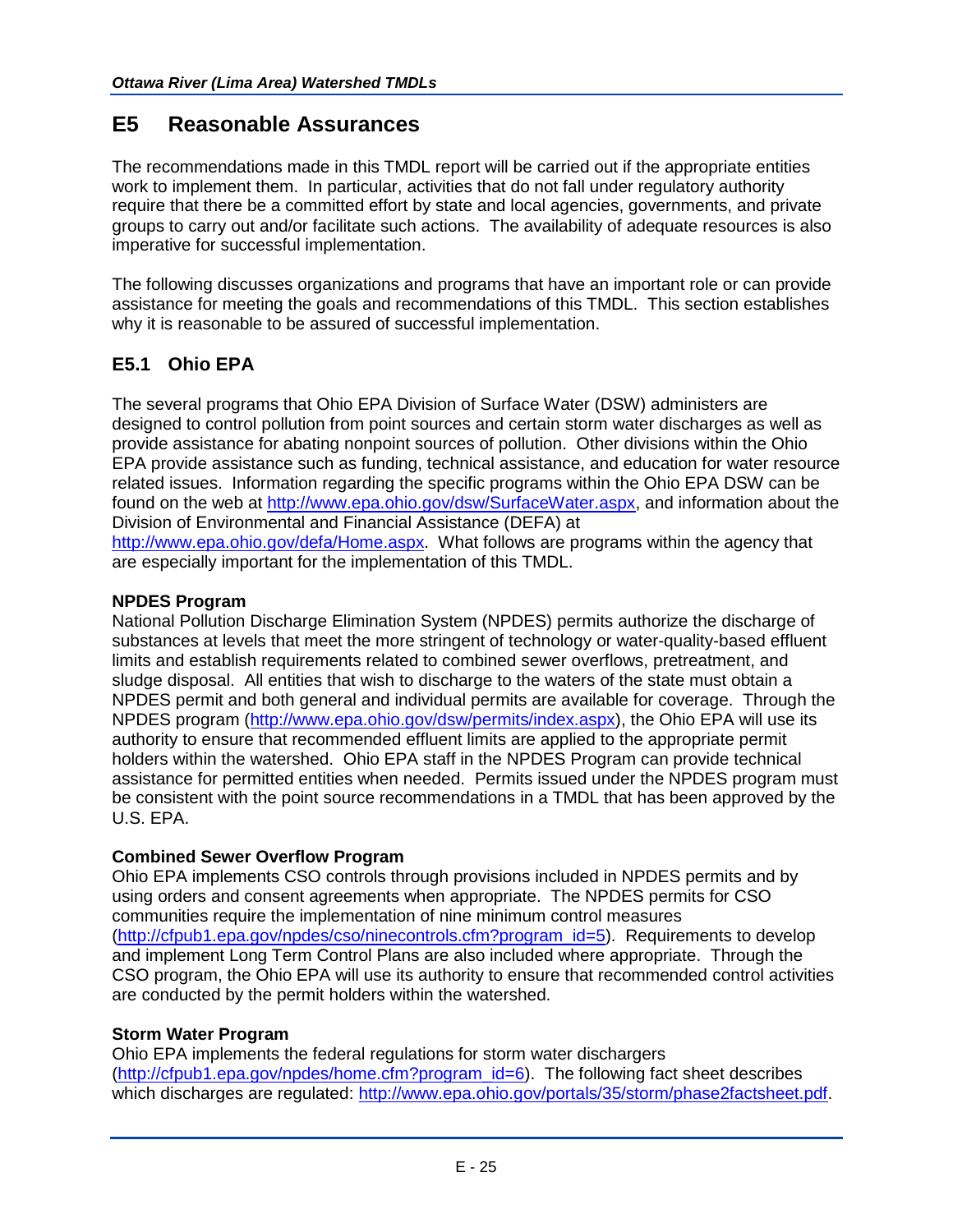Both general and individual permits can be used for coverage of storm water effluent. The following website provides a list of Ohio EPA permitted storm water discharges: [http://www.epa.ohio.gov/dsw/permits/gplist.aspx.](http://www.epa.ohio.gov/dsw/permits/gplist.aspx)

Through the Storm Water Program, the Ohio EPA will ensure that the storm water permit related recommendations of this TMDL are applied. Staff within the Storm Water Program provides technical assistance to permitted entities when needed. District Office staff within the Storm Water Program respond to and investigate complaints received by individuals and organizations.

## **401 Water Quality Certification Program**

In Ohio, anyone wishing to discharge dredged or fill material into the waters of the United States, regardless of whether on private or public property, must obtain a Section 404 permit from the U.S. Army Corps of Engineers (Corps) and a Section 401 Water Quality Certification (WQC) from the state.

Stream and wetland mitigation is used as a condition for granting 401 certificates and is the means of ensuring that water resources do not experience a net decline in quality. When a wetland or stream segment is impacted, an appropriate mitigation is required such that there is no net loss of wetlands or unimpaired stream length. Restoration, creation, or other forms of enhancement is required at a level that depends upon the original quality of the resource.

Currently there are proposed rules changes to the 401 Program that are designed to provide a more scientific basis for determining appropriate criteria for 401 permit decisions (i.e., acceptance or denial) as well as mitigation stipulations for the respective projects [\(http://www.epa.ohio.gov/dsw/401/index.aspx\)](http://www.epa.ohio.gov/dsw/401/index.aspx). These rule changes are expected to be finalized in 2008. Ohio EPA staff will conduct reviews and issue permits to provide the most reasonable protections and improvements, where possible, of surface waters in the watershed.

## **Wetland Protection Program**

House Bill 231 established a permanent permitting process for isolated wetlands. Reviewers in the 401 Water Quality Certification Section are responsible for the isolated wetland permits required by this state law. Ohio EPA staff will conduct reviews and issue permits to provide the most reasonable protections and improvements of surface waters in the watershed.

## **Enforcement Program**

When Ohio EPA is unable to resolve continuing water quality problems because of violations of permitting rules or laws, the DSW may recommend that enforcement action be taken. The enforcement and compliance staffs work with Ohio EPA attorneys, as well as the Attorney General's Office to resolve these cases. Where possible, an added emphasis and priority is given to actions in sensitive watersheds. All completed enforcement actions are posted on the DSW web page.

## **208 Program (State Water Quality Management Plans)**

Ohio EPA oversees the State Water Quality Management (WQM) Plan. The State WQM Plan is like an encyclopedia of information used to plot and direct actions that abate pollution and preserve clean water. A wide variety of issues is addressed and framed within the context of applicable law and regulations. The TMDL becomes a part of the State WQM Plan when it is approved by the U.S. EPA and the recommendations found therein align with and support the state's overall plan for clean waters. More importantly, the requirement and intention to review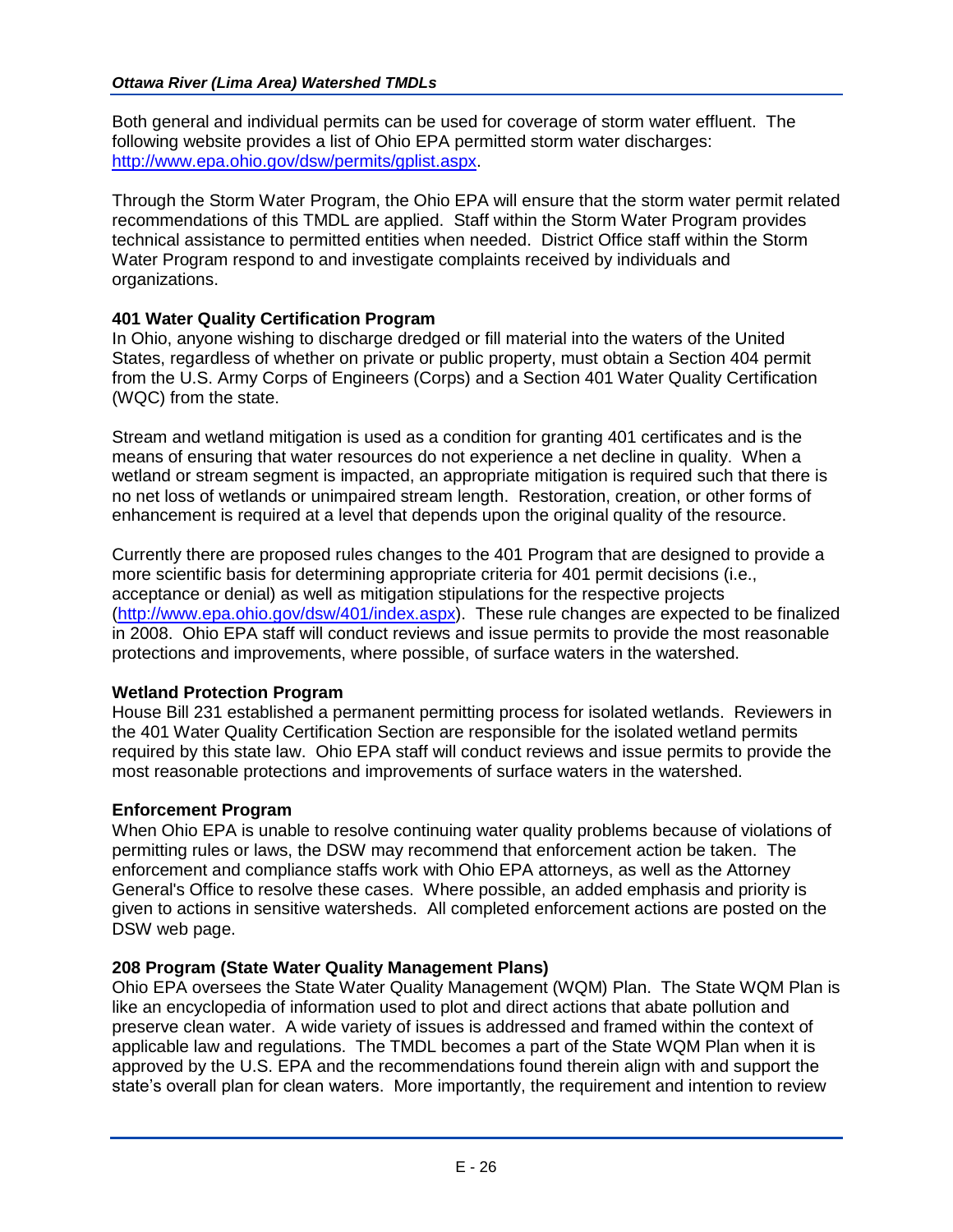and update the State WQM Plan on an annual basis creates an avenue to apply adaptive management and make adjustments in these recommendations as necessary.

Local governments typically conduct planning to meet the sewage disposal needs of the community. Ohio EPA has established guidelines for planning that are useful in the context of Section 208 and the State WQM Plan. Local governments that follow these guidelines are more likely to have the results of their planning work incorporated into the State 208 plan prepared by Ohio EPA. The Areawide Planning Agencies have established their own operating protocols, committees and processes to involve local governments in shaping their 208 plans.

Planning should account for long range sewer and treatment needs by looking at projections for community growth and development. Comprehensive land use planning, where available, is an excellent tool that can help those assessing the sewage disposal needs of a community or group of communities. In highly populated areas regional solutions involving several communities have proven to be a cost-effective means to solve sewage disposal problems in urban and suburban areas.

## **Nonpoint Source Program**

The Ohio Nonpoint Source (NPS) program focuses on identifying and supporting implementation of management practices and measures that reduce pollutant loadings, control pollution from nonpoint sources and improve the overall quality of these waters. Ohio EPA receives federal Section 319(h) funding to implement a statewide nonpoint source program, including offering grants to address nonpoint sources of pollution. Staff from the NPS program work with state and local agencies, governments, watershed groups, and citizens.

In addressing sources of impairment related to agricultural activities, NPS staff will correspond with Ohio DNR to promote BMPs as well as cost-share and incentive based conservation programs. In particular, Ohio EPA will encourage the Ohio DNR to continue to work with Farm Service Agency personnel and staff from local SWCD and NRCS offices. NPS staff will also provide assistance to agencies and groups actively promoting conservation as well as direction to other appropriate resources within the Ohio EPA.

NPS staff will continue to work with any watershed groups active in the basin. Local NPS implementation is critical to achieving state environmental targets. Additionally, there is a reliance on watershed management plans to identify and outline actions to correct water quality problems caused by NPS pollution.

Section 319(h) grants are expected to be directed to projects that eliminate or reduce water quality impairments caused by nonpoint sources of pollution. Applicants may apply for a maximum of \$500,000 for a three year period. Each project funded must provide an additional 40% matching share and the total federally funded share of project costs may not exceed 60%. Because a TMDL exists, grant proposals for work within the watershed will receive special consideration for funding.

## **Division of Environmental and Financial Assistance**

The Division of Environmental and Financial Assistance (DEFA) provides incentive financing, supports the development of effective projects, and encourages environmentally proactive behaviors through the Ohio Water Pollution Control Loan Fund (WPCLF). Municipal wastewater treatment improvements—sewage treatment facilities, interceptor sewers, sewage collection systems and storm sewer separation projects—are eligible for financing. Nonpoint pollution control projects that are eligible for financing include: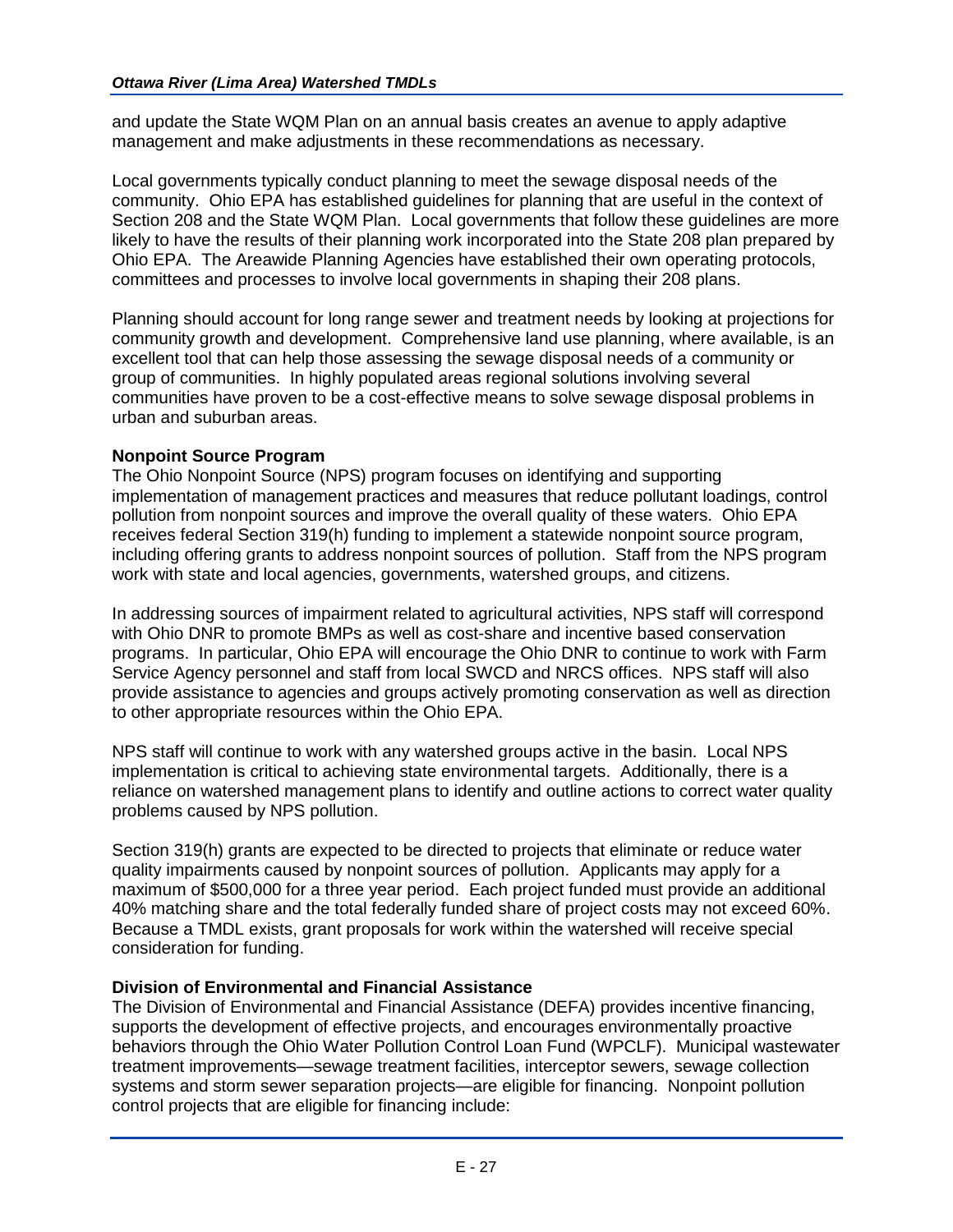- Improvement or replacement of on-lot wastewater treatment systems
- Agricultural runoff control and best management practices
- Urban storm water runoff
- Septage receiving facilities
- Forestry best management practices

The Water Resource Restoration Sponsor Program (WRRSP) is a part of the WPCLF and directs funding toward stream protection and restoration projects. The primary focus of this program is to improve and protect stream habitat. Like Section 319 (h) grants, proposals for stream improvements within the watershed will receive special consideration.

## **E5.2 Ohio Department of Natural Resources**

The Ohio DNR works to protect land and water resources throughout Ohio. A specific objective in regards to water resources is to *"Lead in the development and implementation of stream and wetlands conservation initiatives, applying advanced science, technology and research to restore and protect stream and wetlands habitats."* This commitment attests that the Ohio DNR will be a reliable partner in addressing causes and sources of impairment in the watershed.

The following are programs and divisions within the Ohio DNR that are particularly instrumental in protecting and improving water resources within the watershed.

## **Pollution Abatement Program**

Under Ohio's Pollution Abatement Rules (OAC 1501) the Ohio DNR is required to respond to written and non-written complaints regarding agricultural pollution. As defined by OAC 1501, agricultural pollution is the "failure to use management or conservation practices in farming or silvicultural operations to abate wind or water erosion of the soil or to abate the degradation of waters of the state by animal waste or soil sediment including substances attached thereto." In cooperation with SWCDs, an investigation is begun within five days of receipt of the complaint and a Pollution Investigation Report (PIR) is generated within ten days. Resource management specialists from Ohio DNR within the Division of Soil and Water Conservation (DSWC) typically become involved with pollution abatement cases in their respective areas of the state.

If it is determined necessary, an operation and management plan will be generated to abate the pollution. This plan is to be approved by the SWCD or Ohio DNR and implemented by the landowner. Cost-share funding may be available to assist producers in implementing the appropriate management practices to abate the pollution problems and such practices may be phased in if necessary. If a landowner fails to take corrective action within the required timeframe, the Chief of the Division of Soil and Water Conservation (Ohio DNR) may issue an order such that failure to comply is a first degree misdemeanor. This program safeguards against chronic problems that lead to the degradation of water quality.

## **SWCD Program**

Ohio DNR-DSWC has a cooperative working agreement with the Soil and Water Conservation Districts throughout Ohio and the NRCS. According to the agreement Ohio DNR-DSWC is responsible to "provide leadership to Districts in strategic planning, technical assistance, fiscal management, staffing, and administering District programs." The Division also provides "training and technical assistance to District supervisors and personnel in their duties, responsibilities, and authorities." Program Specialists from Ohio DNR work with the SWCDs to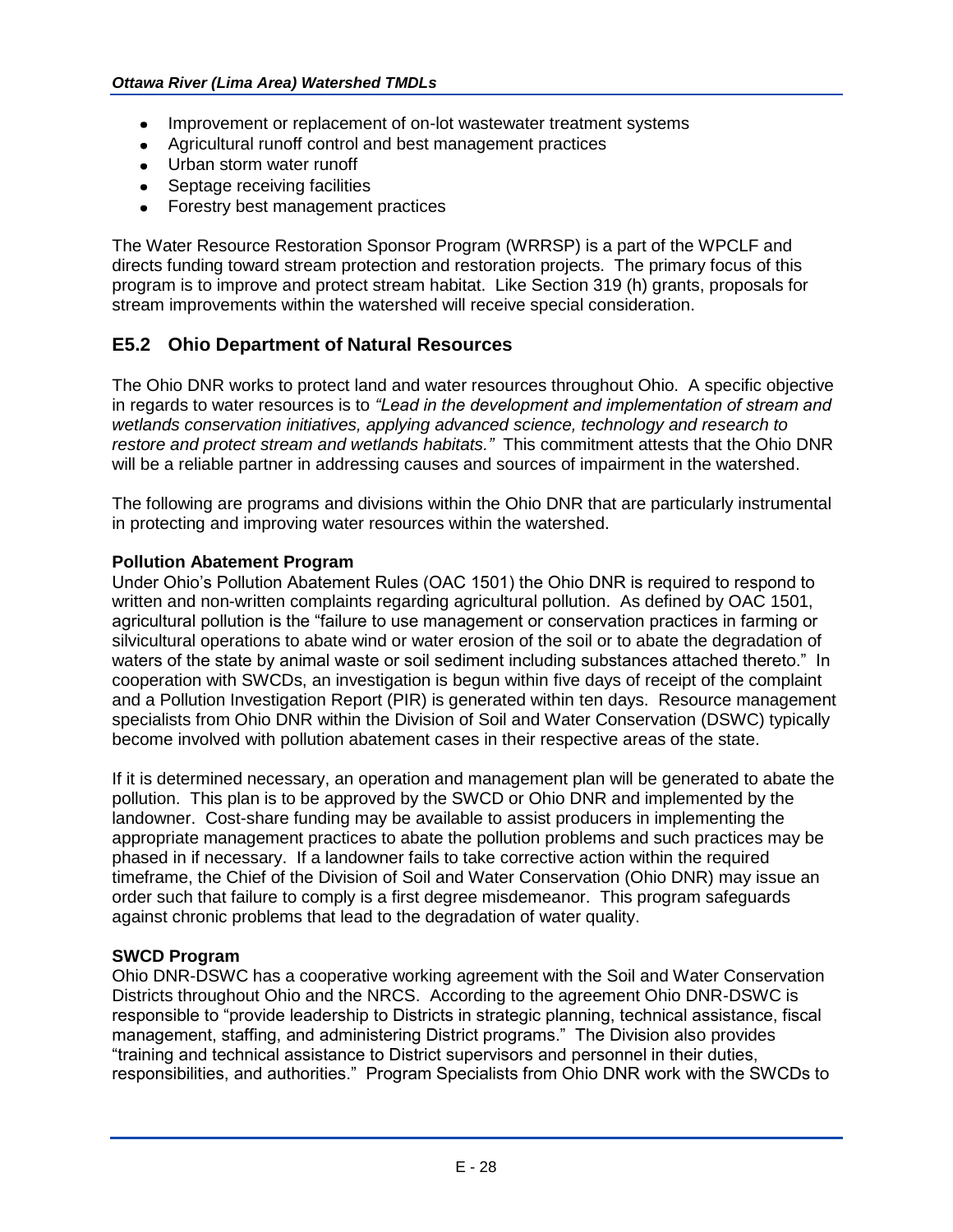identify program needs and training opportunities. Ohio DNR also ensures that program standards and technical specifications are available to SWCDs and NRCS personnel. State matching dollars from the Ohio DNR constitute roughly half of the annual operating budgets of SWCDs.

Through the partnership established by the working agreement and their history of collaboration, Ohio DNR can communicate the goals and recommendations highlighted in this TMDL to SWCDs and provide guidance to actively promote conservation efforts that are consistent with those goals.

## **Urban Storm Water Program**

Ohio DNR staff provides technical expertise regarding storm water management and controls as well as administers urban storm water-related grants. The Urban Storm Water Program has been responsible for the development and maintenance of the Rainwater Manual for the State of Ohio which provides guidance regarding storm water management and sediment and erosion control measures.

Staff from the Urban Storm Water Program will be an important resource for communicating with the development community and promoting storm water management that is consistent with recommendations and goals of this TMDL report.

## **Scenic River Program**

The Scenic River Program is administered within the Division of Watercraft and functions according to the Scenic Rivers Act of 1968. By statute, Ohio DNR has the authority to approve or disapprove any publicly funded projects on streams with a Scenic River designation that lie outside of municipal boundaries. Decisions are based on the potential impact that such projects may have on stream quality. An appointed citizens' advisory council, representing local officials, landowners and conservation organizations, provides advice regarding local river preservation and protection concerns.

Staff within the Scenic River program communicates with private citizens, businesses, local governments, watershed groups, and other organizations in regards to streamside preservation and other actions that protect and/or improve water quality. Scenic River coordinators will be useful resources in communicating with the development community in this part of the watershed and advancing appropriate planning, setbacks, preservation, and management strategies.

## **Division of Forestry**

The mission of the Division of Forestry is to promote sustainable use and protection of forests on public and private lands. The division provides technical expertise and other forms of assistance regarding riparian forest establishment and protection.

## **Division of Wildlife**

Through efforts to increase the amount of habitat for game birds and other forms of wildlife, private lands biologists actively promote the establishment of warm season grass in buffer strips and on cropland set-asides. Private lands biologists come into contact with private landowners and conservation groups to educate, and provide assistance regarding these types of habitat improvements.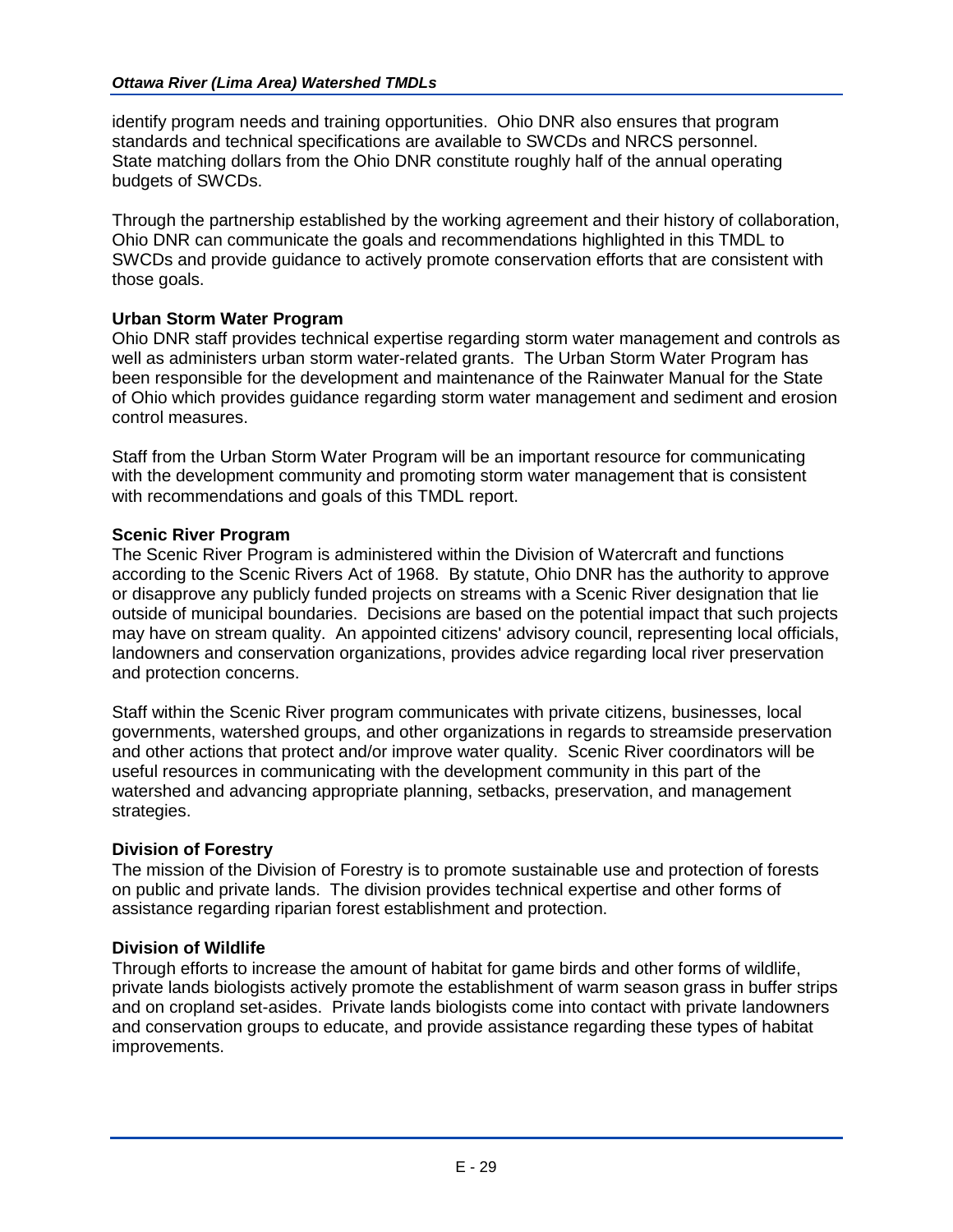## **Division of Mineral Resource Management – Acid Mine Drainage Abatement Program** AMD set aside program

The Ohio legislature established the Acid Mine Drainage Abatement and Treatment (AMDAT) fund in March 1995. The Division transfers up to 30% of the annual federal Abandoned Mine Land (AML) grant into the AMDAT fund. Based upon projected AML grant levels, the Division will transfer an average of \$4.2 million into the fund annually through 2017. Grant moneys placed into the AMDAT fund pursuant to ORC 1513.37 (E) are utilized to abate mine drainage problems within watersheds that have been approved as hydrologic units. Priority will be given to the expenditure of AMDAT funds whenever other sources of funding can be leveraged through the expenditure of AMDAT moneys (the AMDAT funds are considered "state money" and can therefore be used to match federal funds from other programs). It is the purpose of the AMDAT fund to provide for the long-term clean-up of watersheds impacted by AMD in accordance with the criteria established in ORC 1513.37 (E) for hydrologic units.

Local community watershed groups and other governmental agencies may request assistance from the Division in developing watershed abatement plans, such that AMDAT funds can be expended for AMD abatement. The Division of Mineral Resource Management (DMRM) can provide assistance in the form of subsurface drilling, development of watershed monitoring plans, laboratory analysis of water samples, matching funding for water monitoring, hydrology and engineering technical assistance, construction contract administration, and construction oversight. Once watershed restoration plans are developed for a hydrologic unit or for a subwatershed within a hydrologic unit, the Division may also provide matching funding for the purpose of construction of an abatement project. Individual projects are eligible to receive matching funds through AMDAT if such projects are within an approved hydrologic unit and the project has been demonstrated to be a priority component of a watershed restoration plan.

## State-funded AML program

The mission of the state-funded AML program is to address environmental problems associated with abandoned mines affected prior to April 10, 1972. The program is funded through a state severance tax on coal and other minerals which generates revenue for use in the state AML program. Funds from this program are matched with outside resources in order to leverage additional total dollars for a specific project. The DMRM may also fund AMD abatement projects, monitoring, site assessment and subsurface investigative work on a case-by-case basis.

## Appalachian clean streams initiative

The Appalachian Clean Streams Initiative (ACSI) is a broad-based program to eliminate acid drainage from coal mines. The mission of the ACSI is to facilitate and coordinate citizen groups, university researchers, the coal industry, corporations, the environmental community, and local, state, and federal government agencies that are involved in cleaning up streams polluted by acid drainage. The program was initiated by the U.S. Office of Surface Mining (OSM) and the U.S. EPA Region 3; numerous participants and sponsors have joined these agencies through the signing of the "Statement of Mutual Intent" over the past several years. The DMRM is one such agency. OSM provides seed money to watershed groups and other non-profit organizations in the form of challenge grants. ACSI project selection criteria include:

- The presence of partnerships that will provide significant local support in the form of  $\bullet$ leveraged funding or in-kind services;
- The use of proven or innovative technology with a high probability of success;
- Projects with quantifiable environmental benefits resulting in restored stream miles, fisheries, or aquatic life uses.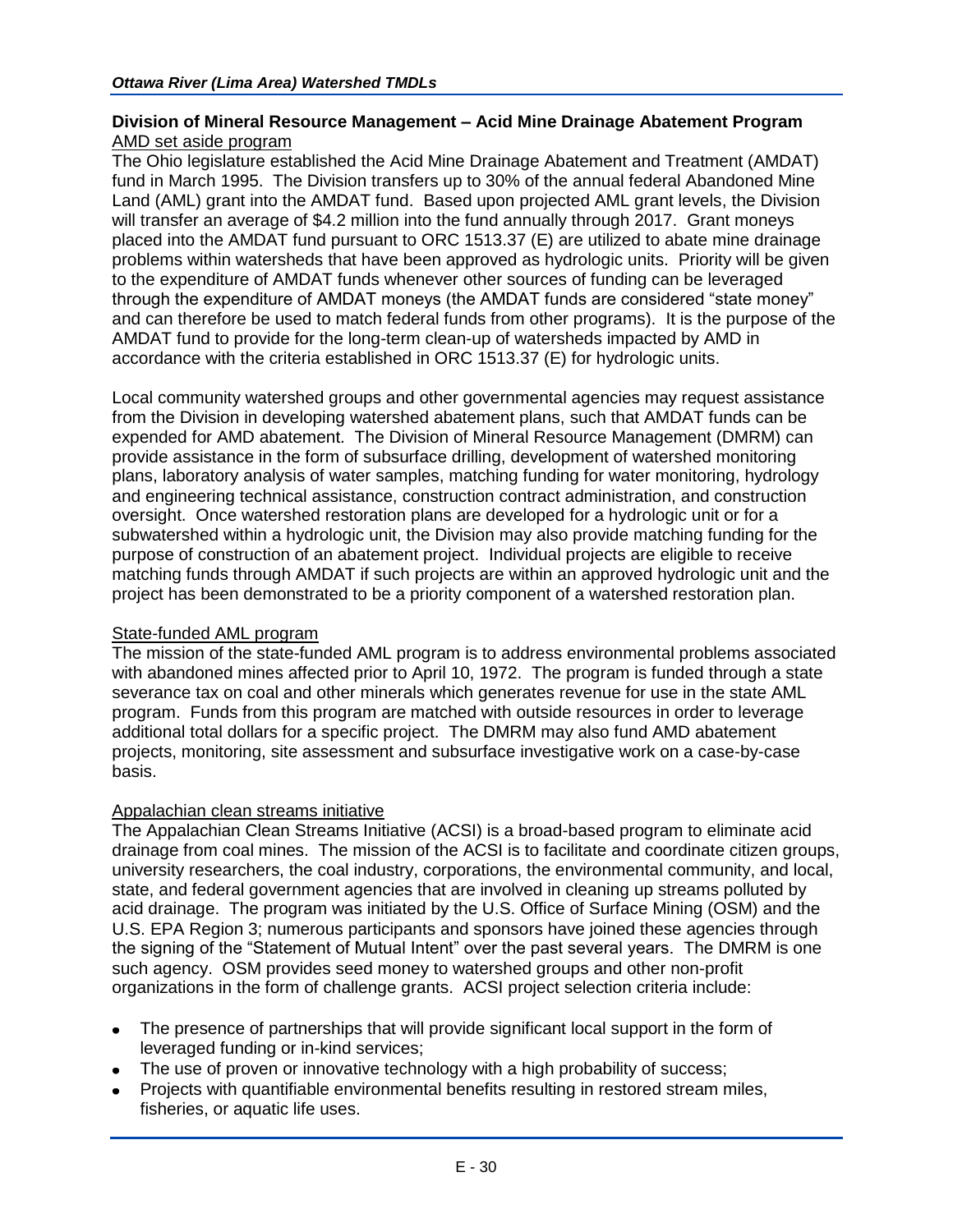## **Remining**

The division recognizes that remining can result in a significant contribution to the restoration of watersheds impacted by acid mine drainage. In watersheds targeted for restoration, the DMRM will examine the potential for remining, and will offer incentives to encourage remining if technologically and economically feasible. The objectives of using remining incentives will be the same as the overall AMD program—the restoration of streams biologically impaired by drainage from abandoned mines.

## **E5.3 Agricultural Services and Programs**

Local SWCD, NRCS, and Farm Service Agency (FSA) offices often work to serve the county's agricultural community. Staffs from these offices establish working relationships with private landowners and operators within their county, which are often based on trust and cooperation.

SWCD and NRCS staffs are trained to provide sound conservation advice and technical assistance (based on standard practices) to landowners and operators as they manage and work the land. Sediment and erosion control and water quality protections make up a large component of the mission of their work. SWCD and NRCS activities also include outreach and education in order to promote stewardship and conservation of natural resources. SWCD and NRCS staffs also serve county residents not associated with agriculture and some districts have well developed urban conservation programs.

The close working relationships that SWCD and NRCS staffs typically maintain with local land owners and producers make them well suited for promoting both widely used conservation practices as well as some that are more innovative.

Federal Farm Bill programs are administered by the local NRCS and FSA offices. NRCS is responsible for the Environmental Quality Incentives Program (EQIP), while FSA is responsible for set-aside programs such as the Conservation Reserve Program (CRP), Conservation Reserve Enhancement Program (CREP), and the Wetland Reserve Program (WRP).

## **Environmental Quality Incentives Program**

EQIP is an incentive-based, voluntary program designed to increase the use of agriculturallyrelated best management and conservation practices. EQIP is available to operators throughout the entire watershed irrespective of whether they own or rent the land that they farm. Through this program operators receive cost share and/or incentive payments for employing conservation management practices. Contracts are five years in length.

Eligible conservation practices cover broad categories such as nutrient and pesticide management, conservation tillage, conservation crop rotation, cover cropping, manure management and storage, pesticide and fertilizer handling facilities, livestock fencing, pastureland management, and drainage water management among others. However, funding for these practices is competitive and limited to the allocations made to any respective county in Ohio. Each county in receives a minimum of \$100,000 per year and may receive more depending on state priorities for that year. More information on this program is available on the NRCS website at [www.nrcs.usda.gov.](http://www.nrcs.usda.gov/)

## **Conservation Reserve Program and Wetland Reserve Program**

The Conservation Reserve and Wetland Reserve Programs (CRP and WRP respectively) are set aside programs much like the CREP (see below), which is the enhanced version of CRP.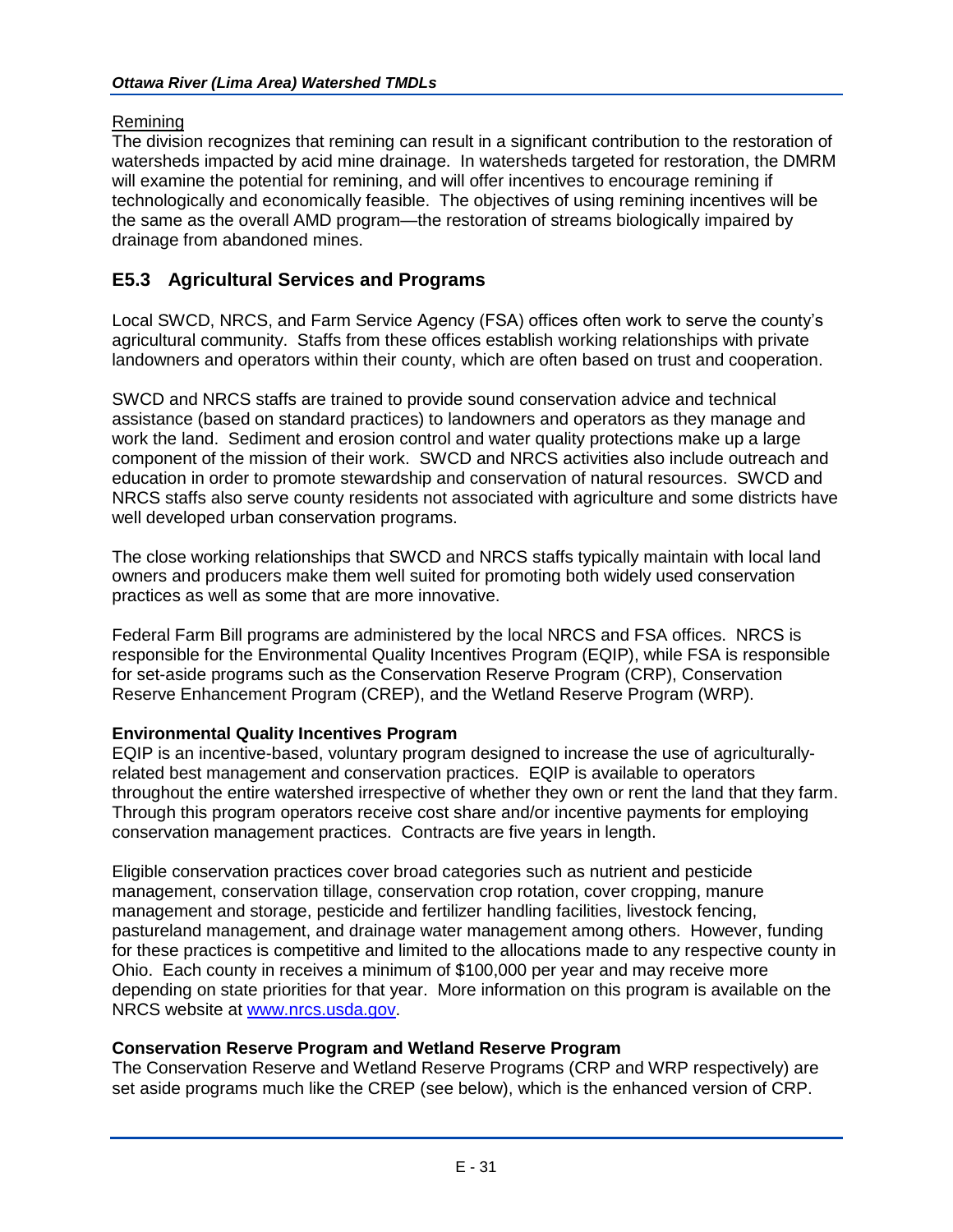The goals of these programs are to protect environmentally sensitive lands (e.g., highly erodible soils) and improve water quality and wildlife habitat.

Set aside programs are voluntary and incentive-based and provide compensation to farmers for establishing and maintaining buffers, wetlands, grasslands or woodlands on land that would otherwise be used for agricultural production. Compensation is restricted to the timeframe established in the contract agreement. Incentive payments for these two programs are lower than the enhanced versions (CREP and WREP), which are limited to areas that have been approved by the USDA for the additional funding. These programs can assist in creating land use changes that improve water resource quality in the watershed.

## **Watershed Conservation Reserve Enhancement Program**

The Conservation Reserve Enhancement Program (CREP) is a voluntary land retirement program that helps agricultural producers protect environmentally sensitive land, decrease erosion, restore wildlife habitat, and safeguard ground and surface water. The program is a partnership among producers; tribal, state, and federal governments; and, in some cases, private groups. CREP is an offshoot of the country's largest private-lands environmental improvement program, the Conservation Reserve Program (CRP; see above).

Like CRP, CREP is administered by USDA's Farm Service Agency (FSA). By combining CRP resources with state, tribal, and private programs, CREP provides farmers and ranchers with a sound financial package for conserving and enhancing the natural resources of farms.

CREP addresses high-priority conservation issues of both local and national significance, such as impacts to water supplies, loss of critical habitat for threatened and endangered wildlife species, soil erosion, and reduced habitat for fish populations such as salmon. CREP is a community-based, results-oriented effort centered on local participation and leadership.

A specific CREP project begins when a state, Indian tribe, local government, or local nongovernment entity identifies an agriculture-related environmental issue of state or national significance. These parties and FSA then develop a project proposal to address particular environmental issues and goals. In Ohio, there are three CREP programs: one in the Scioto River basin; one in the upper Big Walnut Creek basin; and one in the Western Lake Erie basin.

Like CRP, CREP contracts require a 10- to 15-year commitment to keep lands out of agricultural production. CREP provides payments to participants who offer eligible land. A federal annual rental rate, including an FSA state committee-determined maintenance incentive payment, is offered, plus cost-share of up to 50 percent of the eligible costs to install the practice. Further, the program generally offers a sign-up incentive for participants to install specific practices.

FSA uses CRP funding to pay a percentage of the program's cost, while state, tribal governments or other non-federal sources provide the balance of the funds. States and private groups involved in the effort may also provide technical support and other in-kind services.

## **E5.4 Extension and Development Services**

Each county in Ohio has an extension agent dedicated to agricultural and natural resource issues. The primary purpose of extension is to disseminate up-to-date science and technology so it can be applied for the betterment of the environment and society. Like SWCD and NRCS staff, extension agents provide technical advice to landowners and operators and often develop strong relationships with the local community. Local extension agents are particularly well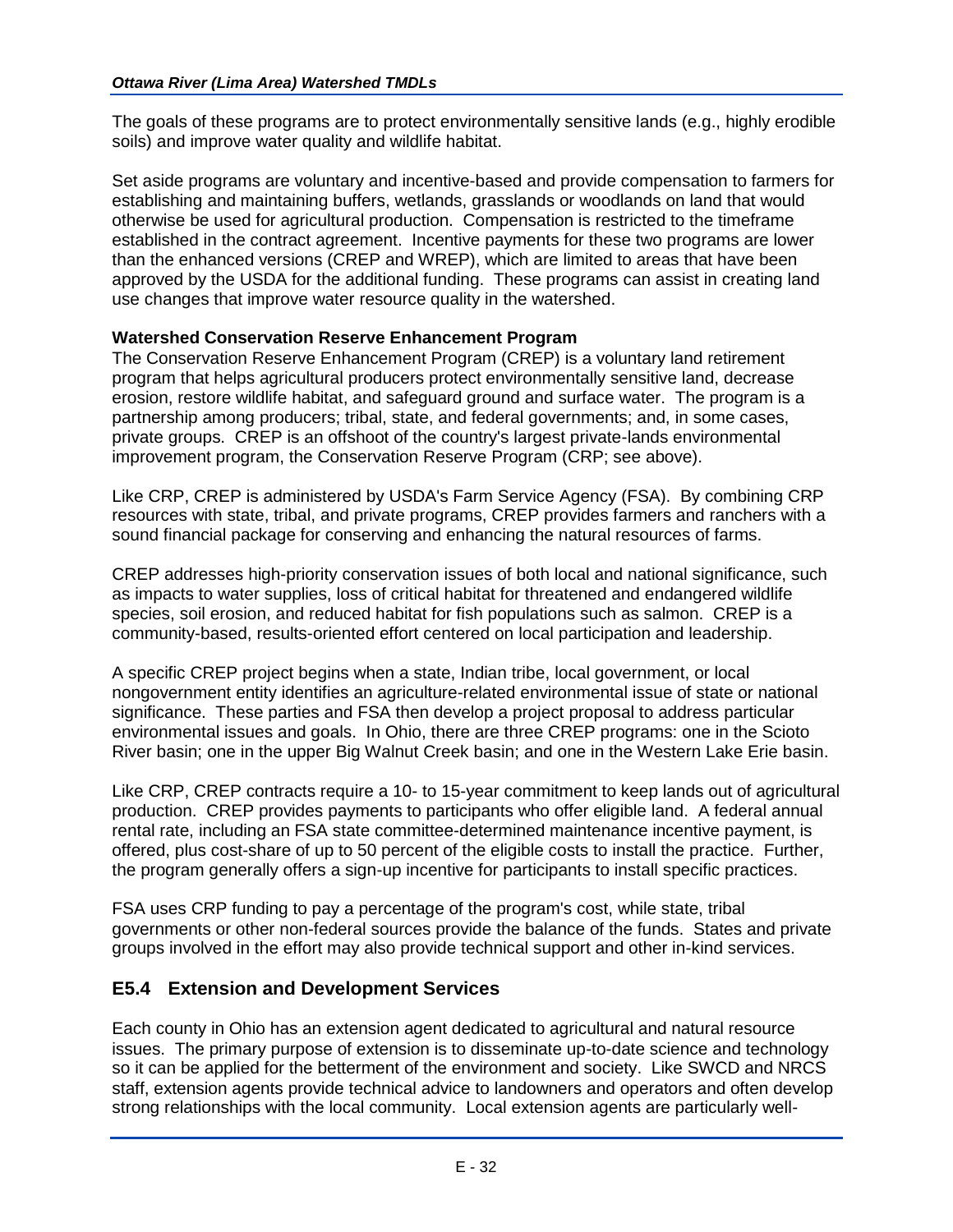suited for promoting innovative conservation measures that have not yet been established in the standard practices developed by NRCS.

## **E5.5 Agricultural Organizations and Programs**

Agricultural organizations are working to address water quality problems associated with traditional farming practices. The Ohio Farm Bureau Federation (OFBF) seeks to improve water quality through the employment of scientifically-based economically sound conservation management practices [\(http://www.ofbf.org\)](http://www.ofbf.org/). In order to pursue this mission OFBF initiated programs aimed at engaging producers in voluntary water quality protection and improvement efforts. At the local level county Farm Bureau Public Policy Action Teams have the opportunity to administer OFBF programs related to environmental quality. The Public Policy Action Team leader works with the county's Organizational Director, who is a staff member of the OFBF, to implement program initiatives.

OFBF's Agricultural Watershed Awareness and Resource Evaluation (AWARE) program promotes water quality monitoring and education so that producers have more information when making resource conservation decisions regarding their operations. In collaboration with other conservation and commodity organizations OFBF led the development of a producer selfassessment program designed to evaluate the potential for off-site environmental impact and develop strategies to reduce those risks. OFBF also offers assistance to producers to better understand and comply with new and existing environmental regulations.

To help Ohio's livestock, poultry and equine producers identify and address key management issues affecting environmental quality, the Ohio Livestock Coalition (OLC) developed the Livestock Environmental Assurance Program (LEAP). LEAP is a voluntary and confidential environmental assurance program which provides producers the opportunity to take a proactive approach in blending sound production economics with concern about environmental quality. LEAP helps producers profitably manage environmental challenges that are critically important to the success of the business, and effectively assess how farmstead practices affect water quality.

## **E5.6 Local Health Departments**

Under OAC 3701-29, local health departments are responsible for code enforcement, operational inspections, and nuisance investigations of household sewage treatment systems serving one, two, or three family dwellings. The Ohio Department of Health works with locals health departments and provides technical assistance and training.

## **E5.7 Local Zoning and Regional Planning**

Local zoning is typically controlled at the county or municipality level. Local zoning can be a useful tool for implementing some recommendations of the TMDL, such as streambank setbacks for developing land. See Section E3.1 for further information.

## **E5.8 Regulated Storm Water Communities**

Regulated storm water communities must develop storm water management programs that include controls for the six minimum control measures outlined by the U.S. EPA [\(http://www.epa.ohio.gov/dsw/storm/index.aspx\)](http://www.epa.ohio.gov/dsw/storm/index.aspx). Local areas that fall within the municipal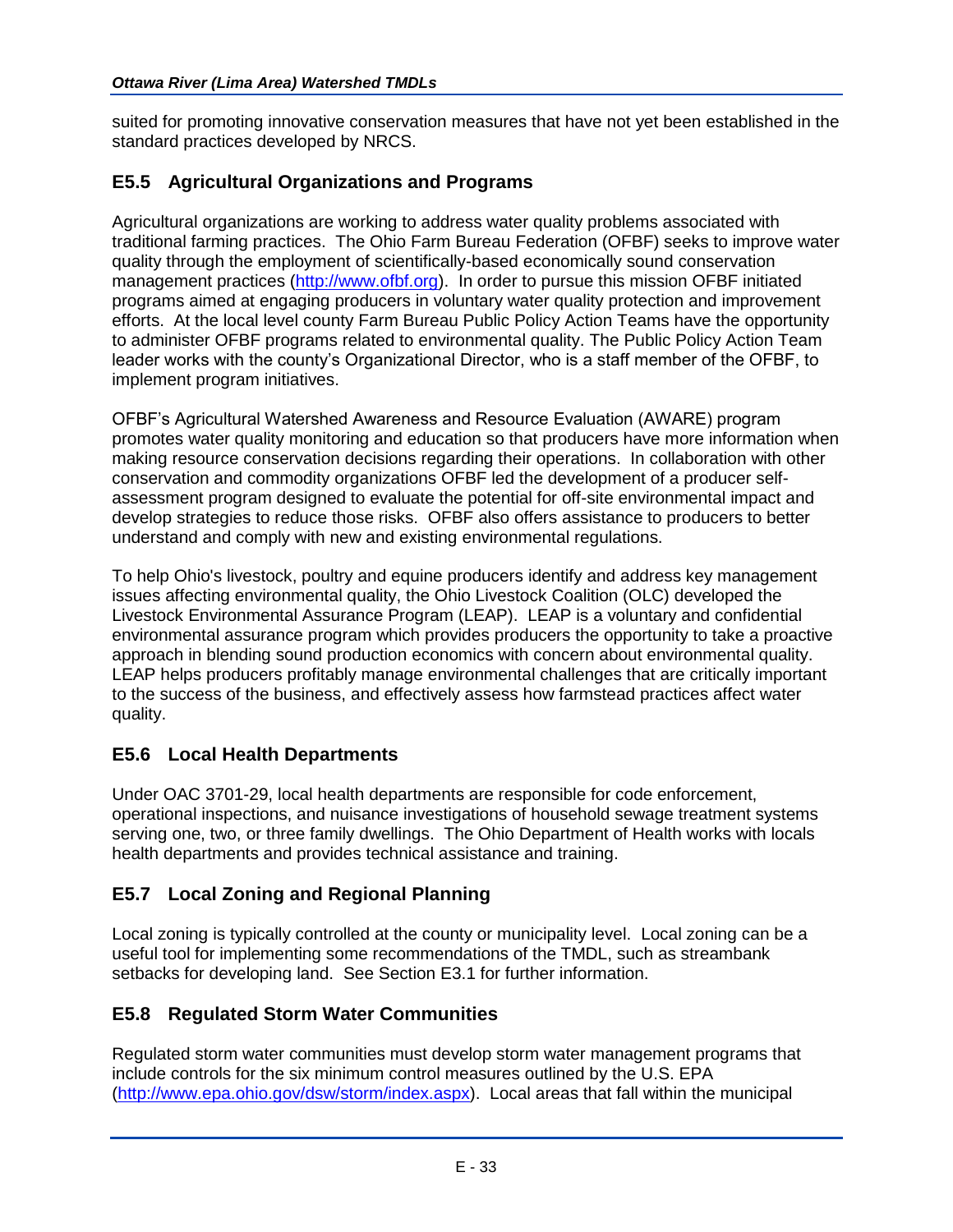separate storm sewer system (MS4) program are regulated under the general storm water permit for the State of Ohio.

## **E5.9 Easements and Land Preservation**

A conservation easement is a voluntary agreement that allows a landowner to limit the type or amount of development on their property while retaining private ownership of the land. The easement is signed by the landowner, who is the easement donor, and the party receiving the easement. The receiving party accepts the easement with understanding that it must enforce the terms of the easement in perpetuity. After the easement is signed, it is recorded with the County Register of Deeds and applies to all future owners of the land (landtrust.org/). Easements and preservation agreements can be excellent tools to preserve high quality or particularly diverse areas within a watershed. Frequently such agreements will include streams, riparian areas and/or wetlands.

# **E6 Process for Evaluation and Revision**

The effectiveness of actions implemented based on the TMDL recommendations should be validated through ongoing monitoring and evaluation. Information derived from water quality analyses can guide changes to the implementation strategy to more effectively reach the TMDL goals. Additionally, monitoring is required to determine if and when formerly impaired segments meet applicable water quality standards (WQS).

This section of the report provides a general strategy for continued monitoring and evaluation and lists parties who can potentially carry out such work. It highlights past efforts and those planned to be carried out in the future by the Ohio EPA and others. It also outlines a process by which changes to the implementation strategy can be made if needed.

## **E6.1 Evaluation and Analyses**

Aquatic life and recreational uses are impaired in the watershed, so monitoring that evaluates the river system with respect to these uses is a priority to the Ohio EPA. The degree of impairment of aquatic life use is exclusively determined through the analysis of biological monitoring data. Recreational use impairment is determined through bacteria counts from water quality samples. Ambient conditions causing impairment are discussed in the main text of the report. This report sets targets values for these parameters, which should also be measured through ongoing monitoring.

A serious effort should be made to determine if and to what degree the recommended implementation actions have been carried out. This should occur within an appropriate timeframe following the completion of this TMDL report and occur prior to measuring the biological community, water quality or habitat.

## **Recommended Approach for Gathering and Using Available Data**

Early communications should take place between the Ohio EPA and any potential collaborators to discuss research interests and objectives. Through this, areas of overlap should be identified and ways to make all parties research efforts more efficient should be discussed. Ultimately important questions can be addressed by working collectively and through pooling resources, knowledge, and data.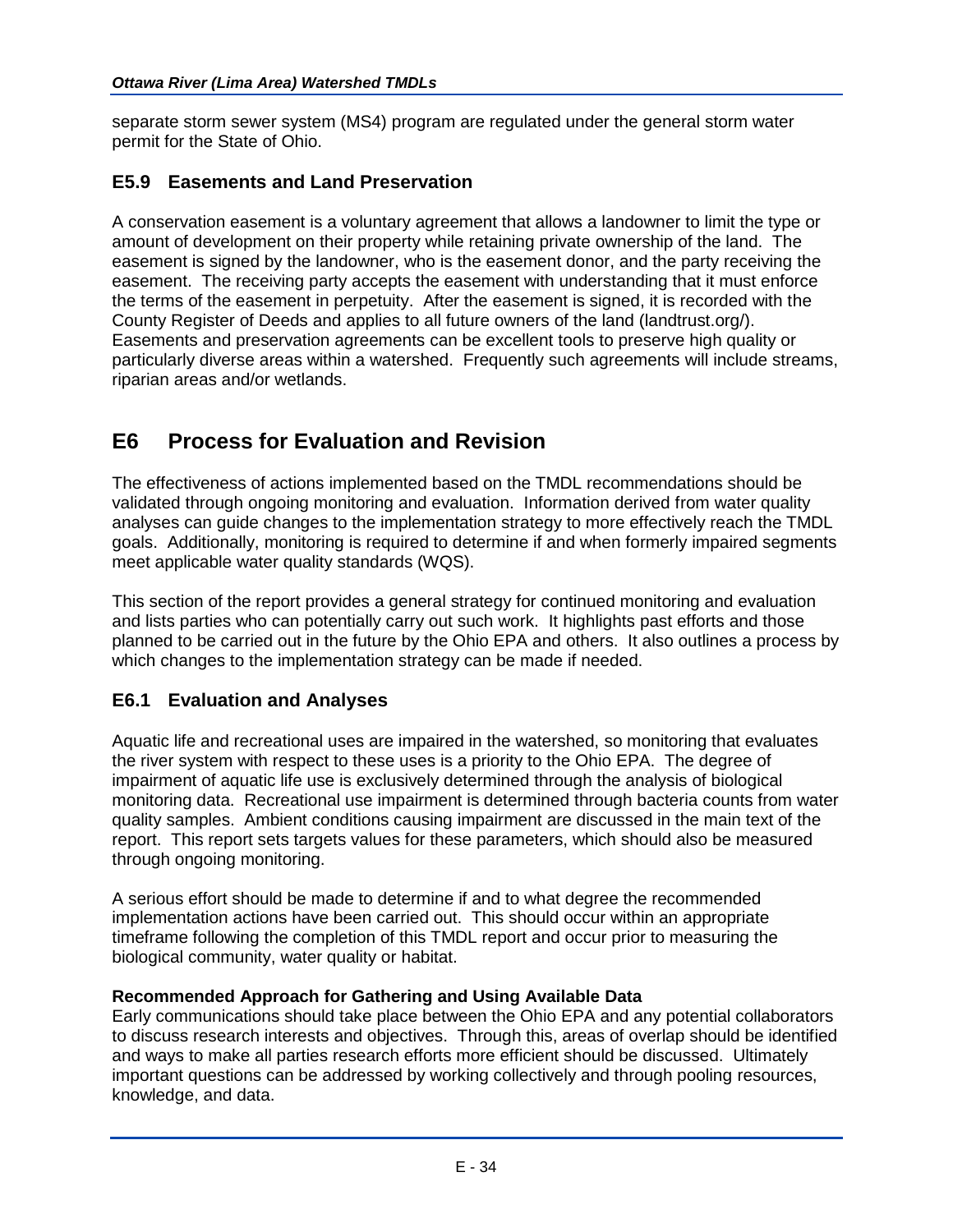## **E6.2 Revision to the Implementation Approach**

An adaptive management approach will be taken in the watershed. Adaptive management is recognized as a viable strategy for managing natural resources (Baydack et al., 1999) and this approach is applied on federally-owned lands. An adaptive management approach allows for changes in the management strategy if environmental indicators suggest that the current strategy is inadequate or ineffective. The recommendations put forth for the watershed are discussed in the last chapter of the main report. If chemical water quality does not show improvement and/or water bodies are still not attaining water quality standards after the implementation plan has been carried out, then a TMDL revision would be initiated. The Ohio EPA would initiate the revision if no other parties wish to do so.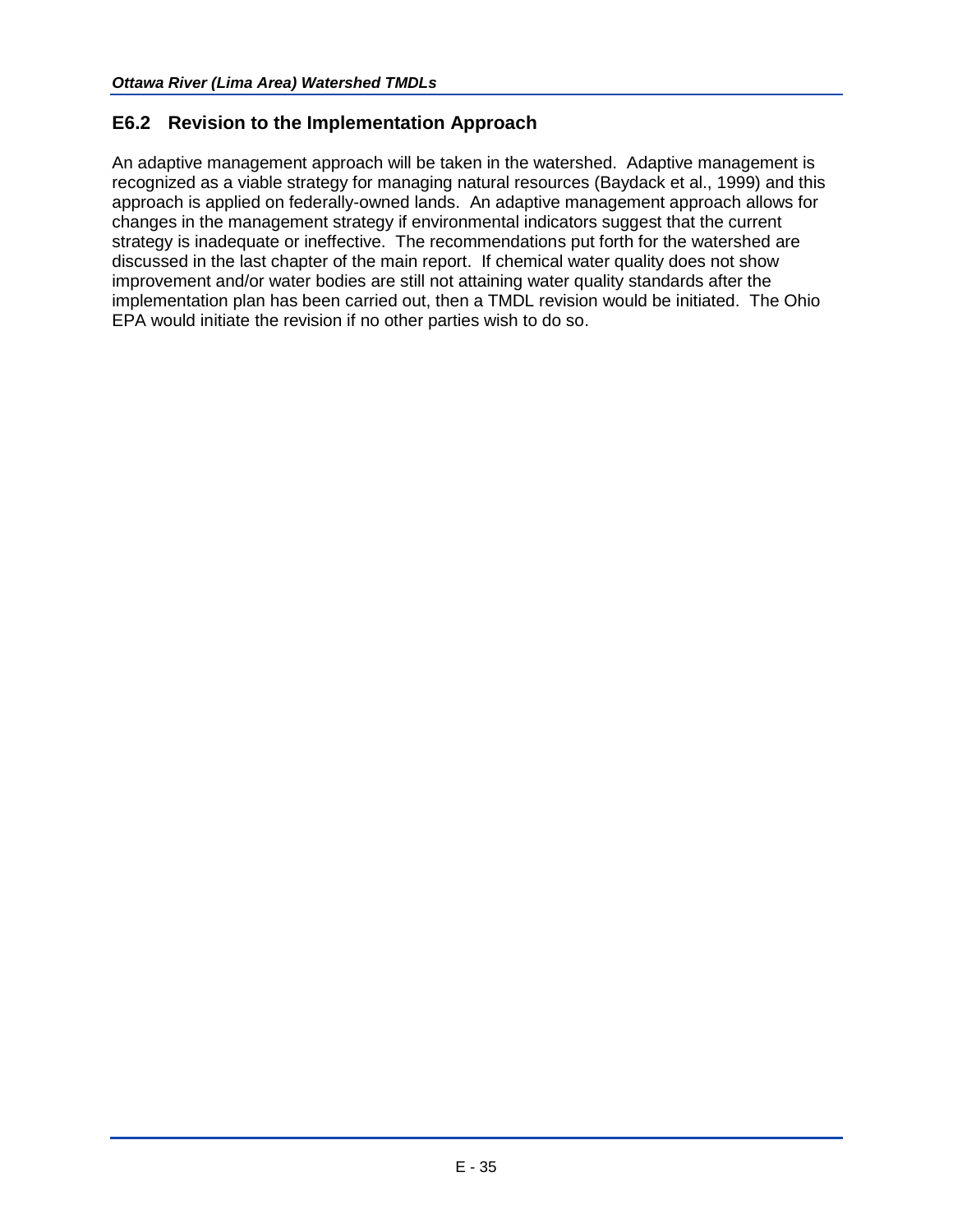## **References**

Alexander, R. 2003. *Standard Specifications for Compost for Erosion/Sediment Control*. Durham, NH: Developed for the Recycled Materials Resource Center, University of New Hampshire. Available at [www.alexassoc.net.](http://www.alexassoc.net/)

Baydack, R.K., H. Campa and J.B. Haufler, Eds. 1999. *Practical approaches to the conservation of biological diversity*. First edition. Washington, D.C.: Island Press.

Earth Saver Erosion Control Products. 2005. *Rice Straw Wattles* [\(http://www.earth](http://www.earth-savers.com/pages/applictn.html#Anchor-Capture-47857)[savers.com/pages/applictn.html#Anchor-Capture-47857\)](http://www.earth-savers.com/pages/applictn.html#Anchor-Capture-47857).

Faucette, B. 2004. *Evaluation of Environmental Benefits and Impacts of Compost and Industry Standard Erosion and Sediment Controls Measures Used in Construction Activities*. Dissertation. Athens, GA: Institute of Ecology, University of Georgia.

Faucette, B. and M. Risse. 2002. "Controlling Erosion with Compost and Mulch." *BioCycle,* June, 26-28.

Longman, P. 1998. "Who Pays for Sprawl?" *U.S. News and World Report,* 124, (16), 22-24.

SCCCL (South Carolina Coastal Conservation League). 1995. *Land Development Bulletin*. Charleston, SC: South Carolina Coastal Conservation League.

Schueler, T. 1994. "Sources of urban storm water pollutants defined in Wisconsin.: *Watershed Protection Techniques* 1, (1), 30-32.

Schueler, T.R. 1995. *Site Planning for Urban Stream Protection*. Washington, D.C.: Metropolitan Washington Council of Governments.

Shear, M.D. and W. Casey. 1996. "Just Saying 'Yes' to Developers." *The Washington Post*, July 21, A1.

Tyler, R. and B. Faucette. 2005. *Organic BMPs used for Stormwater Management—Filter Media Test Results from Private Certification Program Yield Predictable Performance*. Published for the U.S. Composting Council 13<sup>th</sup> Annual Conference and Trade Show, San Antonio, Texas. January 2005.

Urbonas, B. and T. Stahre. 1990. *Stormwater Best Management Practices and Detention for Water Quality, Drainage and CSO Management*. Englewood Cliffs, NJ: Prentice-Hall, Inc.

U.S. EPA (U.S. Environmental Protection Agency). 1992a. *Stormwater Management for Industrial Activities: Developing Pollution Prevention Plans and Best Management Practices*. Published in: EPA 833-R-92-002.

U.S. EPA (United States Environmental Protection Agency – Office of Water). 1992b. *Stormwater Management for Construction Activities: Developing Pollution Prevention Plans and Best Management Practices*. Published in: EPA 832-R-92-005.